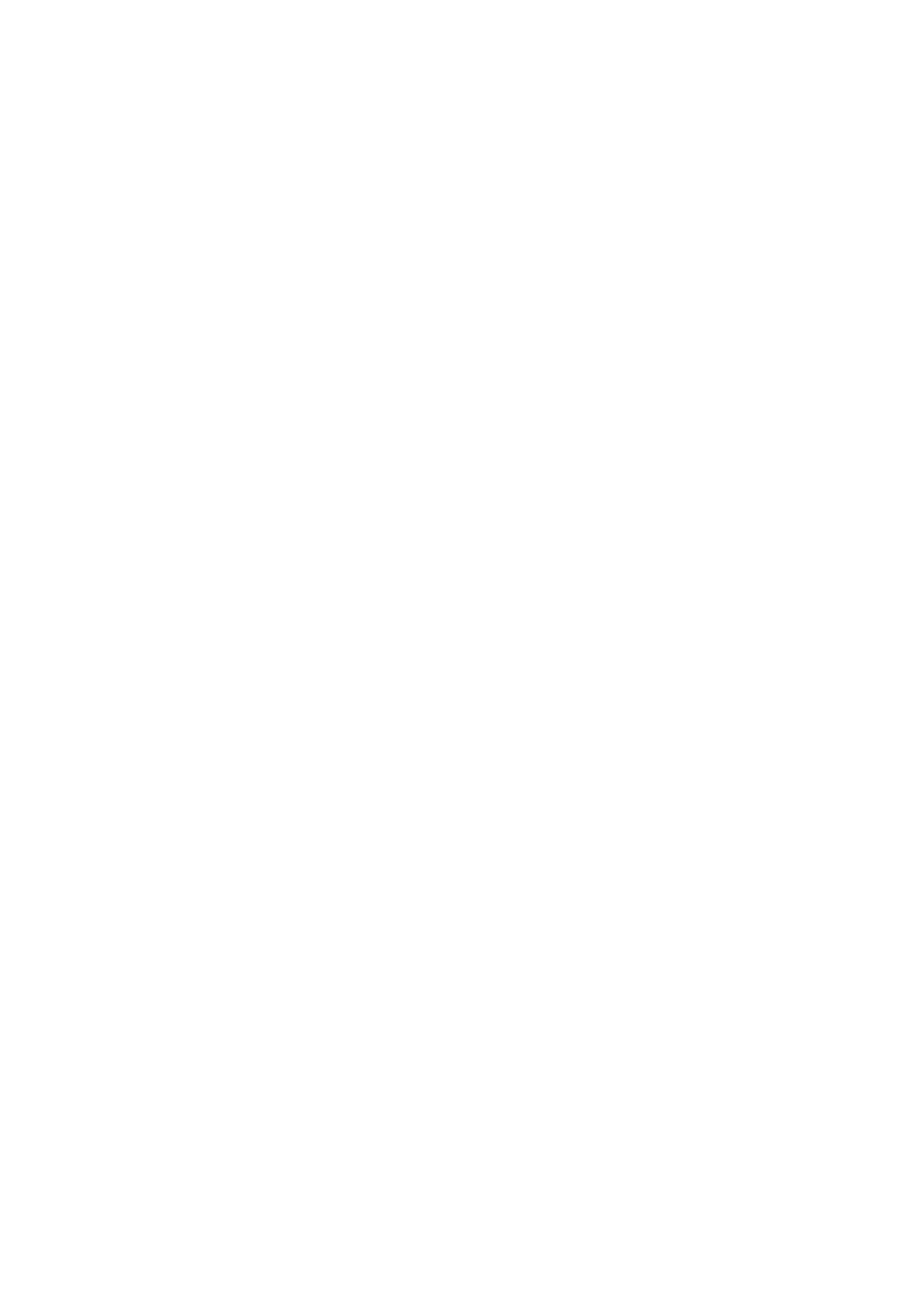#### **In the case of Tysiąc v. Poland,**

The European Court of Human Rights (Fourth Section), sitting as a Chamber composed of:

Nicolas Bratza, *President*, Giovanni Bonello, Matti Pellonpää, Kristaq Traja, Lech Garlicki, Javier Borrego Borrego, Ljiljana Mijović, *judges*,

and Lawrence Early, *Section Registrar*,

Having deliberated in private on 20 February 2007,

Delivers the following judgment, which was adopted on that date:

## PROCEDURE

1. The case originated in an application (no. 5410/03) against the Republic of Poland lodged with the Court under Article 34 of the Convention for the Protection of Human Rights and Fundamental Freedoms ("the Convention") by a Polish national, Ms Alicja Tysiąc ("the applicant"), on 15 January 2003.

2. The applicant, who had been granted legal aid, was represented by Ms M. Gąsiorowska and Ms A. Wilkowska-Landowska, lawyers practising in Warsaw and Sopot respectively, assisted by Ms A. Coomber and Ms V. Vandova of Interights, London. The Polish Government ("the Government") were represented by their Agent, Mr J. Wołąsiewicz of the Ministry of Foreign Affairs.

3. The applicant alleged that the circumstances of her case had given rise to violations of Article 8 of the Convention. She also relied on Article 3. The applicant further complained under Article 13 that she did not have an effective remedy at her disposal. She also submitted, relying on Article 14 of the Convention, that she had been discriminated against in realising her rights guaranteed by Article 8.

4. By a decision of 7 February 2006, following a hearing on admissibility and the merits (Rule  $54 \S 3$  of the Rules of Court), the Chamber declared the application admissible. It decided to join to the merits of the case the examination of the Government's preliminary objection based on non-exhaustion of domestic remedies.

5. The applicant and the Government each filed further observations (Rule 59 § 1). The parties replied in writing to each other's observations. In addition, third-party comments were received from the Center for Reproductive Rights, based in New York, the Polish Federation for Women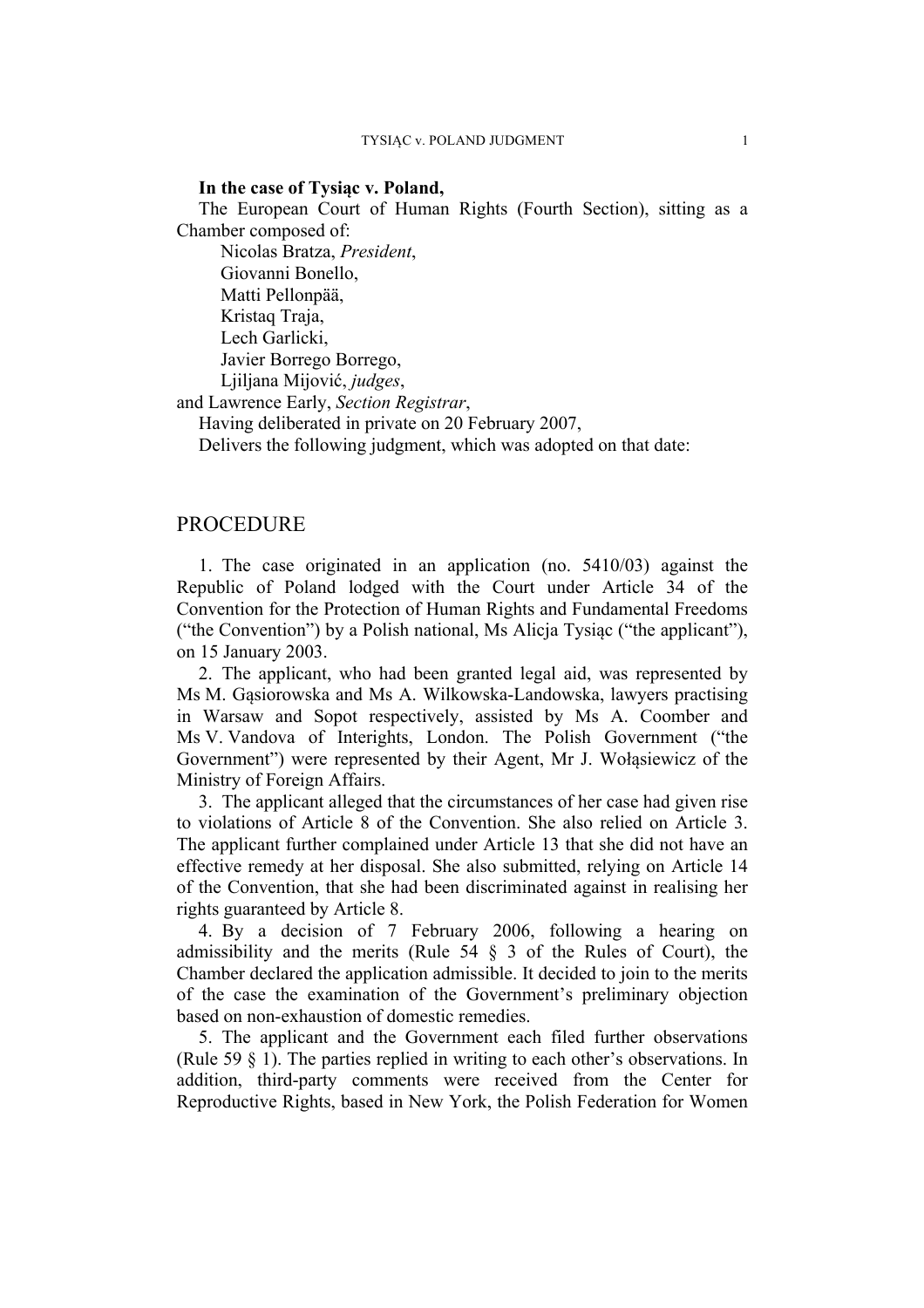and Family Planning, together with the Polish Helsinki Foundation for Human Rights, Warsaw, the Forum of Polish Women, Gdańsk, and the Association of Catholic Families, Cracow, which had been given leave by the President to intervene in the written procedure (Article  $36 \& 2$  of the Convention and Rule 44 § 2).

6. A hearing took place in public in the Human Rights Building, Strasbourg, on 7 February 2006 (Rule 59 § 3).

There appeared before the Court:

(a) *for the Government*

| Mr J. WOŁĄSIEWICZ, Ministry of Foreign Affairs,              | Agent,            |
|--------------------------------------------------------------|-------------------|
| Mrs A. GREZIAK, Undersecretary of State, Ministry of Health, |                   |
| Prof. J. SZAFLIK,                                            |                   |
| Prof. B. CHAZAN,                                             |                   |
| $Dr$ K. WIAK,                                                |                   |
| Ms K. BRALCZYK,                                              | <i>Advisers</i> ; |
|                                                              |                   |
| for the applicant                                            |                   |

(b) *for the applicant*

| Ms A. WILKOWSKA-LANDOWSKA, | Counsel,  |
|----------------------------|-----------|
| Ms V. VANDOVA,             |           |
| Ms A. COOMBER,             | Advisers. |

The Court heard addresses by Mrs Gręziak, Mr Wołąsiewicz, Ms Wilkowska-Landowska, Ms Gąsiorowska, Prof. Chazan and Prof. Szaflik.

# THE FACTS

#### I. THE CIRCUMSTANCES OF THE CASE

7. The applicant was born in 1971 and lives in Warsaw.

8. Since 1977 the applicant has suffered from severe myopia, the degree of which was established at -0.2 in the left eye and -0.8 in the right eye. Before her pregnancy, she was assessed by a State medical panel, for socialinsurance purposes, as suffering from a disability of medium severity.

9. The applicant became pregnant in February 2000. She had previously had two children, both born by Caesarean section. As the applicant was worried about the possible impact of the delivery on her health, she decided to consult her doctors. She was examined by three ophthalmologists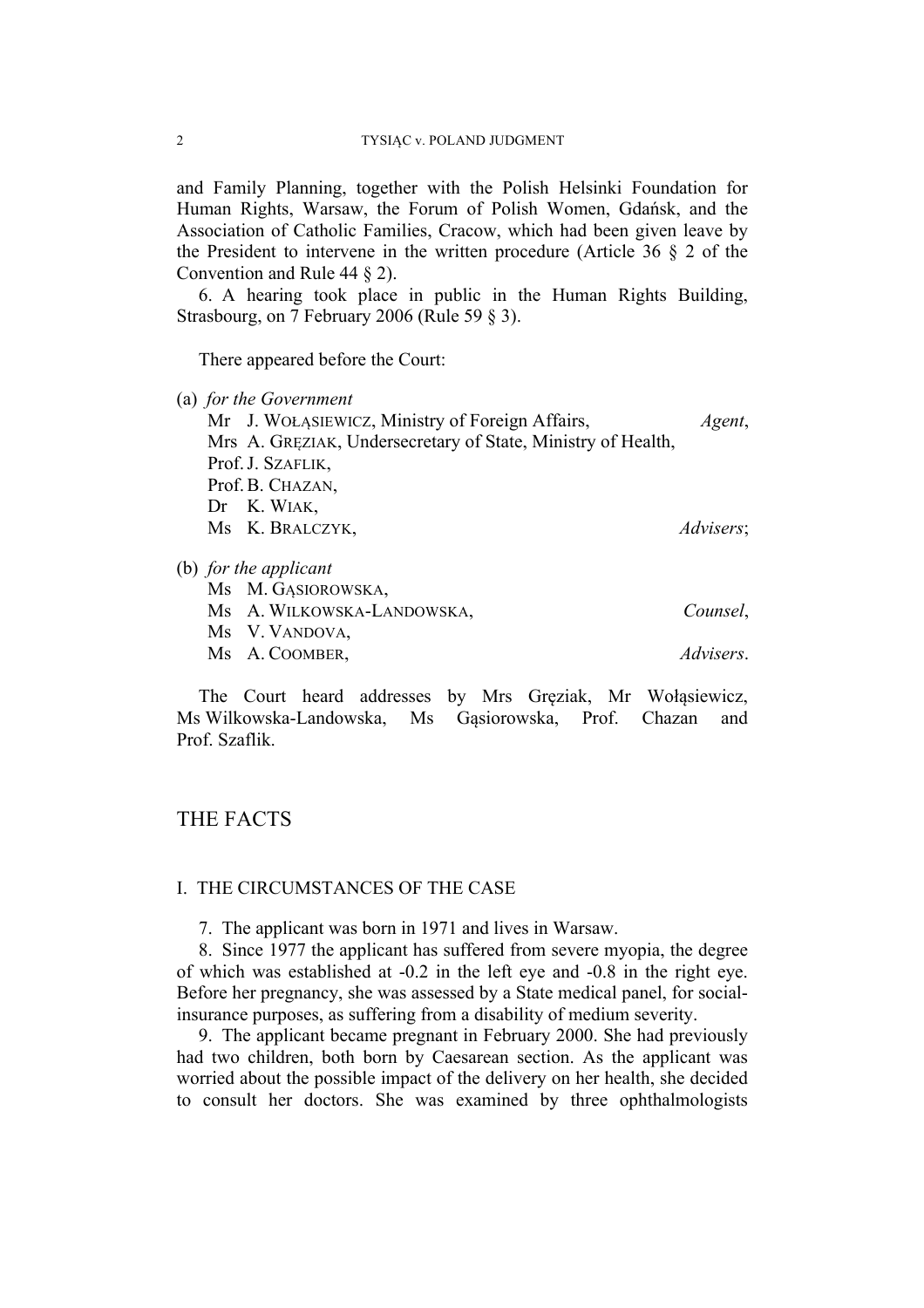(Dr M.S., Dr N.S.-B., Dr K.W.). It transpired from the documents submitted by the applicant that Dr M.S. had recommended that the applicant have frequent check-ups and avoid physical exertion. Dr N.S.-B. stated that the applicant should consider sterilisation after the birth. All of them concluded that, due to pathological changes in the applicant's retina, the pregnancy and delivery constituted a risk to her eyesight. However, they refused to issue a certificate for the pregnancy to be terminated, despite the applicant's requests, on the ground that the retina might detach itself as a result of pregnancy, but that it was not certain.

10. Subsequently, the applicant sought further medical advice. On 20 April 2000 Dr O.R.G., a general practitioner (GP), issued a certificate stating that her third pregnancy constituted a threat to the applicant's health as there was a risk of rupture of the uterus, given her two previous deliveries by Caesarean section. She further referred to the applicant's shortsightedness and to significant pathological changes in her retina. These considerations, according to the GP, also required that the applicant should avoid physical strain which in any case would hardly be possible as at that time the applicant was raising two small children on her own. The applicant understood that on the basis of this certificate she would be able to terminate her pregnancy lawfully.

11. On 14 April 2000, in the second month of the pregnancy, the applicant's eyesight was examined. It was established that she needed glasses to correct her vision in both eyes by 24 dioptres.

12. Subsequently, the applicant contacted a State hospital, the Clinic of Gynaecology and Obstetrics in Warsaw, in the area to which she was assigned on the basis of her residence, with a view to obtaining the termination of her pregnancy. On 26 April 2000 she had an appointment with Dr R.D., Head of the Gynaecology and Obstetrics Department of the clinic.

13. Dr R.D. examined the applicant visually and for a period of less than five minutes, but did not examine her ophthalmological records. Afterwards he made a note on the back of the certificate issued by Dr O.R.G. that neither her short-sightedness nor her two previous deliveries by Caesarean section constituted grounds for therapeutic termination of the pregnancy. He was of the view that, in these circumstances, the applicant should give birth by Caesarean section. During the applicant's visit Dr R.D. consulted an endocrinologist, Dr B., whispering to her in the presence of the applicant. The endocrinologist co-signed the note written by Dr R.D., but did not talk to the applicant.

14. The applicant's examination was carried out in a room with the door open to the corridor, which, in the applicant's submission, did not provide a comfortable environment for a medical examination. At the end of the appointment, Dr R.D. told the applicant that she could have as many as eight children if they were delivered by Caesarean section.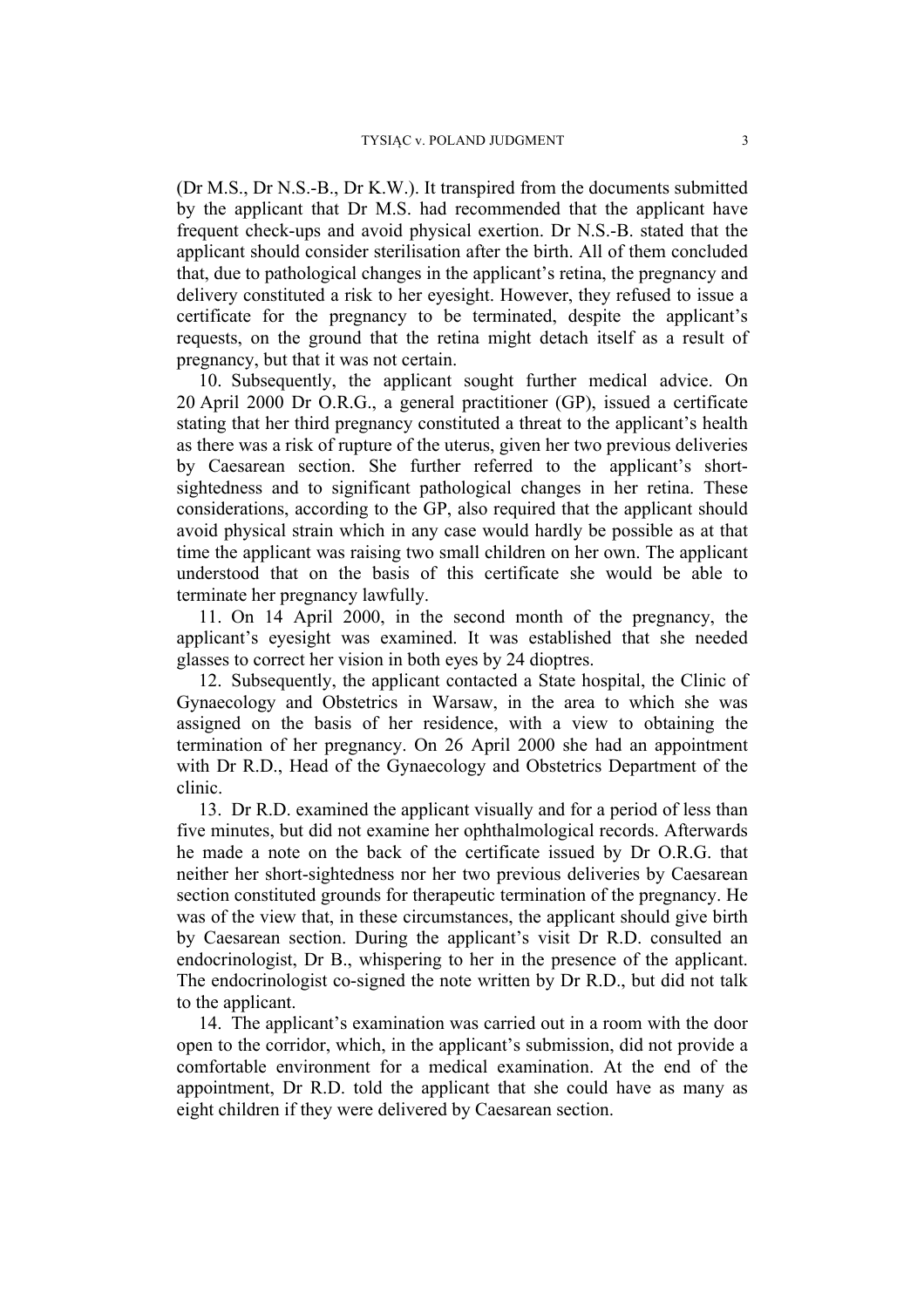15. As a result, the applicant's pregnancy was not terminated. The applicant gave birth to the child by Caesarean section in November 2000.

16. After the delivery, her eyesight deteriorated badly. On 2 January 2001, approximately six weeks after the delivery, she was taken to the emergency unit of the Ophthalmological Clinic in Warsaw. While doing a counting-fingers test, she was only able to see from a distance of three metres with her left eye and five metres with her right eye, whereas before the pregnancy she had been able to see objects from a distance of six metres. A reabsorbing vascular occlusion was found in her right eye and further degeneration of the retinal spot was established in the left eye.

17. According to a medical certificate issued on 14 March 2001 by an ophthalmologist, the deterioration of the applicant's eyesight had been caused by recent haemorrhages in the retina. As a result, the applicant is currently facing a risk of going blind. Dr M.S., the ophthalmologist who examined the applicant, suggested that she should be learning braille. She also informed the applicant that, as the changes to her retina were at a very advanced stage, there were no prospects of having them corrected by surgical intervention.

18. On 13 September 2001 the disability panel declared the applicant to be significantly disabled, while previously she had been recognised as suffering from a disability of medium severity. It further held that she needed constant care and assistance in her everyday life.

19. On 29 March 2001 the applicant lodged a criminal complaint against Dr R.D., alleging that he had prevented her from having her pregnancy terminated as recommended by the GP on a medical ground which constituted one of the exceptions to a general ban on abortion. She complained that, following the pregnancy and delivery, she had sustained severe bodily harm by way of almost complete loss of her eyesight. She relied on Article 156 § 1 of the Criminal Code, which lays down the penalty for the offence of causing grievous bodily harm, and also submitted that, under the applicable provisions of social-insurance law, she was not entitled to a disability pension as she had not worked the requisite number of years before the disability developed because she had been raising her children.

20. The investigation of the applicant's complaint was carried out by the Warsaw-Śródmieście district prosecutor. The prosecutor heard evidence from the ophthalmologists who had examined the applicant during her pregnancy. They stated that a safe delivery by Caesarean section had been possible.

21. The prosecutor further requested the preparation of an expert report by a panel of three medical experts (ophthalmologist, gynaecologist and specialist in forensic medicine) from the Białystok Medical Academy. According to the report, the applicant's pregnancies and deliveries had not affected the deterioration of her eyesight. Given the serious nature of the applicant's sight impairment, the risk of retinal detachment had always been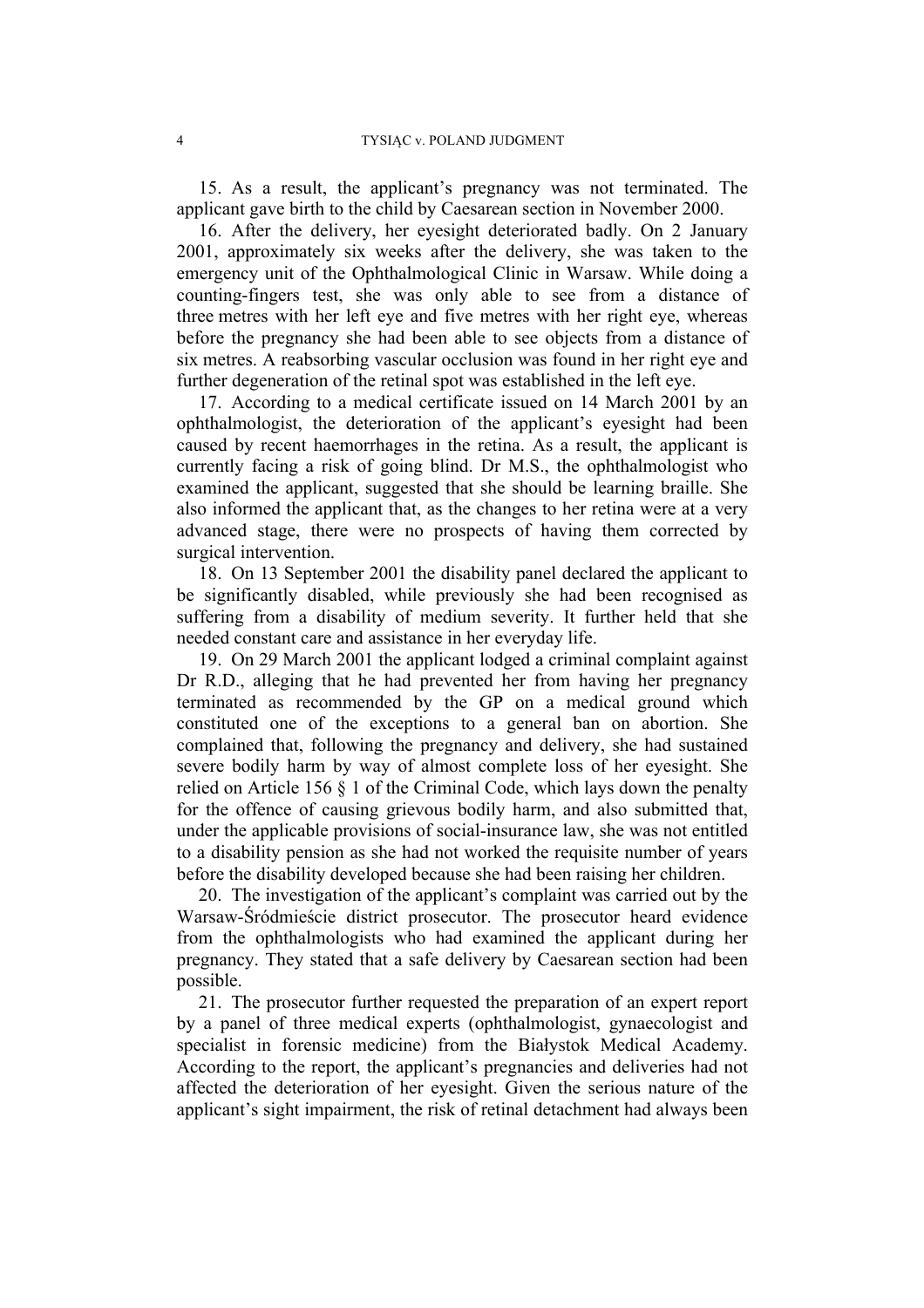present and continued to exist, and the pregnancy and delivery had not contributed to increasing that risk. Furthermore, the experts found that in the applicant's case there had been no factors militating against the applicant's carrying her baby to term and delivering it.

22. During the investigations neither Dr R.D. nor Dr B., who had co-signed the certificate of 26 April 2000, were interviewed.

23. On 31 December 2001 the district prosecutor discontinued the investigations, considering that Dr R.D. had no case to answer. Having regard to the expert report, the prosecutor found that there was no causal link between his actions and the deterioration of the applicant's vision. He observed that this deterioration "had not been caused by the gynaecologist's actions, or by any other human action".

24. The applicant appealed against that decision to the Warsaw regional prosecutor. She challenged the report drawn up by the experts from the Białystok Medical Academy. In particular, she submitted that she had in fact been examined by only one of the experts, namely the ophthalmologist, whereas the report was signed by all of them. During that examination use had not been made of all the specialised ophthalmological equipment that would normally be used to test the applicant's eyesight. Moreover, the examination had lasted only ten minutes. The other two experts who had signed the report, including a gynaecologist, had not examined her at all.

25. She further emphasised inconsistencies in the report. She also submitted that, before the second and third deliveries, the doctors had recommended that she be sterilised during the Caesarean section to avoid any further pregnancies. She argued that, although the deterioration of her eyesight was related to her condition, she felt that the process of deterioration had accelerated during the third pregnancy. She submitted that there had been a causal link between the refusal to terminate her pregnancy and the deterioration of her vision. The applicant also complained that the prosecuting authorities had failed to give any consideration to the certificate issued by her GP.

26. She further pointed out that she had been unable to familiarise herself with the case file because the summaries of witnesses' testimonies and other documents were written in a highly illegible manner. The prosecutor, when asked for assistance in reading the file, had repeatedly refused to assist, even though he had been aware that the applicant was suffering from very severe myopia. The applicant had been unable to read the documents in the case file, which had affected her ability to exercise her procedural rights in the course of the investigation.

27. On 21 March 2002 the Warsaw regional prosecutor, in a oneparagraph decision, upheld the decision of the district prosecutor, finding that the latter's conclusions had been based on the expert report. The regional prosecutor countered the applicant's argument that she had not been examined by all three experts, stating that the other two experts had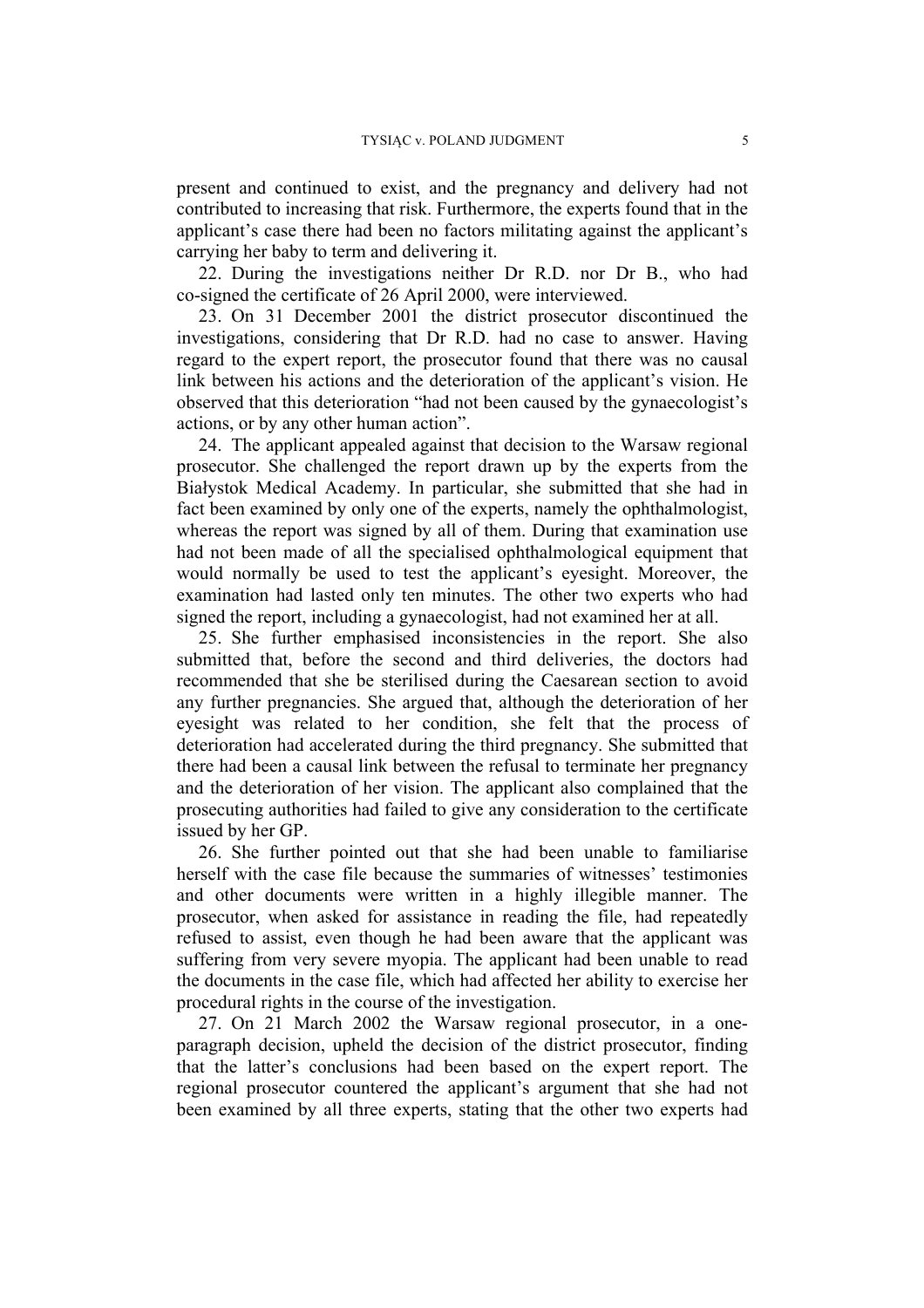relied on an examination of her medical records. He did not address the procedural issue raised by the applicant in her appeal.

28. Subsequently, the decision not to prosecute was transmitted to the Warsaw-Śródmieście District Court for judicial review.

29. In a final decision of 2 August 2002, not subject to a further appeal and numbering twenty-three lines, the District Court upheld the decision to discontinue the case. Having regard to the medical expert report, the court considered that the refusal to terminate the pregnancy had not had a bearing on the deterioration of the applicant's vision. Furthermore, the court found that the haemorrhage in the applicant's eyes had in any event been likely to occur, given the degree and nature of the applicant's condition. The court did not address the procedural complaint which the applicant had made in her appeal against the decision of the district prosecutor.

30. The applicant also attempted to bring disciplinary proceedings against Dr R.D. and Dr B. However, those proceedings were finally discontinued on 19 June 2002, the competent authorities of the Chamber of Physicians finding that there had been no professional negligence.

31. Currently, the applicant can see objects only from a distance of approximately 1.5 metres and is afraid of going blind. On 11 January 2001 the social-welfare centre issued a certificate to the effect that the applicant was unable to take care of her children as she could not see from a distance of more than 1.5 metres. On 28 May 2001 a medical panel gave a decision certifying that she suffered from a significant disability. She is at present unemployed and in receipt of a monthly disability pension of 560 Polish zlotys. She is raising her three children alone.

## II. RELEVANT DOMESTIC LAW AND PRACTICE

#### **A. The Constitution**

32. Article 38 of the Constitution reads as follows:

"The Republic of Poland shall ensure the legal protection of the life of every human being."

## 33. Article 47 of the Constitution reads:

"Everyone shall have the right to legal protection of his private and family life, of his honour and good reputation and to make decisions about his personal life."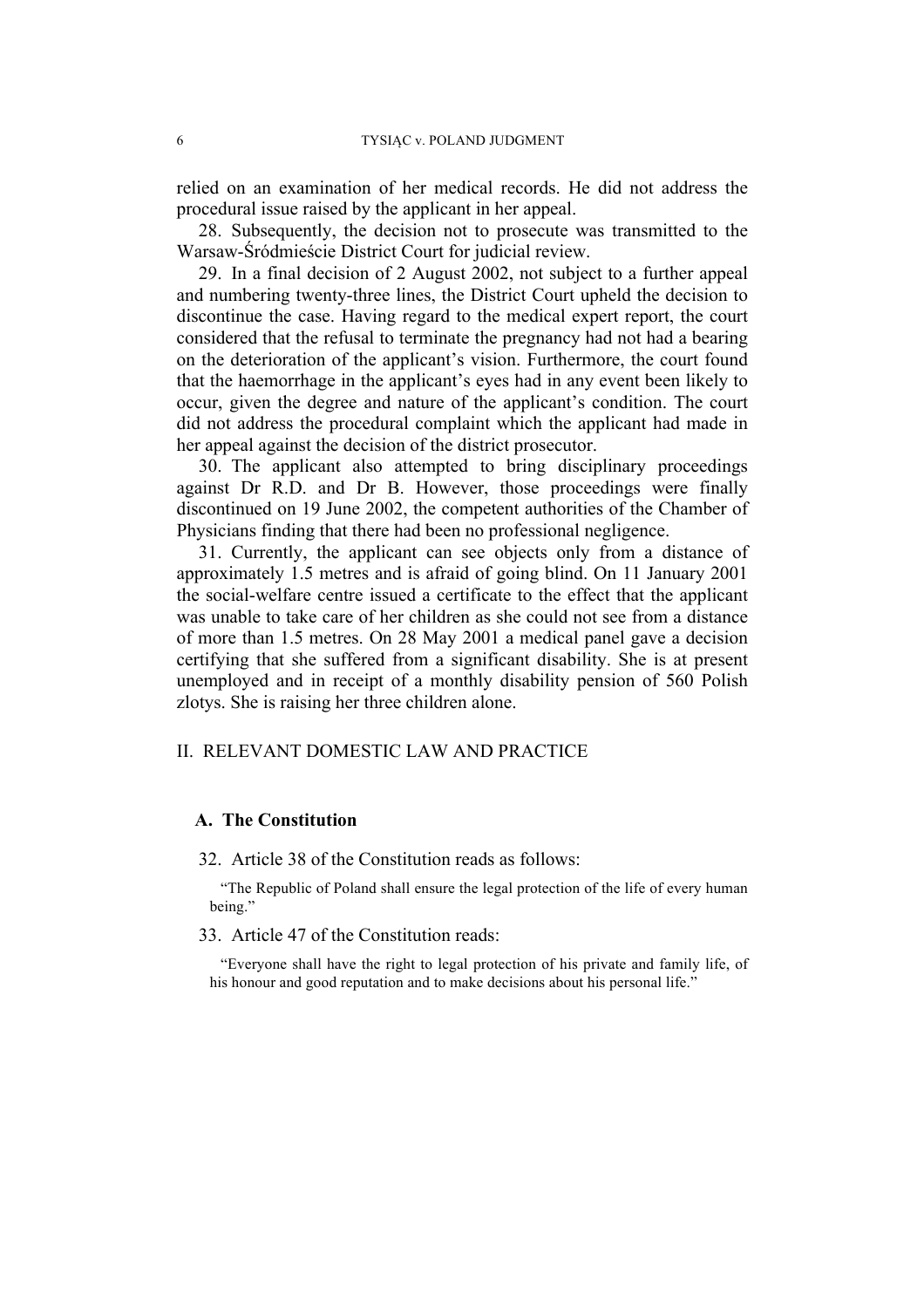# **B. The 1993 Law on family planning (protection of the human foetus and conditions permitting pregnancy termination) and related statutes**

34. The Law on family planning (protection of the human foetus and conditions permitting pregnancy termination) ("the 1993 Act"), which is still in force, was passed by Parliament in 1993. Section 1 provided at that time that "every human being shall have an inherent right to life from the moment of conception".

35. This Act provided that legal abortion was possible only until the twelfth week of pregnancy where the pregnancy endangered the mother's life or health; or prenatal tests or other medical findings indicated a high risk that the foetus would be severely and irreversibly damaged or suffering from an incurable life-threatening disease; or there were strong grounds for believing that the pregnancy was a result of rape or incest.

36. On 4 January 1997 an amended text of the 1993 Act, passed on 30 June 1996, came into force. Section 1(2) provided that "the right to life, including the prenatal stage thereof, shall be protected to the extent laid down by law". This amendment provided that pregnancy could also be terminated during the first twelve weeks where the mother either suffered from material hardship or was in a difficult personal situation.

37. In December 1997 further amendments were made to the text of the 1993 Act, following a judgment of the Constitutional Court given in May 1997. In that judgment the court held that the provision legalising abortion on grounds of material or personal hardship was incompatible with the Constitution as it stood at that time<sup>1</sup>.

38. Section 4a of the 1993 Act, as it stands at present, reads, in its relevant part:

"(1) An abortion can be carried out only by a physician where

1. pregnancy endangers the mother's life or health;

2. prenatal tests or other medical findings indicate a high risk that the foetus will be severely and irreversibly damaged or suffering from an incurable life-threatening disease;

3. there are strong grounds for believing that the pregnancy is a result of a criminal act.

(2) In the cases listed above under sub-paragraph 2, an abortion can be performed until such time as the foetus is capable of surviving outside the mother's body; in cases listed under sub-paragraph 3 above, until the end of the twelfth week of pregnancy.

 <sup>1.</sup> Three separate opinions were appended to that judgment which did not examine any other grounds for legal abortion, including therapeutic abortion which is the subject of the present case.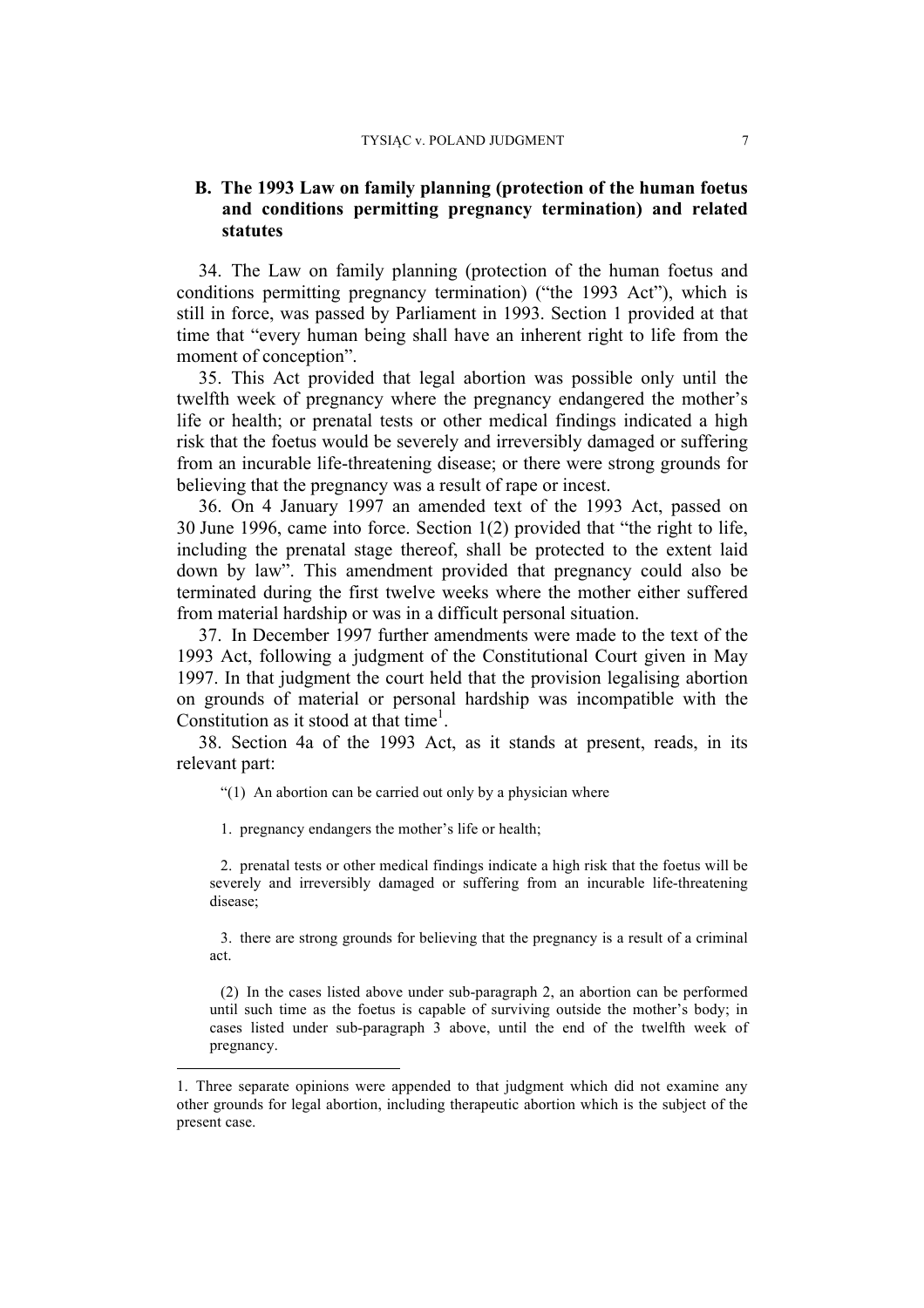(3) In the cases listed under sub-paragraphs 1 and 2 above the abortion shall be carried out by a physician working in a hospital.

(5) Circumstances in which abortion is permitted under subsection (1), subparagraphs 1 and 2, above shall be certified by a physician other than the one who is to perform the abortion, unless the pregnancy entails a direct threat to the woman's life."

39. An Ordinance issued by the Minister of Health on 22 January 1997 on qualifications of doctors authorised to perform abortions contains two substantive sections. In its section 1, the requisite qualifications of doctors who can perform legal abortions in the circumstances specified in the 1993 Act are stipulated. Section 2 of that Ordinance reads:

"The circumstances indicating that pregnancy constitutes a threat to the woman's life or health shall be attested by a consultant specialising in the field of medicine relevant to the woman's condition."

40. Section 37 of the 1996 Medical Profession Act provides that in the event of any diagnostic or therapeutic doubts a doctor may, on his or her own initiative or upon a patient's request and if he or she finds it reasonable in the light of requirements of medical science, obtain an opinion of a relevant specialist or arrange a consultation with other doctors.

# **C. Criminal offence of abortion performed in contravention of the 1993 Act**

41. Termination of pregnancy in breach of the conditions specified in the 1993 Act is a criminal offence punishable under Article 152 § 1 of the Criminal Code. Anyone who terminates a pregnancy in violation of the Act or assists in such a termination may be sentenced to up to three years' imprisonment. The pregnant woman herself does not incur criminal liability for an abortion performed in contravention of the 1993 Act.

# **D. Provisions of the Code of Criminal Procedure**

42. A person accused in criminal proceedings, if he or she cannot afford lawyers' fees, may request legal aid under Article 78 § 1 of the Code of Criminal Procedure. Under Articles 87 § 1 and 88 § 1 of that Code, a victim of an alleged criminal offence is similarly entitled to request that legal aid be granted to him or her for the purpose of legal representation in the course of criminal investigations and proceedings.

...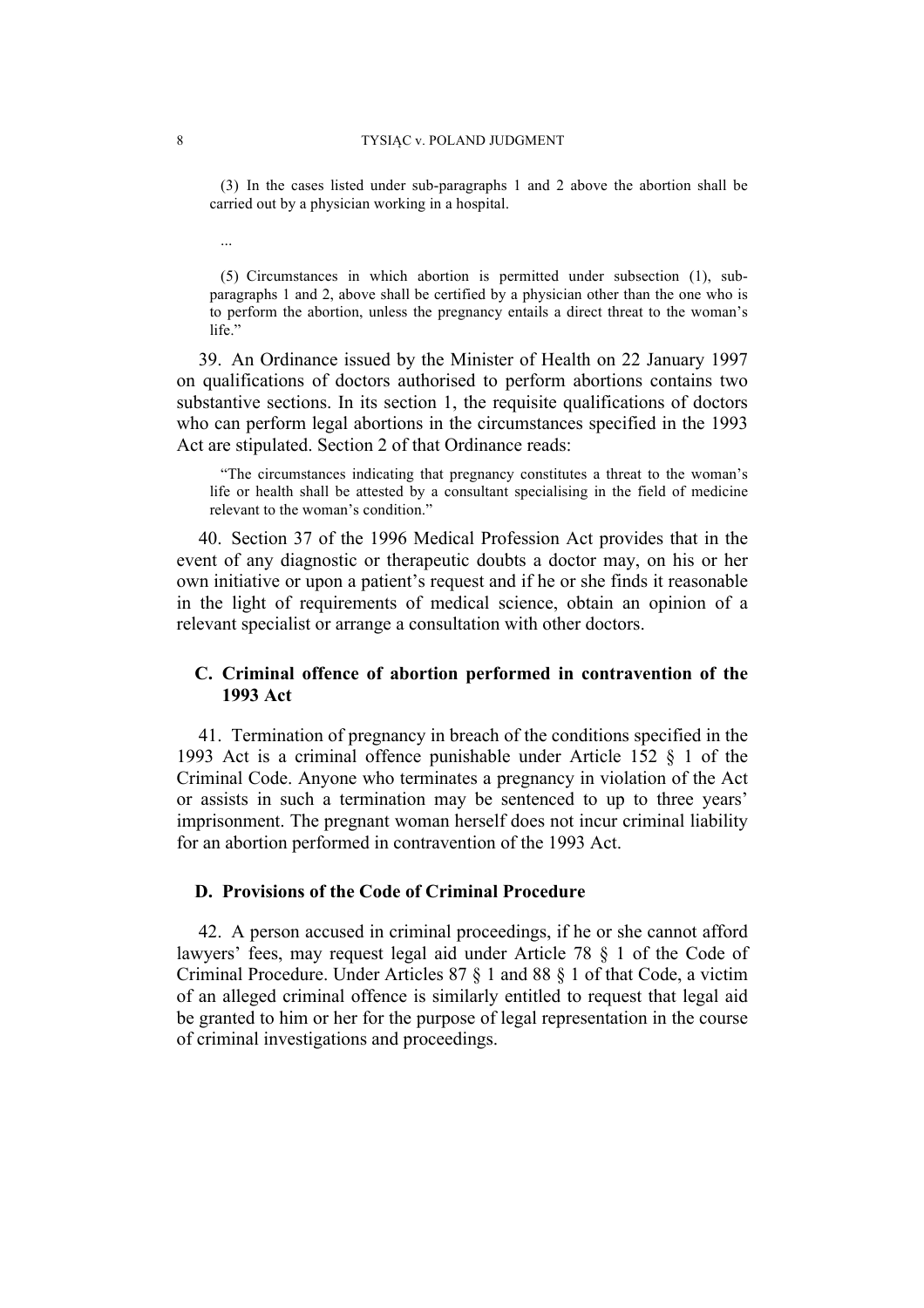#### **E. Offence of causing grievous bodily harm**

43. Article 156 § 1 of the Criminal Code of 1997 provides that a person who causes grievous bodily harm shall be sentenced to between one and ten years' imprisonment.

## **F. Civil liability in tort**

44. Articles 415 et seq. of the Civil Code provide for liability in tort. Under these provisions, whoever by his or her fault causes damage to another person is obliged to redress it.

45. Pursuant to Article 444 of the Civil Code, in cases of bodily injury or harm to health, a perpetrator shall be liable to cover all pecuniary damage resulting therefrom.

## **G. Case-law of the Polish courts**

46. In a judgment of 21 November 2003 (V CK 167/03), the Supreme Court held that unlawful refusal to terminate a pregnancy where it had been caused by rape, namely in circumstances provided for by section 4a(1)3 of the 1993 Act, could give rise to a compensation claim for pecuniary damage sustained as a result of such refusal.

47. In a judgment of 13 October 2005 (IV CJ 161/05), the Supreme Court expressed the view that a refusal of prenatal tests in circumstances where it could be reasonably surmised that a pregnant woman ran a risk of giving birth to a severely and irreversibly damaged child, namely in circumstances set out by section 4a(1)2 of the 1993 Act, gave rise to a compensation claim.

#### III. RELEVANT NON-CONVENTION MATERIAL

#### **A. Observations of the ICCPR Committee**

48. The Committee, having considered in 1999 the fourth periodic report on the observance of the United Nations International Covenant on Civil and Political Rights submitted by Poland, adopted the following conclusions (Document CCPR/C/SR.1779):

"11. The Committee notes with concern: (a) strict laws on abortion which lead to high numbers of clandestine abortions with attendant risks to life and health of women; (b) limited accessibility for women to contraceptives due to high prices and restricted access to suitable prescriptions; (c) the elimination of sexual education from the school curriculum; and (d) the insufficiency of public family planning programmes. (Arts. 3, 6, 9 and 26)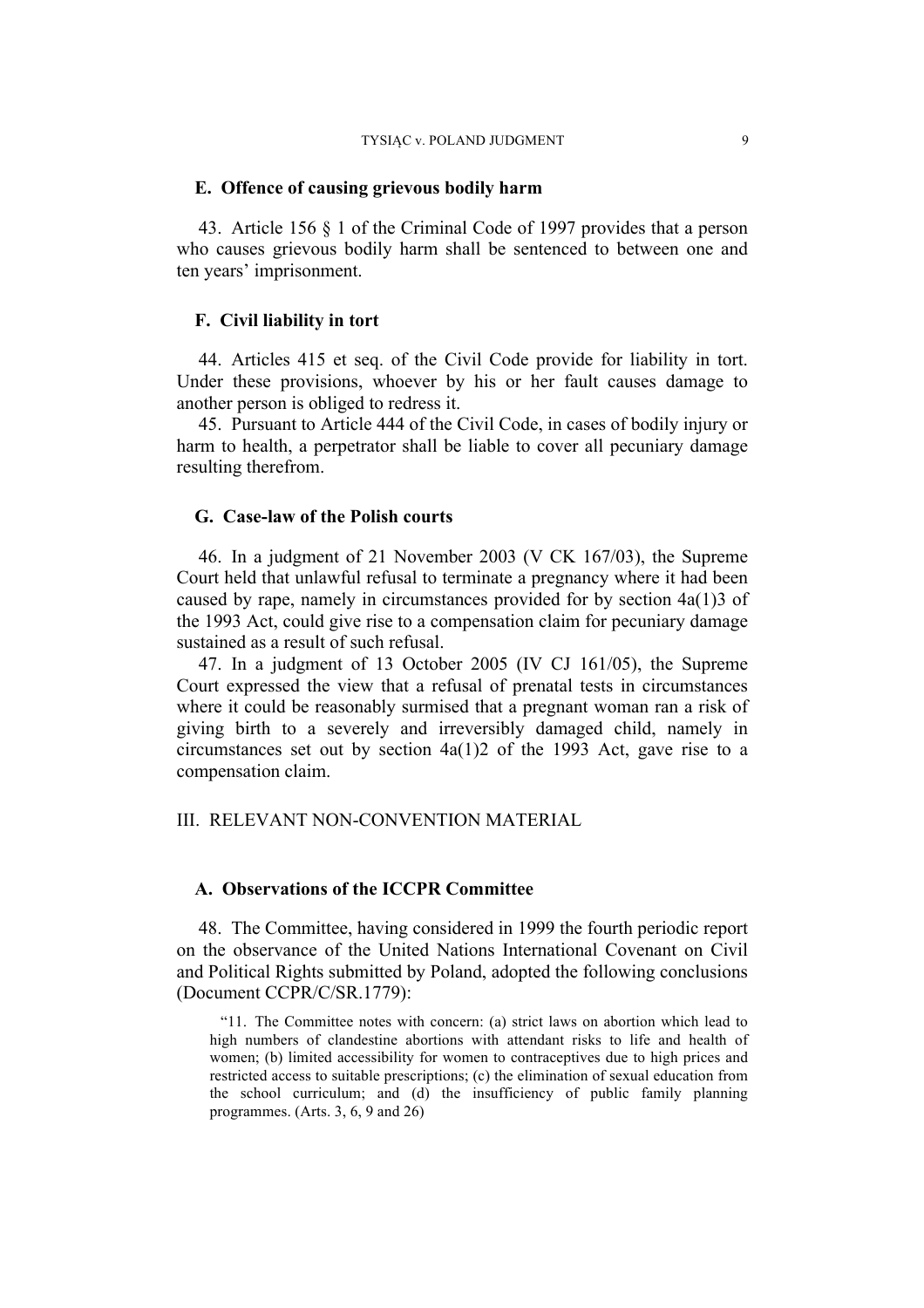The State Party should introduce policies and programmes promoting full and nondiscriminatory access to all methods of family planning and reintroduce sexual education at public schools."

49. The Polish government, in their fifth periodic report submitted to the Committee (CCPR/C/POL/2004/5), stated:

"106. In Poland data about abortions relate solely to abortions conducted in hospitals, i.e. those legally admissible under a law. The number of abortions contained in the present official statistics is low in comparison with previous years. Nongovernmental organisations on the basis of their own research estimate that the number of abortions conducted illegally in Poland amounts from 80,000 to 200,000 annually.

107. It follows from the Government's annual Reports of the execution of the [1993] Law [which the Government is obliged to submit to the Parliament] and from reports of non-governmental organisations that the Law's provisions are not fully implemented and that some women, in spite of meeting the criteria for an abortion, are not subject to it. There are refusals to conduct an abortion by physicians employed in public health-care system units who invoke the so-called conscience clause, while at the same time women who are eligible for a legal abortion are not informed about where they should go. It happens that women are required to provide additional certificates, which lengthens the procedure until the time when an abortion becomes hazardous for the health and life of the woman. There [are] no official statistical data concerning complaints related to physicians' refusals to perform an abortion. ... In the opinion of the Government, there is a need to [implement] already existing regulations with respect to the ... performance of abortions."

50. The Committee, having considered Poland's fifth periodic report at its meetings held on 27 and 28 October and 4 November 2004, adopted in its concluding observations (Document CCPR/C/SR.2251) the following relevant comments:

"8. The Committee reiterates its deep concern about restrictive abortion laws in Poland, which may incite women to seek unsafe, illegal abortions, with attendant risks to their life and health. It is also concerned at the unavailability of abortion in practice even when the law permits it, for example in cases of pregnancy resulting from rape, and by the lack of information on the use of the conscientious objection clause by medical practitioners who refuse to carry out legal abortions. The Committee further regrets the lack of information on the extent of illegal abortions and their consequences for the women concerned. ...

The State Party should liberalise its legislation and practice on abortion. It should provide further information on the use of the conscientious objection clause by doctors, and, so far as possible, on the number of illegal abortions that take place in Poland. These recommendations should be taken into account when the draft Law on parental awareness is discussed in Parliament."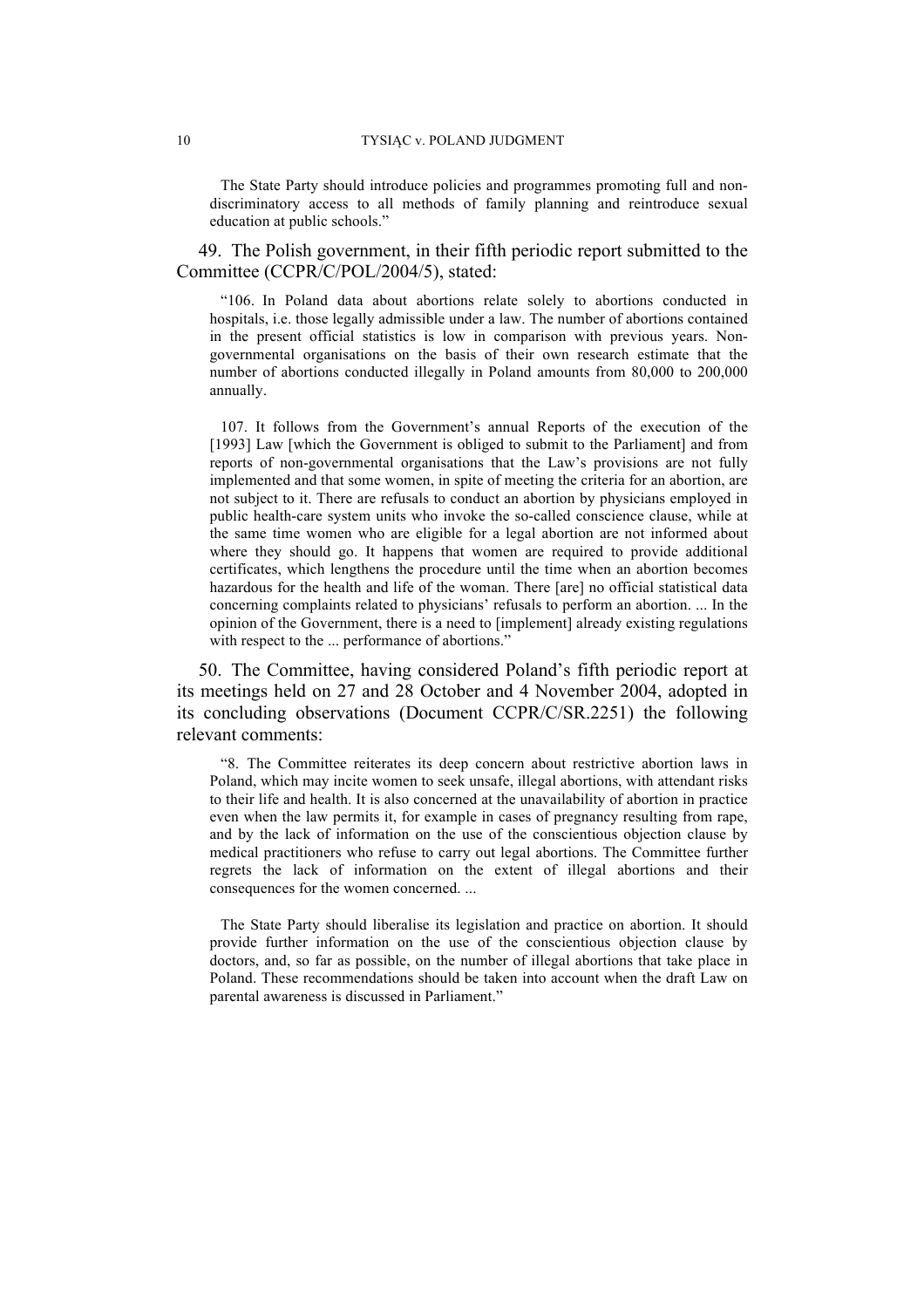#### **B. Observations of non-governmental organisations**

51. In a report prepared by ASTRA Network on Reproductive Health and Rights in Central and Eastern Europe for the European Population Forum, Geneva, held on 12 to 14 January 2004, it is stated that:

"The anti-abortion law which was in force in Poland since 1993 resulted in many negative consequences for women's reproductive health, such as:

– many women who are entitled to legal abortions are often denied this right in their local hospitals:

– abortions on social grounds are not stopped but simply pushed 'underground', as women seeking abortions can find a doctor who would perform it illegally or go abroad;

– the effects of the law are felt primarily on the poorest and uneducated members of the society, as illegal abortions are expensive.

Lack of knowledge about family planning lowers women's quality of life. Their sexuality is endangered either by constant fear of unwanted pregnancies or by seeking unsafe abortion[s].

There is a strong disapproval and obstruction toward[s] those who choose abortions under the few conditions that still allow for it to occur. Doctors and hospitals frequently misguide or misinform women, who are legally entitled to terminate pregnancies, thereby placing the health of the women at serious risk.

Doctors (and even whole hospitals, even though they have no right to do so) often refuse [to perform] abortion[s] in hospitals they work in, [invoking the] so-called clause of conscience – the right to refuse [to perform] abortion[s] due to one's religious beliefs or moral objections – or even giving no justifications, creating problems as long ... as it is needed to make performing [an] abortion impossible under the law. There exists however a well organised abortion underground – terminations are performed illegally in private [clinics], very often by the same doctors who refuse [to perform] abortions in hospitals. The average cost of [an] abortion is ca 2000 [Polish zlotys] (equivalent [to the] country's average gross salary). [The] Federation for Women and Family Planning estimates that the real number of abortions in Poland amounts to 80,000 to 200,000 each year."

# **C. Synthesis Report of the European Union Network of Independent Experts on Fundamental Rights**

52. In its report entitled "Conclusions and Recommendations on the Situation of Fundamental Rights in the European Union and its Member States in 2004" dated 15 April 2005, the Network stated, *inter alia*:

"While acknowledging that there is [as] yet no settled case-law in international or European human rights law concerning where the adequate balance must be struck between the right of the [woman] to interrupt her pregnancy on the one hand, as a particular manifestation of the general right to the autonomy of the person underlying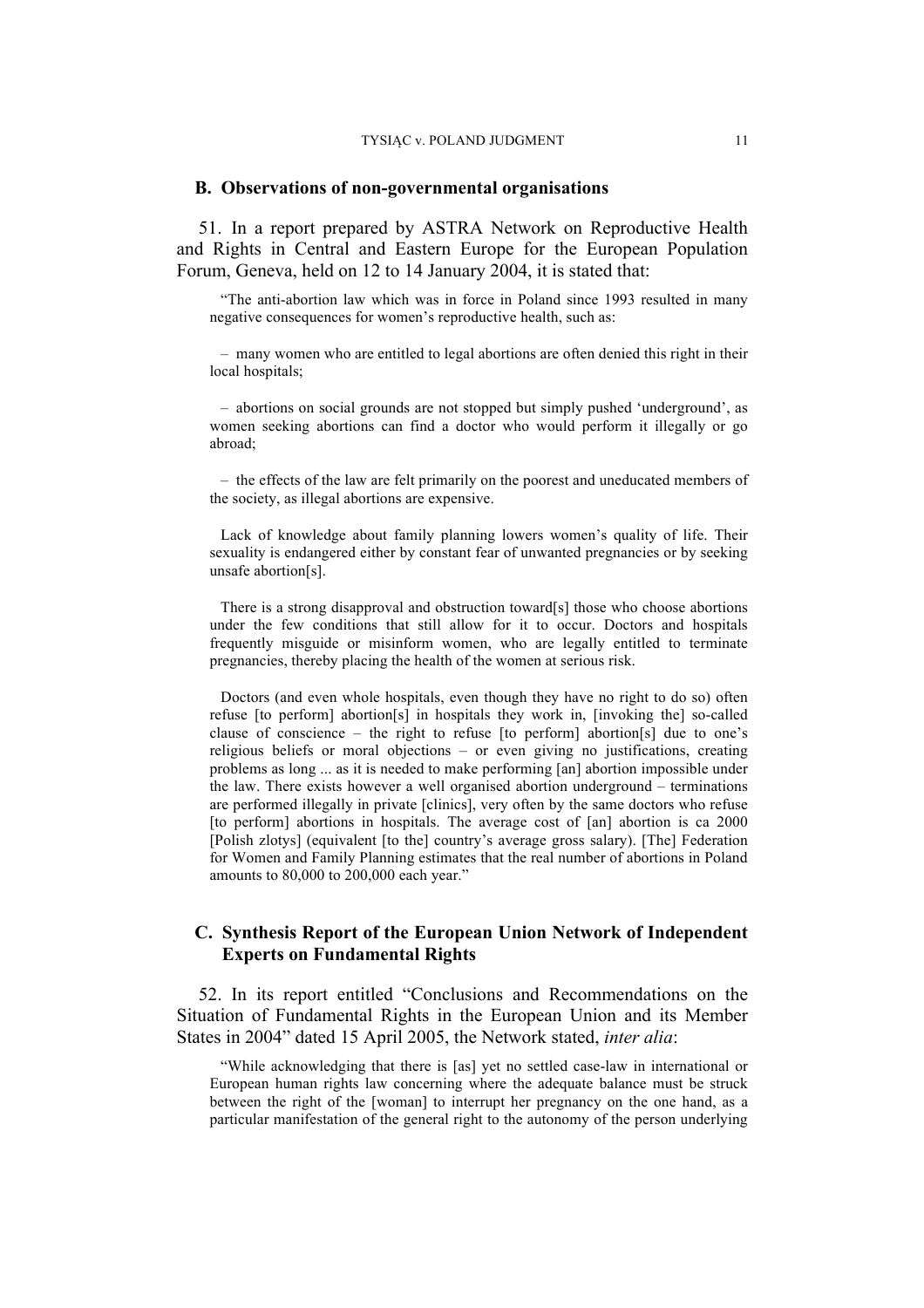the right to respect for private life, and the protection of the potentiality of human life on the other hand, the Network nevertheless expresses its concern at a number of situations which, in the view of the independent experts, are questionable in the present state of the international law of human rights.

A woman seeking abortion should not be obliged to travel abroad to obtain it, because of the lack of available services in her home country even where it would be legal for her to seek abortion, or because, although legal when performed abroad, abortion in identical circumstances is prohibited in the country of residence. This may be the source of discrimination between women who may travel abroad and those who, because of a disability, their state of health, the lack of resources, their administrative situation, or even the lack of adequate information ... may not do so. A [woman] should not be seeking abortion because of the insufficiency of support services, for example for young mothers, because of lack of information about support which would be available, or because of the fear that this might lead to the loss of employment: this requires, at the very least, a close monitoring of the pattern of abortions performed in the jurisdictions where abortion is legal, in order to identify the needs of the persons resorting to abortion and the circumstances which ought to be created in order to better respond to these needs. ... Referring to the Concluding Observations adopted on 5 November 2004 by the Human Rights Committee upon the examination of the report submitted by Poland under the International Covenant on Civil and Political Rights (CCPR/CO/82/POL/Rev. 1, para. 8), the Network notes that a prohibition on non-therapeutic abortion or the practical unavailability of abortion may in fact have the effect of raising the number of clandestine abortions which are practised, as the women concerned may be tempted to resort to clandestine abortion in the absence of adequate counselling services who may inform them about the different alternatives opened to them. ...

Where a State does choose to prohibit abortion, it should at least closely monitor the impact of this prohibition on the practice of abortion, and provide this information in order to feed into an informed public debate. Finally, in the circumstances where abortion is legal, women should have effective access to abortion services without any discrimination.'

# THE LAW

#### I. THE GOVERNMENT'S PRELIMINARY OBJECTION

53. Pursuant to Article 35 § 1 of the Convention, the Court may only deal with a matter after all domestic remedies have been exhausted.

54. In this connection, the Government argued that the applicant had failed to exhaust all the remedies available under Polish law as required by Article 35 § 1 of the Convention.

55. The Government referred to the Court's case-law to the effect that there were certain positive obligations under the Convention which required States to draw up regulations compelling hospitals to adopt appropriate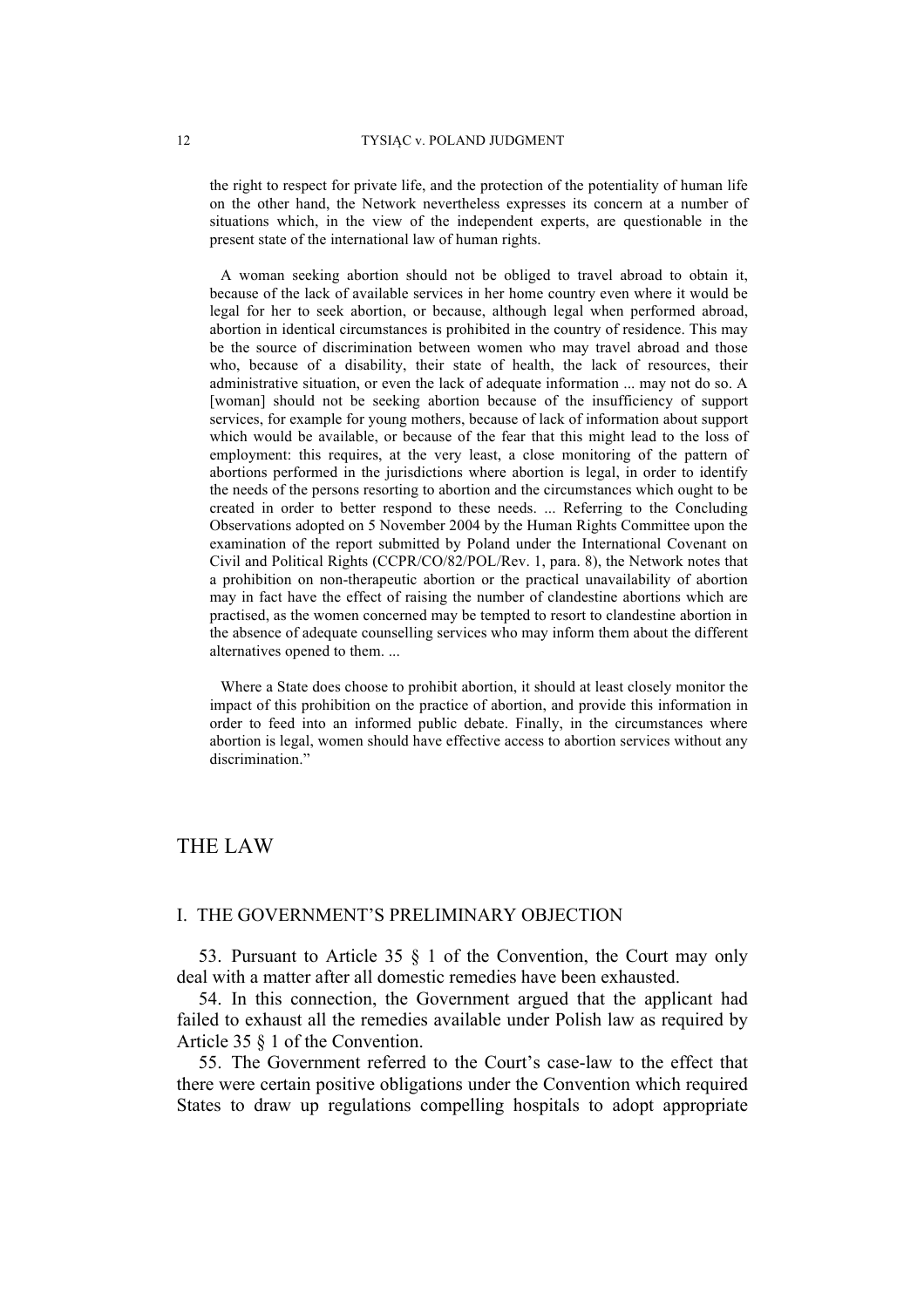measures for the protection of their patients' lives. They also required an effective independent judicial system to be set up so that the cause of death of patients in the care of the medical profession could be determined and those responsible made accountable (see *Powell v. the United Kingdom* (dec.), no. 45305/99, ECHR 2000-V). That positive obligation did not necessarily require the provision of a criminal-law remedy in every case. In the specific sphere of medical negligence the obligation could, for instance, also be satisfied if the legal system afforded victims a remedy in the civil courts, either alone or in conjunction with a remedy in the criminal courts, enabling any liability of the doctors concerned to be established and any appropriate civil redress, such as an order for damages, to be obtained (see *Calvelli and Ciglio v. Italy* [GC], no. 32967/96, § 51, ECHR 2002-I).

56. The Government further asserted that the Polish legal system provided for legal avenues which made it possible to establish liability on the part of doctors for any damage caused by medical malpractice, either by way of criminal proceedings or by civil compensation claims. In the applicant's case, a compensation claim would have offered good prospects of success.

57. The Government referred in that connection to the provisions of the Civil Code governing liability in tort. They further referred to two judgments given by the civil courts against the background of the 1993 Act. In the first judgment, given by the Supreme Court on 21 November 2003, the court had held that the unlawful refusal to terminate a pregnancy caused by rape had given rise to a compensation claim. In the second the Łomża Regional Court had dismissed, on 6 May 2004, a claim for non-pecuniary damages filed by parents who had been refused access to prenatal tests and whose child had been born with serious malformations.

58. The applicant submitted that, under the Court's case-law, she should not be required to have recourse both to civil and criminal remedies in respect of the alleged violation of Article 8 of the Convention. If there was more than one remedy available, the applicant need not exhaust more than one (see *Yağcı and Sargın v. Turkey*, 8 June 1995, §§ 42-44, Series A no. 319-A). She further referred to a judgment in which the Court had found that the applicants, having exhausted all possible means available to them in the criminal-justice system, were not required, in the absence of a criminal prosecution in connection with their complaints, to embark on another attempt to obtain redress by bringing an action for damages (see *Assenov and Others v. Bulgaria*, 28 October 1998, § 86, *Reports of Judgments and Decisions* 1998-VIII).

59. The applicant argued that pursuing civil proceedings would not be effective in her case. To date, there had been no final judgment of a Polish court in a case in which compensation had been awarded for damage to a woman's health caused by a refusal of a therapeutic abortion allowed under the 1993 Act. She emphasised that the two cases referred to by the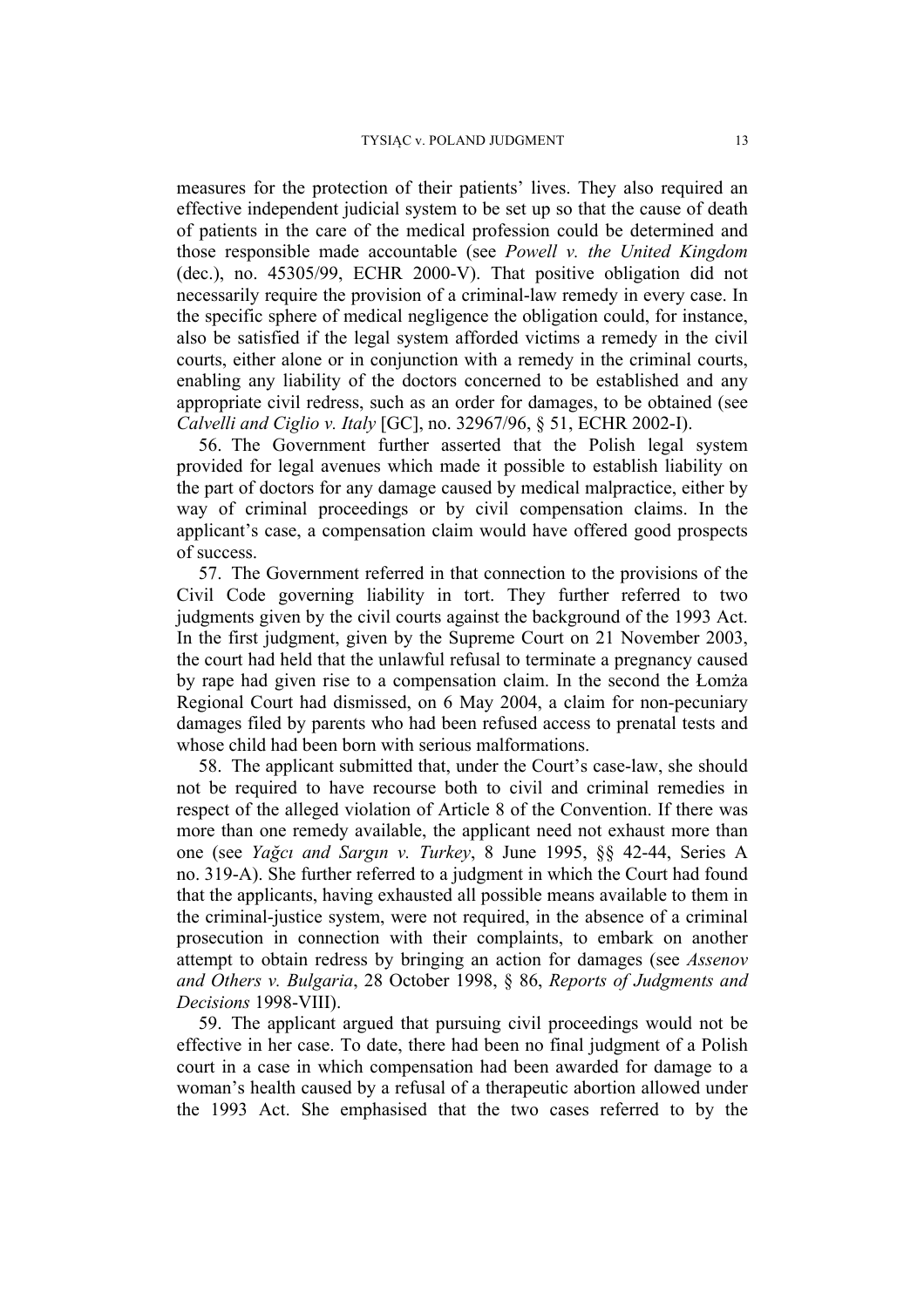Government post-dated her petition to the Court under Article 34 of the Convention. Importantly, they were immaterial to her case because they concerned situations fundamentally different from the applicant's, both as to the facts and law: one related to a claim for damages arising from the unlawful refusal of an abortion where the pregnancy had been caused by rape; the second concerned a claim for damages arising from the refusal of a prenatal examination.

60. Finally, she pointed out that under the Court's case-law it was for an applicant to select the legal remedy most appropriate in the circumstances of the case (see *Airey v. Ireland*, 9 October 1979, § 23, Series A no. 32). Effective deterrence against grave attacks on personal integrity (such as rape in *M.C*. *v. Bulgaria*, no. 39272/98, ECHR 2003-XII), where fundamental values and essential aspects of private life were at stake, required the effective application of criminal-law provisions (ibid., §§ 124, 148-53, and *X and Y v. the Netherlands*, 26 March 1985, §§ 23-24, Series A no. 91). In the circumstances, the criminal remedy chosen by the applicant was the most appropriate one.

61. The Court reiterates that, in its decision on the admissibility of the application, it joined to the merits of the case the examination of the question of exhaustion of domestic remedies (see paragraph 4 above). The Court confirms its approach to the exhaustion issue.

# II. THE MERITS OF THE CASE

#### **A. Alleged violation of Article 3 of the Convention**

62. The applicant complained that the facts of the case gave rise to a breach of Article 3 of the Convention which, in so far as relevant, reads as follows:

"No one shall be subjected to ... inhuman or degrading treatment ... "

63. The Government disagreed.

64. The applicant submitted that the circumstances of the case had amounted to inhuman and degrading treatment in breach of Article 3 of the **Convention** 

65. She argued that treatment was degrading if it aroused in its victim "feelings of fear, anguish and inferiority capable of humiliating and debasing them" (see *Ireland v. the United Kingdom*, 18 January 1978, § 167, Series A no. 25). The failure of the State to make a legal abortion possible in circumstances which threatened her health, and to put in place the procedural mechanism necessary to allow her to have this right realised, meant that the applicant was forced to continue with a pregnancy for six months knowing that she would be nearly blind by the time she gave birth.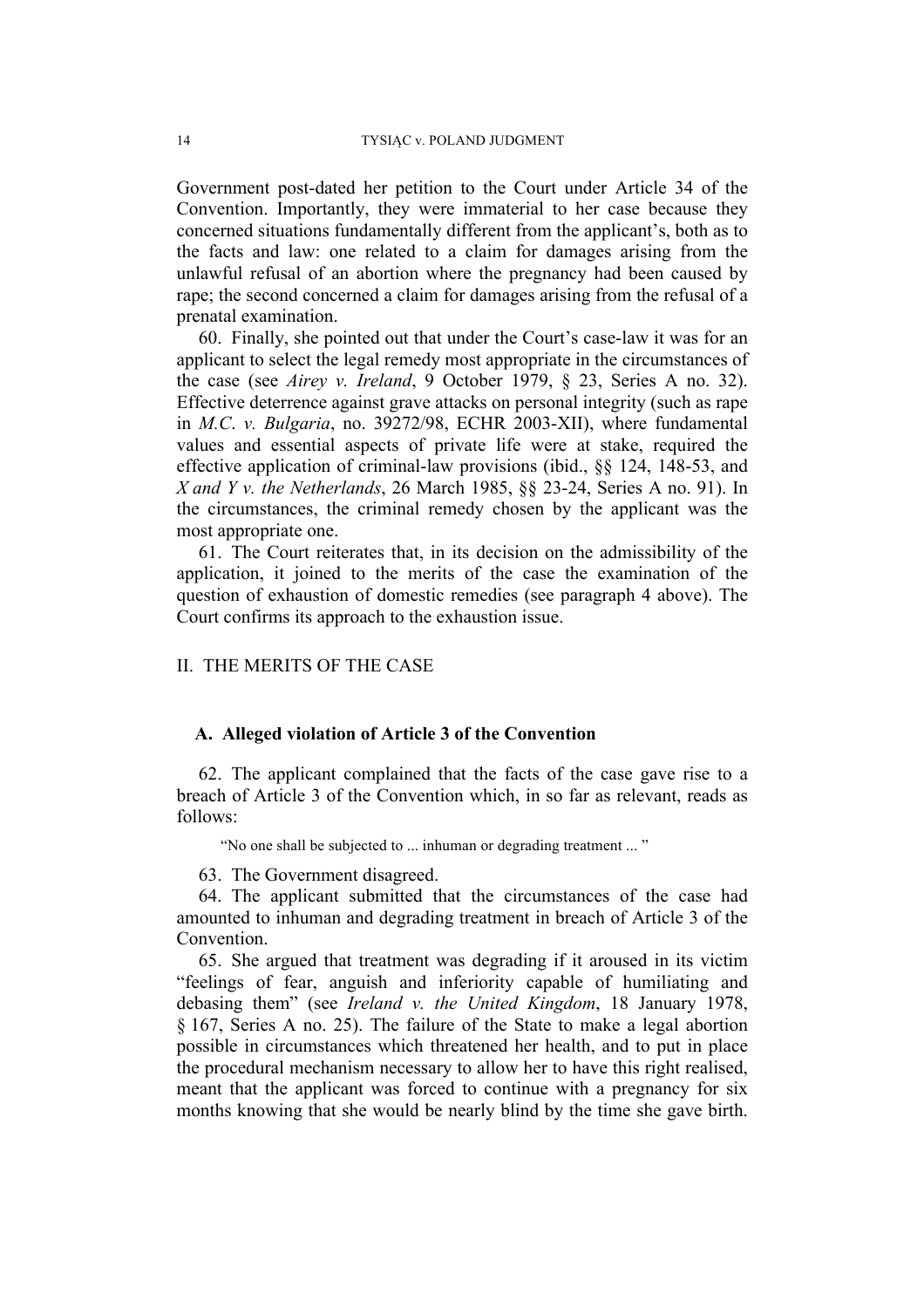The resultant anguish and distress and the subsequent devastating effect of the loss of her eyesight on her life and that of her family could not be overstated. She had been a young woman with a young family already grappling with poor eyesight and knowing that her pregnancy would ruin her remaining ability to see. As predicted by her doctor in April 2000, her eyesight has severely deteriorated, causing her immense personal hardship and psychological distress.

66. The Court reiterates its case-law on the notion of ill-treatment and the circumstances in which the responsibility of a Contracting State may be engaged, including under Article 3 of the Convention by reason of the failure to provide appropriate medical treatment (see, among other authorities, *İlhan v. Turkey* [GC], no. 22277/93, § 87, ECHR 2000-VII, *mutatis mutandis*). In the circumstances of the instant case, the Court finds that the facts alleged do not disclose a breach of Article 3. The Court further considers that the applicant's complaints are more appropriately examined under Article 8 of the Convention.

## **B. Alleged violation of Article 8 of the Convention**

67. The applicant complained that the facts of the case had given rise to a breach of Article 8 of the Convention. Her right to due respect for her private life and her physical and moral integrity had been violated both substantively, by failing to provide her with a legal therapeutic abortion, and as regards the State's positive obligations, by the absence of a comprehensive legal framework to guarantee her rights.

Article 8 of the Convention, in so far as relevant, reads as follows:

"1. Everyone has the right to respect for his private ... life ...

2. There shall be no interference by a public authority with the exercise of this right except such as is in accordance with the law and is necessary in a democratic society in the interests of national security, public safety or the economic well-being of the country, for the prevention of disorder or crime, for the protection of health or morals, or for the protection of the rights and freedoms of others."

#### *1. The parties' submissions*

#### **(a) The Government**

68. The Government first emphasised that pregnancy and its interruption did not, as a matter of principle, pertain uniquely to the sphere of the mother's private life. Whenever a woman was pregnant, her private life became closely connected with the developing foetus. There could be no doubt that certain interests relating to pregnancy were legally protected (see *Brüggemann and Scheuten v. Germany*, no. 6959/75, Commission's report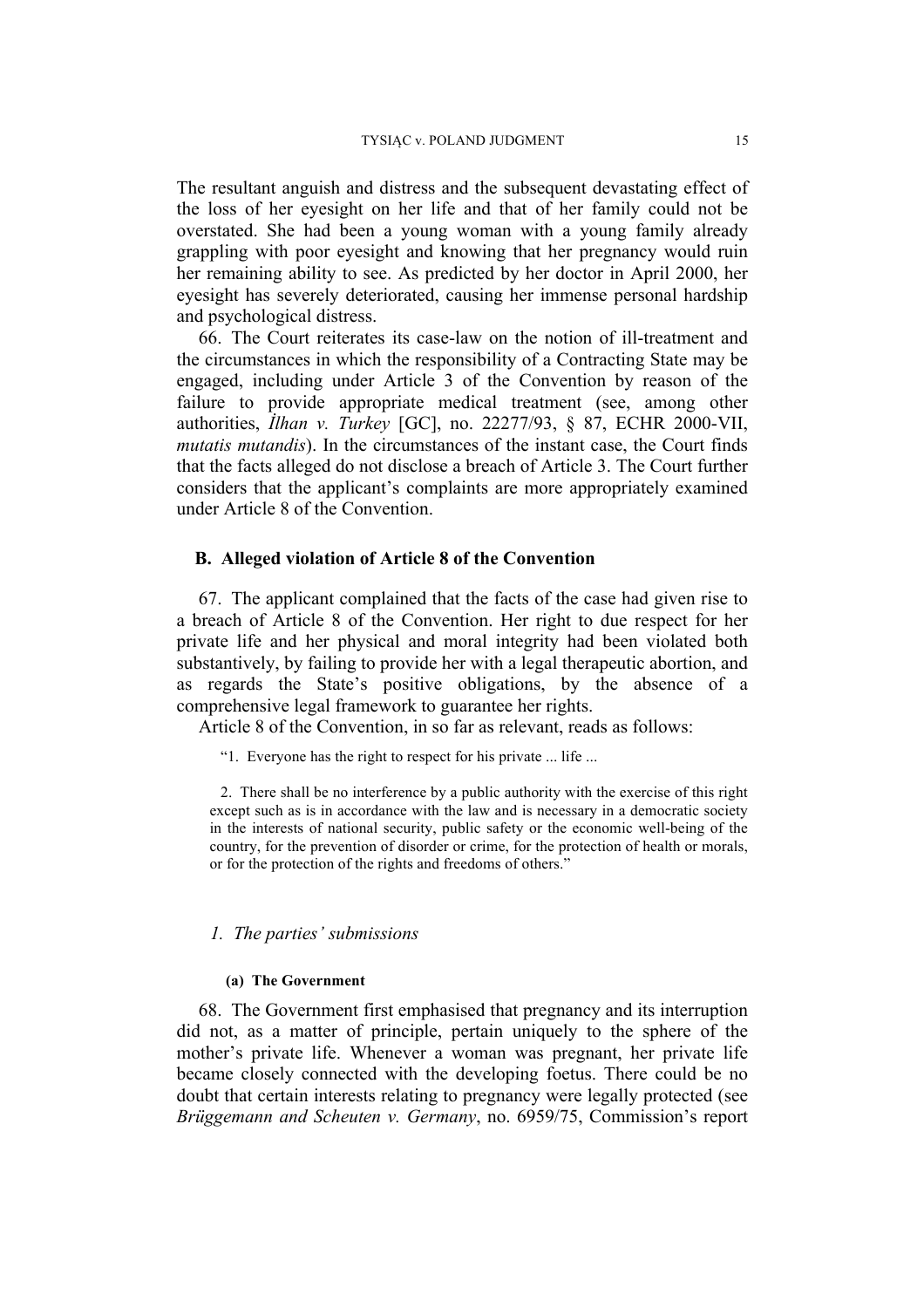of 12 July 1977, Decisions and Reports (DR) 10, p. 100). Polish law also protected the foetus and therefore allowed for termination of a pregnancy under the 1993 Act only in strictly defined circumstances. The Government were of the view that, in the applicant's case, the conditions for lawful termination on health grounds as defined by that Act had not been satisfied.

69. The Government argued that in so far as the applicant had submitted that her pregnancy had posed a threat to her eyesight because of her severe myopia, only a specialist in ophthalmology could decide whether an abortion was medically advisable. The ophthalmologists who had examined the applicant during her pregnancy had not considered that her pregnancy and delivery constituted any threat to her health or life. The intention of the doctors had actually been to protect the applicant's health. They had concurred in their opinions that the applicant's child should be delivered by Caesarean section, which had ultimately happened.

70. The Government stressed that there existed a delivery possibility which had not posed any threat to the applicant's health. Hence, under the 1993 Act the doctors had not been authorised to issue a medical certificate permitting abortion. Consequently, the applicant had been unable to obtain an abortion as her situation had not complied with the conditions laid down by that Act.

71. In so far as the applicant argued that no procedure was available under the Polish law to assess the advisability of a therapeutic abortion, the Government disagreed. They referred to the provisions of the Minister of Health's Ordinance of 22 January 1997 and argued that this Ordinance provided for a procedure governing decisions on access to a therapeutic abortion.

72. The Government further stated that section 37 of the 1996 Medical Profession Act made it possible for a patient to have a decision taken by a doctor as to the advisability of an abortion reviewed by his or her colleagues. Lastly, had the applicant been dissatisfied with decisions given in her case by the doctors, she could have availed herself of the possibilities provided for by administrative law.

73. The Government concluded that it was open to the applicant to challenge the medical decisions given in her case by having recourse to procedures available under the law.

#### **(b) The applicant**

74. The applicant disagreed with the Government's argument that, under the case-law of the Convention institutions, the legal protection of life afforded by Article 2 extended to foetuses. Under that case-law, "[t]he life of the foetus [was] intimately connected with, and [could not] be regarded in isolation of, the life of the pregnant woman" (see *X. v. the United Kingdom*, no. 8416/79, Commission decision of 13 May 1980, DR 19, p. 244). The Court itself had observed that legislative provisions as to when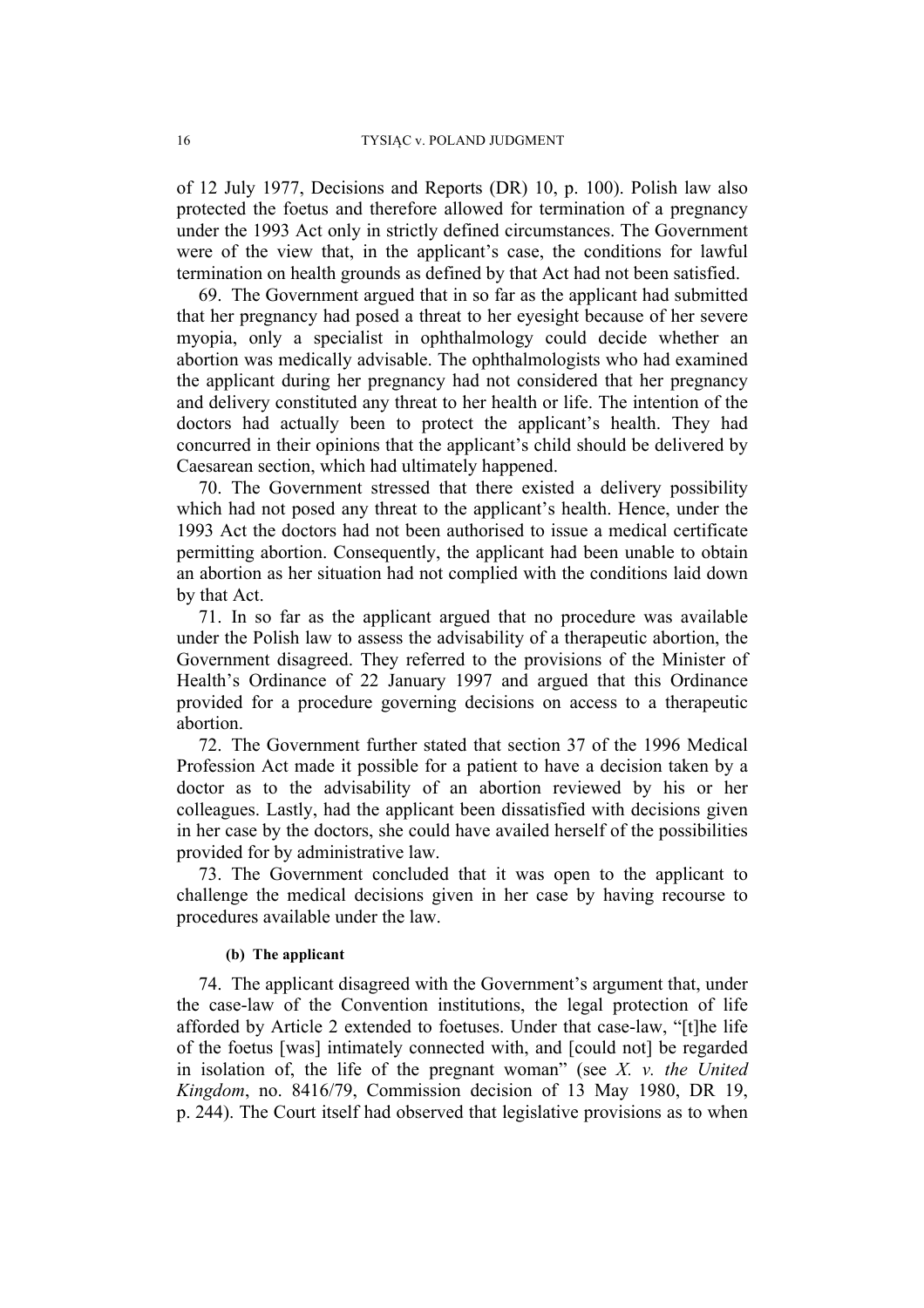life commenced fell within the State's margin of appreciation, but it had rejected suggestions that the Convention ensured such protection. It had noted that the issue of such protection was not resolved within the majority of the Contracting States themselves and that there was no European consensus on the scientific and legal definition of the beginning of life (see *Vo v. France* [GC], no. 53924/00, § 82, ECHR 2004-VIII).

75. The applicant complained that the facts of the case had given rise to a breach of Article 8 of the Convention. As to the applicability of this provision, the applicant emphasised that the facts underlying the application had concerned a matter of "private life", a concept which covered the physical and moral integrity of the person (see *X and Y v. the Netherlands*, cited above, § 22).

76. The applicant argued that in the circumstances of the present case her Article 8 rights had been violated both substantively, by failing to provide her with a legal abortion, and with respect to the State's positive obligations, by the absence of a comprehensive legal framework to guarantee her rights by appropriate procedural means.

77. As to the first limb of this complaint, the applicant argued that the very special facts of this case had given rise to a violation of Article 8. She had been seeking to have an abortion in the face of a risk to her health. The refusal to terminate the pregnancy had exposed her to a serious health risk and amounted to a violation of her right to respect for her private life.

78. The applicant countered the Government's suggestion that her condition had not been such as to meet the requirements for a lawful abortion on the medical grounds set forth in section 4a of the 1993 Act, in that it had not been established that the deterioration of her vision after the delivery had been a direct result of the pregnancy and birth. She stressed that this issue had, in any event, been irrelevant for the assessment of the case because the 1993 Act provided that it was merely the threat to the pregnant woman's health which made an abortion legal. The actual materialisation of such a threat was not required.

In any event, and regrettably, in the applicant's case this threat had materialised and brought about a severe deterioration of her eyesight after the delivery.

79. The applicant further emphasised that the interference complained of had not been "in accordance with the law" within the meaning of Article 8 of the Convention. Section 4a of the 1993 Act allowed a termination where the continuation of a pregnancy constituted a threat to the mother's life or health. Hence, the applicant had had a legal right under Polish law to have an abortion on health grounds.

80. As to the second limb of her complaint, relating to the positive obligations of the State, the applicant considered that the facts of the case had disclosed a breach of the right to effective respect for her private life. The State had been under a positive obligation to provide a comprehensive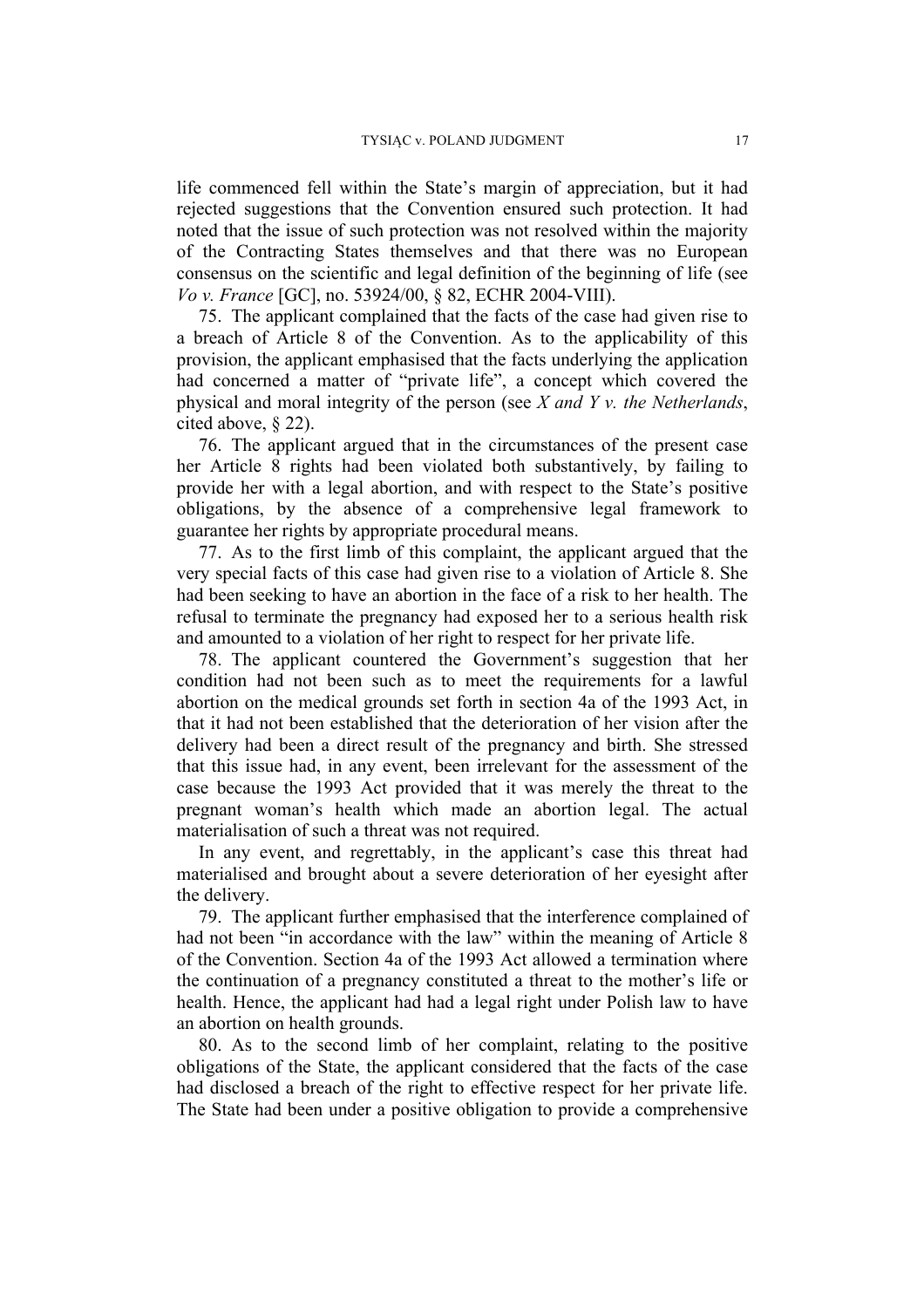legal framework regulating disputes between pregnant women and doctors as to the need to terminate a pregnancy in cases of a threat to a woman's health. However, there was no effective institutional and procedural mechanism by which such cases were to be adjudicated and resolved in practice.

81. The applicant emphasised that the need for such a mechanism had been and remained acute. The provisions of the 1997 Ordinance and of the 1996 Medical Profession Act, relied on by the Government, had not provided clarity because all these provisions had been drafted in the broadest terms. They provided that doctors could make referrals for therapeutic abortion, but gave no details as to how that process worked or within what time frame. Critically, there had been no provision for any meaningful review of, or scope for challenge of, a doctor's decision not to make a referral for termination.

82. The applicant further stressed that section 4a of the 1993 Act, in so far as it contained an exemption from the rule that abortion was prohibited, related to a very sensitive area of medical practice. Doctors were hesitant to perform abortions necessary to protect the health of a woman because of the highly charged nature of the abortion debate in Poland. Furthermore, they feared damage to their reputation if it was found out that they had performed a termination in circumstances provided for under section 4a. They might also fear criminal prosecution.

83. The applicant argued that as a result of the State's failure to put in place at least some rudimentary decision-making procedure, the process in her case had not been fair and had not afforded due respect for her private life and her physical and moral integrity.

84. The applicant submitted that the onus was on the State to ensure that medical services required by pregnant women and available in law were available in practice. The legal system in Poland, viewed as a whole, had been operating with the opposite effect, offering a strong disincentive to the medical profession to provide the abortion services that were available in law. The flexibility that the law appeared to afford in determining what constituted a "threat to a woman's health" within the meaning of section 4a of the 1993 Act and the lack of adequate procedures and scrutiny contrasted with the strict approach under the criminal law penalising doctors for carrying out unlawful abortions.

85. The applicant contended that in the present case where there had been a fundamental disagreement between her, a pregnant woman fearful of losing her eyesight as a result of a third delivery, and doctors, it had been inappropriate and unreasonable to leave the task of balancing fundamental rights to doctors exclusively. In the absence of any provision for a fair and independent review, given the vulnerability of women in such circumstances, doctors would practically always be in a position to impose their views on access to termination, despite the paramount importance their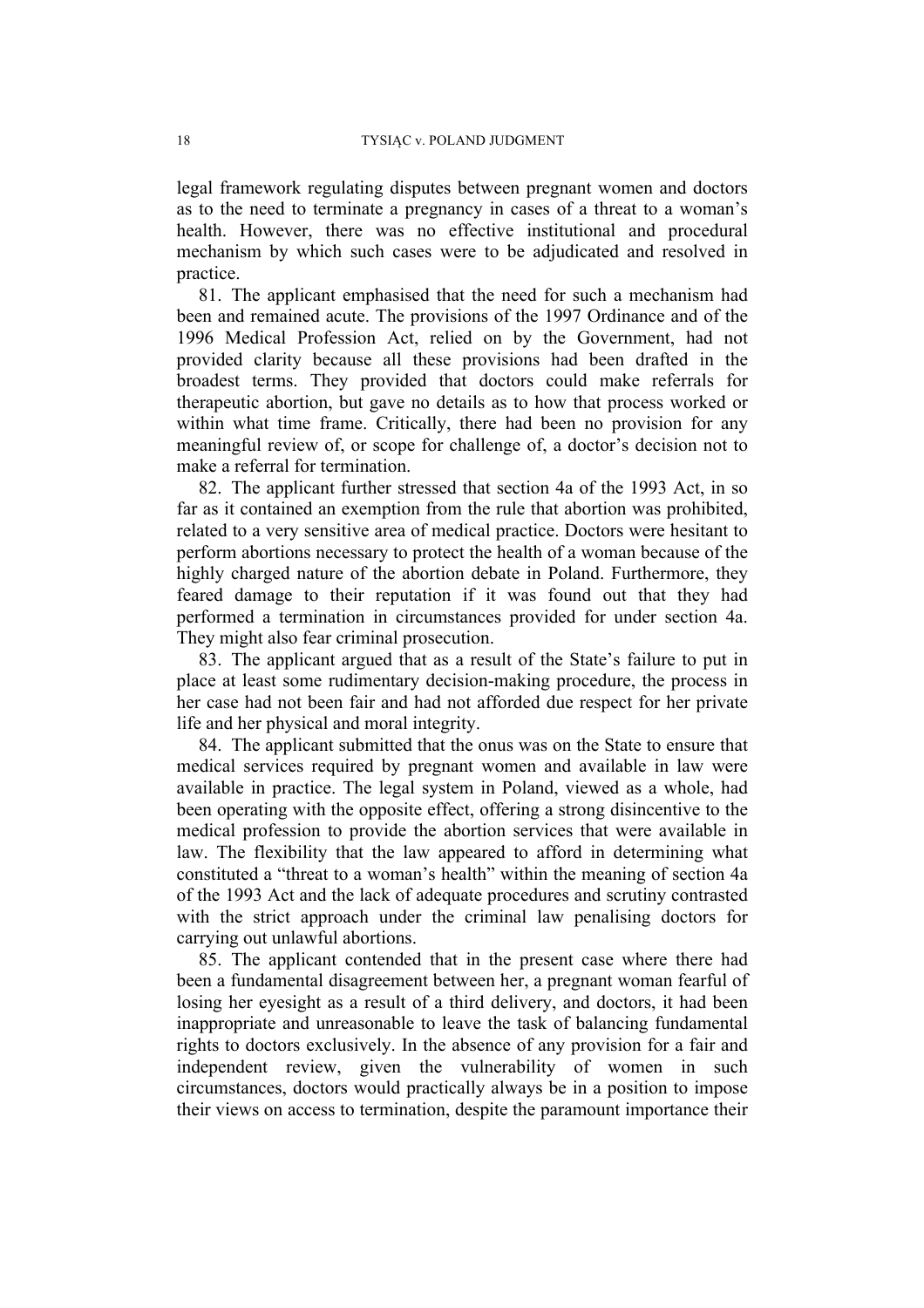decisions have for a woman's private life. The circumstances of the case revealed the existence of an underlying systemic failure of the Polish legal system when it came to determining whether or not the conditions for lawful abortion obtained in a particular case.

## *2. The third-party interveners' submissions*

#### **(a) The Center for Reproductive Rights**

86. The Center for Reproductive Rights submitted, in its comments to the Court of 23 September 2005, that the central issue in the present case was whether a State Party which had by law afforded women a right to choose abortion in cases where pregnancy threatened their physical health, but failed to take effective legal and policy steps to ensure that eligible women who made that choice could exercise their right, violated its obligations under Article 8 of the Convention. It was of the opinion that States undertaking to allow abortion in prescribed circumstances have a corresponding obligation to ensure that the textual guarantee of abortion in their national laws is an effective right in practice. To that end, States should take effective steps to ensure women's effective access to services. These steps include the institution of procedures for appeal or review of medical decisions denying a woman's request for abortion.

87. Poland's lack of effective legal and administrative mechanisms providing for appeal or review of medical professionals' decisions in cases where they determine that the conditions for termination of pregnancy have not been met were inconsistent with the practice of many other member States. The establishment of an appeals or review process in countries across Europe, such as Bulgaria, Croatia, the Czech Republic, Denmark, Finland, Norway, Slovakia, Slovenia or Sweden, reflected a common understanding of the need to protect women's right to legal abortion in situations where a health-care provider denies such a request, including in cases where a woman's health was at risk.

88. Most laws and regulations on abortion appeals processes had strict time-limits within which such appeals and reviews had to be decided, recognising the inherent time-sensitive nature of abortion procedures and the inability of regular administrative review or other legal processes to respond in a timely manner. While such time limitations implicitly obliged the medical professional denying the request for abortion to forward medical records of a woman immediately to the review or appeals body, some laws had explicit language requiring doctors to do so. In certain countries the appeals or review body had to inform the woman where the abortion would be performed should her appeal be granted. Where an appeal or review body found that the conditions for a termination of pregnancy had not been met, some laws required a written notice to the woman of the decision. In all countries, appeals procedures did not need to be followed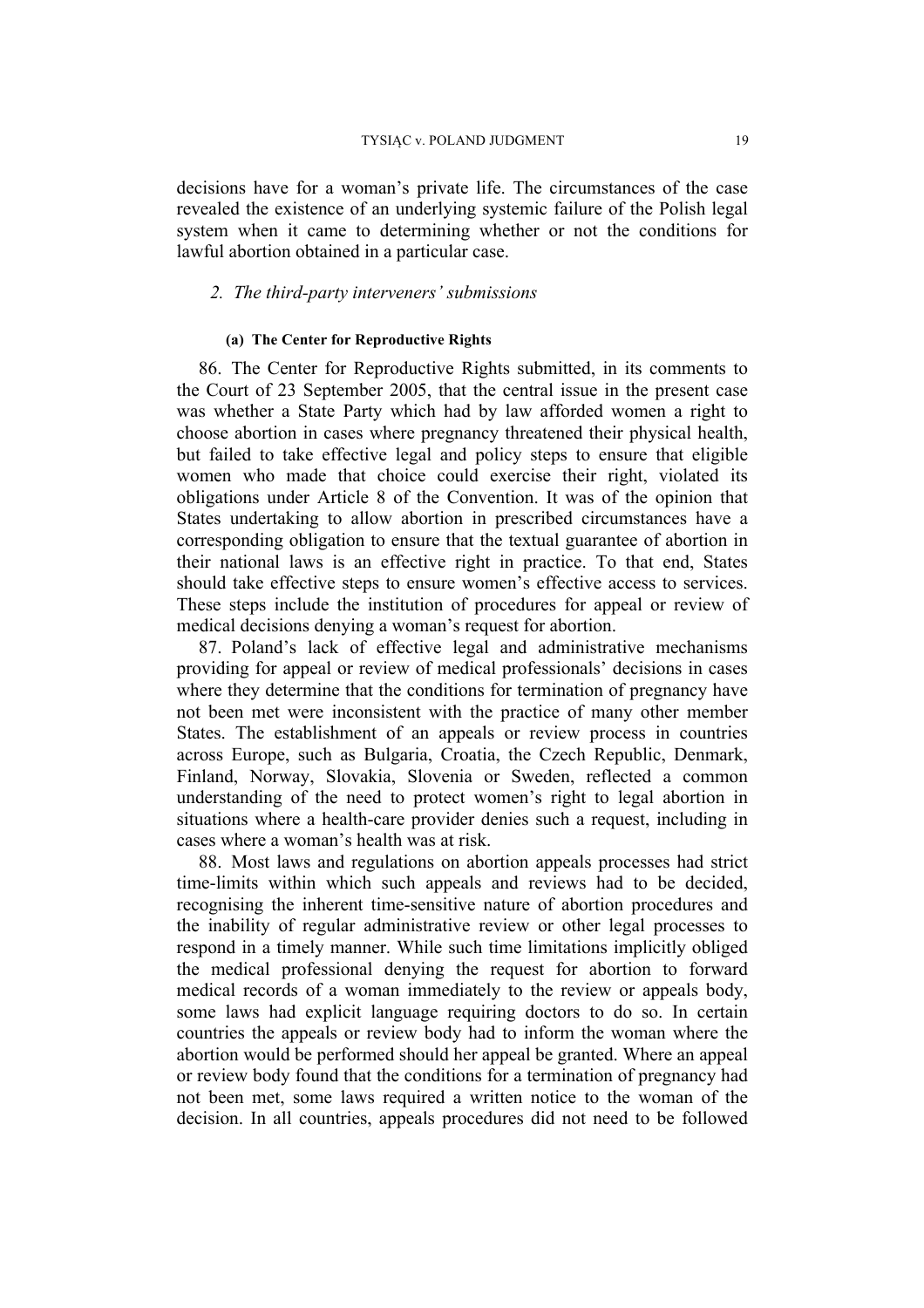when pregnancy posed a threat to the health or life of the pregnant woman. In certain member States, such as Norway and Sweden, a rejected request for abortion was automatically examined by a review body. In Norway, a committee was formed by the county medical officer, which also includes the pregnant woman.

89. They indicated that the legislation of many member States contained express language underscoring a woman's rights to dignity and autonomous decision-making within the context of requests for and provision of abortion services. They referred to Norwegian and French legislation which strongly emphasised the woman's autonomy and active participation throughout the process in which access to abortion was decided.

90. They concluded that in Poland the lack of a timely appeals process undermined women's right to have access to reproductive health care, with potentially grave consequences for their life and health. It also denied women the right to an effective remedy as guaranteed by Article 13 of the Convention.

#### **(b) The Polish Federation for Women and Family Planning and the Polish Helsinki Foundation for Human Rights**

91. The Polish Federation for Women and Family Planning and the Polish Helsinki Foundation for Human Rights stated, in their submissions of 6 October 2005, that the case essentially concerned the issue of inadequate access to therapeutic abortion which was permissible when one of the conditions enumerated in section 4a of the 1993 Act was met. They emphasised that it often happened in practice in Poland that physicians refused to issue a certificate required for a therapeutic abortion, even when there were genuine grounds for issuing one. It was also often the case that when a woman obtained a certificate, the physicians to whom she went to obtain an abortion questioned its validity and the competence of the physicians who issued it and eventually refused the service, sometimes after the time-limit for obtaining a legal abortion set by law had expired.

92. The fact that under Polish law abortion was essentially a criminal offence, in the absence of transparent and clearly defined procedures by which it had to be established that a therapeutic abortion could be performed, was one of the factors deterring physicians from having recourse to this medical procedure. Hence, the chances of negative decisions in respect of therapeutic abortion were high.

93. There were no guidelines as to what constituted a "threat to a woman's health or life" within the meaning of section 4a. It appeared that some physicians did not take account of any threat to a woman's health as long as she was likely to survive the delivery of a child. In addition, there was a problem with assessing whether a pregnancy constituted a threat to a woman's health or life in cases of women suffering from multiple and complex health problems. In such situations it was not clear who should be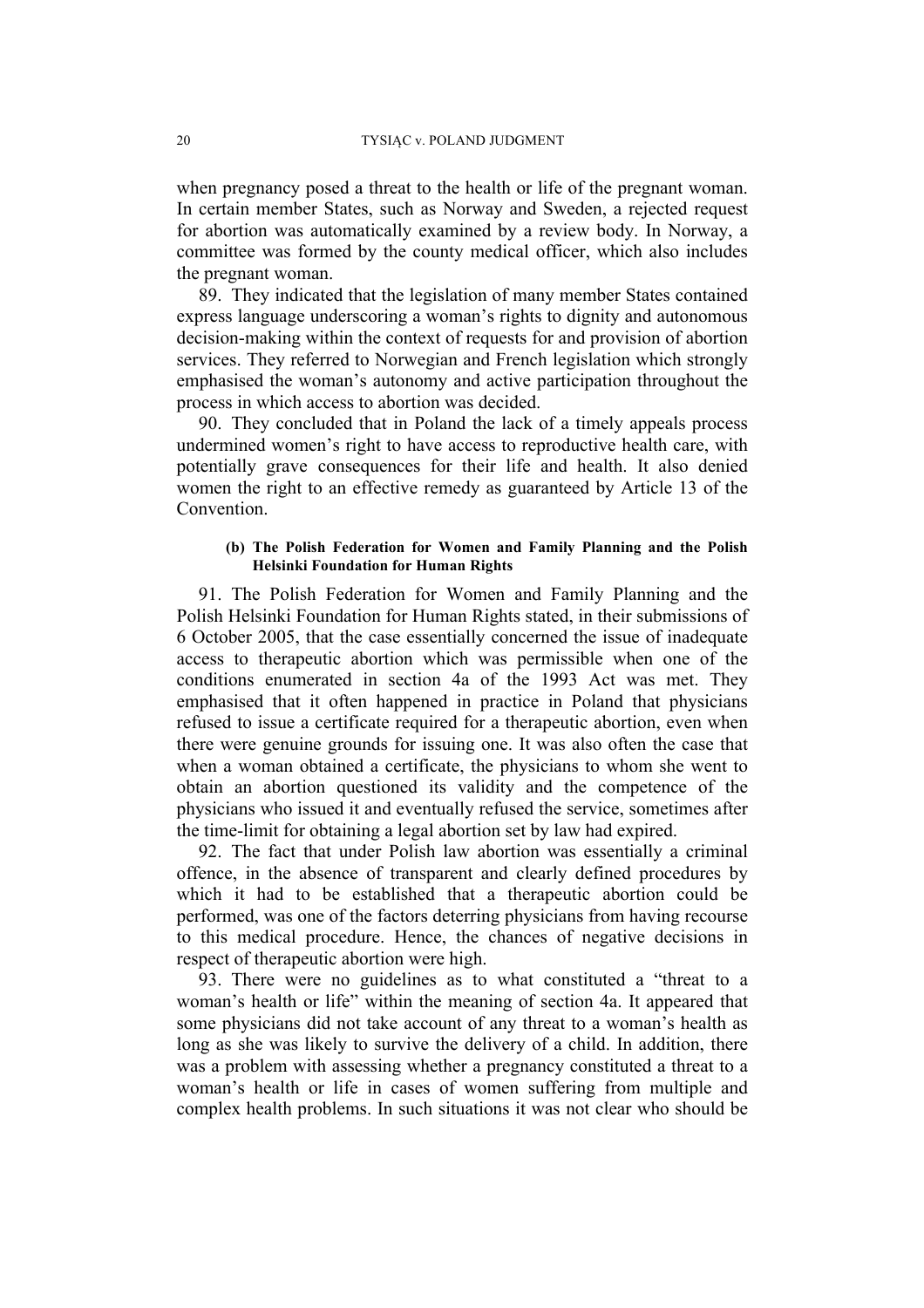recognised as a specialist competent to issue the medical certificate referred to in section 2 of the 1997 Ordinance.

94. The Polish law did not foresee effective measures to review refusals of abortion on medical grounds. As a result, women denied an abortion on health grounds did not have any possibility of consulting an independent body or to have such decisions reviewed.

95. To sum up, the current practice in Poland as regards the application of the guarantees provided for by section 4a of the 1993 Act ran counter to the requirements of Article 8 of the Convention.

#### **(c) The Forum of Polish Women**

96. The Forum of Polish Women argued, in its submissions of 3 November 2005, that the rights guaranteed by Article 8 of the Convention imposed on the State an obligation to refrain from arbitrary interference, but not an obligation to act. This provision of the Convention aimed essentially to protect an individual against arbitrary activities of public authorities (see *Kroon and Others v. the Netherlands*, 27 October 1994, § 31, Series A no. 297-C). For that reason alone, it was not possible to derive from this provision an obligation to have medical interventions performed, in particular when the medical intervention consisted of abortion.

97. It further asserted that in the context of abortion it could not be said that pregnancy belonged exclusively to the sphere of private life. Even assuming that the legal issues involved in pregnancy could be assessed under Article 8 of the Convention, the States could enact legal restrictions in the private sphere if such restrictions served the aim of protecting morals or the rights and freedoms of others. In the hitherto interpretation of this provision, the Court had not challenged the view that the rights of the foetus should be protected by the Convention.

98. In particular, the Court had not ruled out the possibility that in certain circumstances safeguards could be extended to the unborn child (see *Vo*, cited above, § 85). The Polish legal system ensured constitutional protection of the life of the foetus, based on the concept that a human life has to be legally protected at all stages of development. The 1993 Act accepted exceptions to this principle of legal protection of human life from the moment of conception.

99. However, contrary to the applicant's arguments, under the applicable Polish legislation, there was no right to have an abortion, even when exceptions from the general prohibition on abortion provided by section 4a of the 1993 Act were concerned. This provision had not conferred on a pregnant woman any right to abortion, but only abrogated the general unlawfulness of abortion under Polish law in situations of conflict between the foetus's right to life and other interests. In any event, the mere fact that abortion was lawful in certain situations, as an exception to a general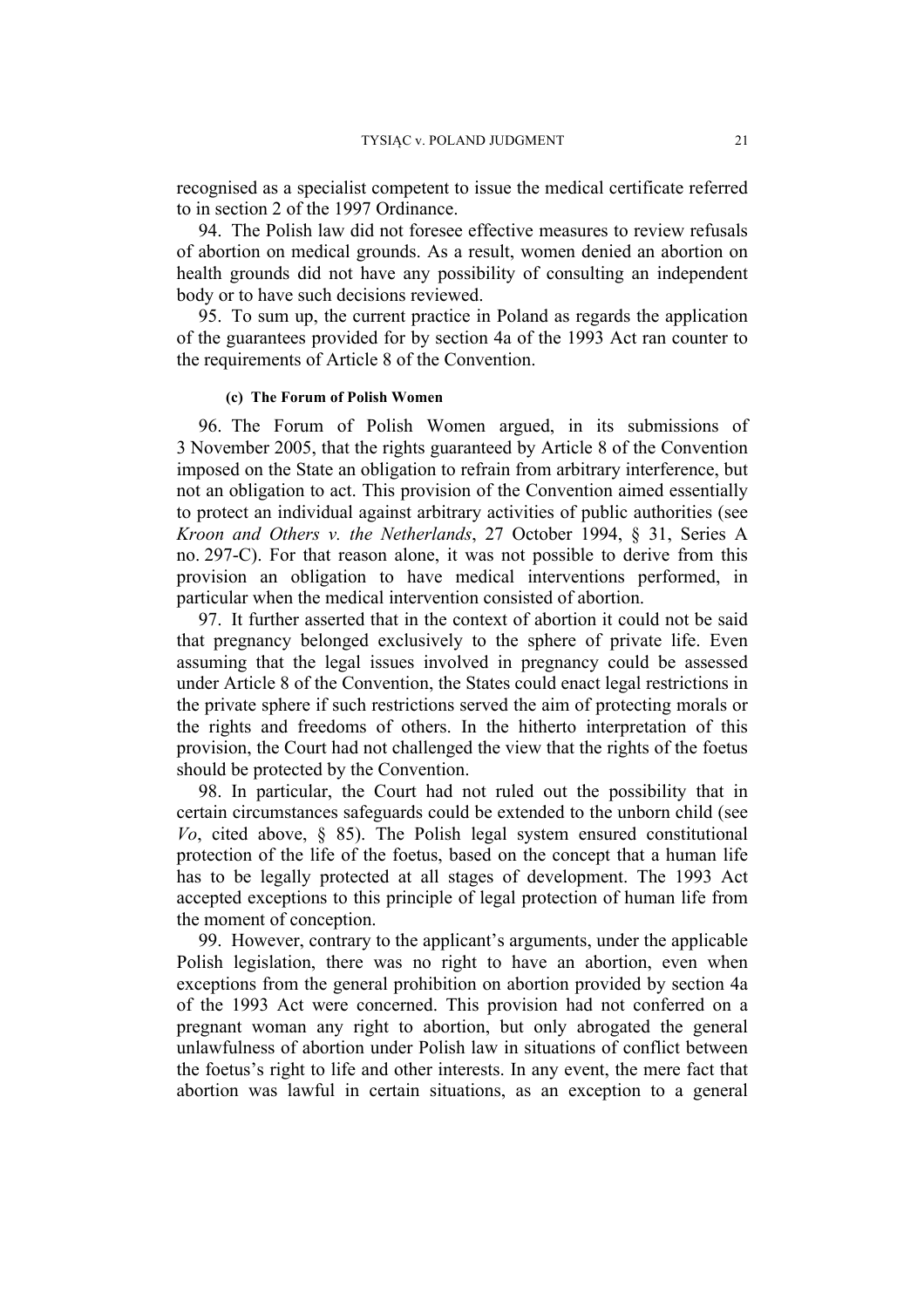principle, did not justify a conclusion that it was a solution preferred by the State.

100. The intervener further argued that under the 1997 Ordinance the determination of the conditions in which abortion on medical grounds could be performed was left to medical professionals. Circumstances indicating that pregnancy constituted a threat to a woman's life or health had to be attested by a consultant specialising in the field of medicine relevant to the woman's condition. However, a gynaecologist could refuse to perform an abortion on grounds of conscience. Therefore, a patient could not bring a doctor to justice for refusing to perform an abortion and hold him or her responsible for a deterioration in her health after the delivery.

101. Finally, it was of the view that a threat of the deterioration of a pregnant woman's health resulting from pregnancy could not be concluded retrospectively if it had occurred after the birth of a child.

#### **(d) The Association of Catholic Families**

102. The Association of Catholic Families argued, in its observations of 20 December 2005, that the applicant had erred in law in her contention that the Convention guaranteed a right to abortion. In fact, the Convention did not guarantee such a right. On the contrary, Article 2 guaranteed the right to life, which was an inalienable attribute of human beings and formed the supreme value in the hierarchy of human rights. Further, the Court in its case-law opposed the right to life to any hypothetical right to terminate life (see *Pretty v. the United Kingdom*, no. 2346/02, ECHR 2002-III).

## *3. The Court's assessment*

#### **(a) The scope of the case**

103. The Court notes that in its decision on admissibility of 7 February 2006, it declared admissible the applicant's complaints under Articles 3, 8, 13, and 14 taken in conjunction with Article 8. Thus, the scope of the case before the Court is limited to the complaints which it has already declared admissible (see, among many authorities, *Sokur v. Ukraine*, no. 29439/02, § 25, 26 April 2005).

104*.* In this context, the Court observes that the applicable Polish law, the 1993 Act, while prohibiting abortion, provides for certain exceptions. In particular, under section 4a(1)1 of that Act, abortion is lawful where pregnancy poses a threat to the woman's life or health, as certified by two medical certificates, irrespective of the stage reached in pregnancy. Hence, it is not the Court's task in the present case to examine whether the Convention guarantees a right to have an abortion.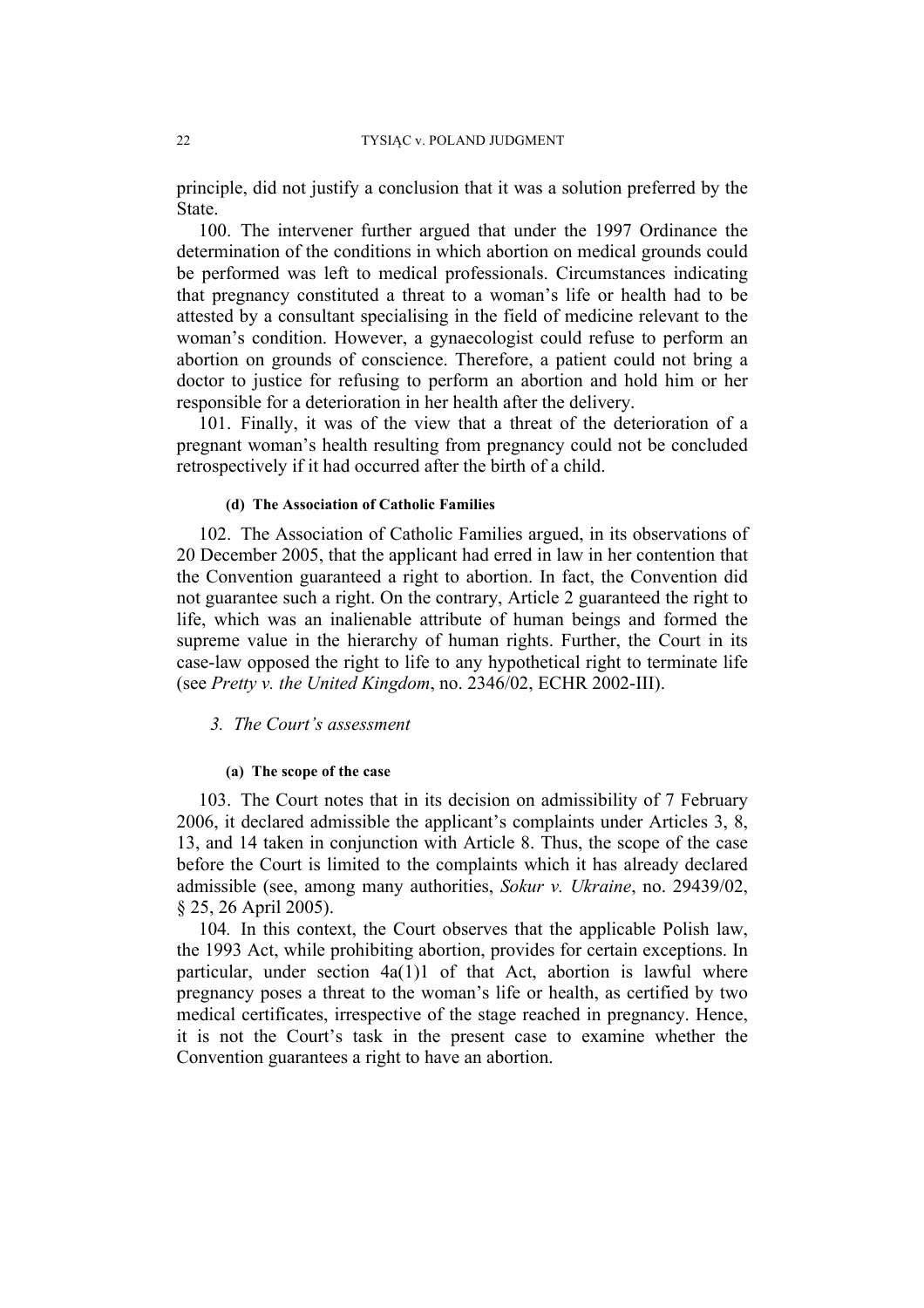#### **(b) Applicability of Article 8 of the Convention**

105. The Court first observes that it is not disputed between the parties that Article 8 is applicable to the circumstances of the case and that it relates to the applicant's right to respect for her private life.

106. The Court agrees. It first reiterates that legislation regulating the interruption of pregnancy touches upon the sphere of private life, since whenever a woman is pregnant her private life becomes closely connected with the developing foetus (see *Brüggemann and Scheuten*, cited above, Commission's report, p. 100).

107. The Court also reiterates that "private life" is a broad term, encompassing, *inter alia*, aspects of an individual's physical and social identity, including the right to personal autonomy, personal development and to establish and develop relationships with other human beings and the outside world (see, among many other authorities, *Pretty*, cited above, § 61). Furthermore, while the Convention does not guarantee as such a right to any specific level of medical care, the Court has previously held that private life includes a person's physical and psychological integrity and that the State is also under a positive obligation to secure to its citizens their right to effective respect for this integrity (see *Glass v. the United Kingdom*, no. 61827/00, §§ 74-83, ECHR 2004-II; *Sentges v. the Netherlands* (dec.) no. 27677/02, 8 July 2003; *Pentiacova and Others v. Moldova* (dec.), no. 14462/03, ECHR 2005-I; *Nitecki v. Poland* (dec.), no. 65653/01, 21 March 2002; and, *mutatis mutandis*, *Odièvre v. France* [GC], no. 42326/98, ECHR 2003-III). The Court notes that in the case before it a particular combination of different aspects of private life is concerned. While the State regulations on abortion relate to the traditional balancing of privacy and the public interest, they must – in case of a therapeutic abortion – also be assessed against the positive obligations of the State to secure the physical integrity of mothers-to-be.

108. The Court finally observes that the applicant submitted that the refusal of an abortion had also amounted to an interference with her rights guaranteed by Article 8. However, the Court is of the view that the circumstances of the applicant's case and in particular the nature of her complaint are more appropriately examined from the standpoint of the respondent State's above-mentioned positive obligations alone.

## **(c) General principles**

109. The essential object of Article 8 is to protect the individual against arbitrary interference by public authorities. Any interference under the first paragraph of Article 8 must be justified in terms of the second paragraph, namely as being "in accordance with the law" and "necessary in a democratic society" for one or more of the legitimate aims listed therein. According to settled case-law, the notion of necessity implies that the interference corresponds to a pressing social need and in particular that it is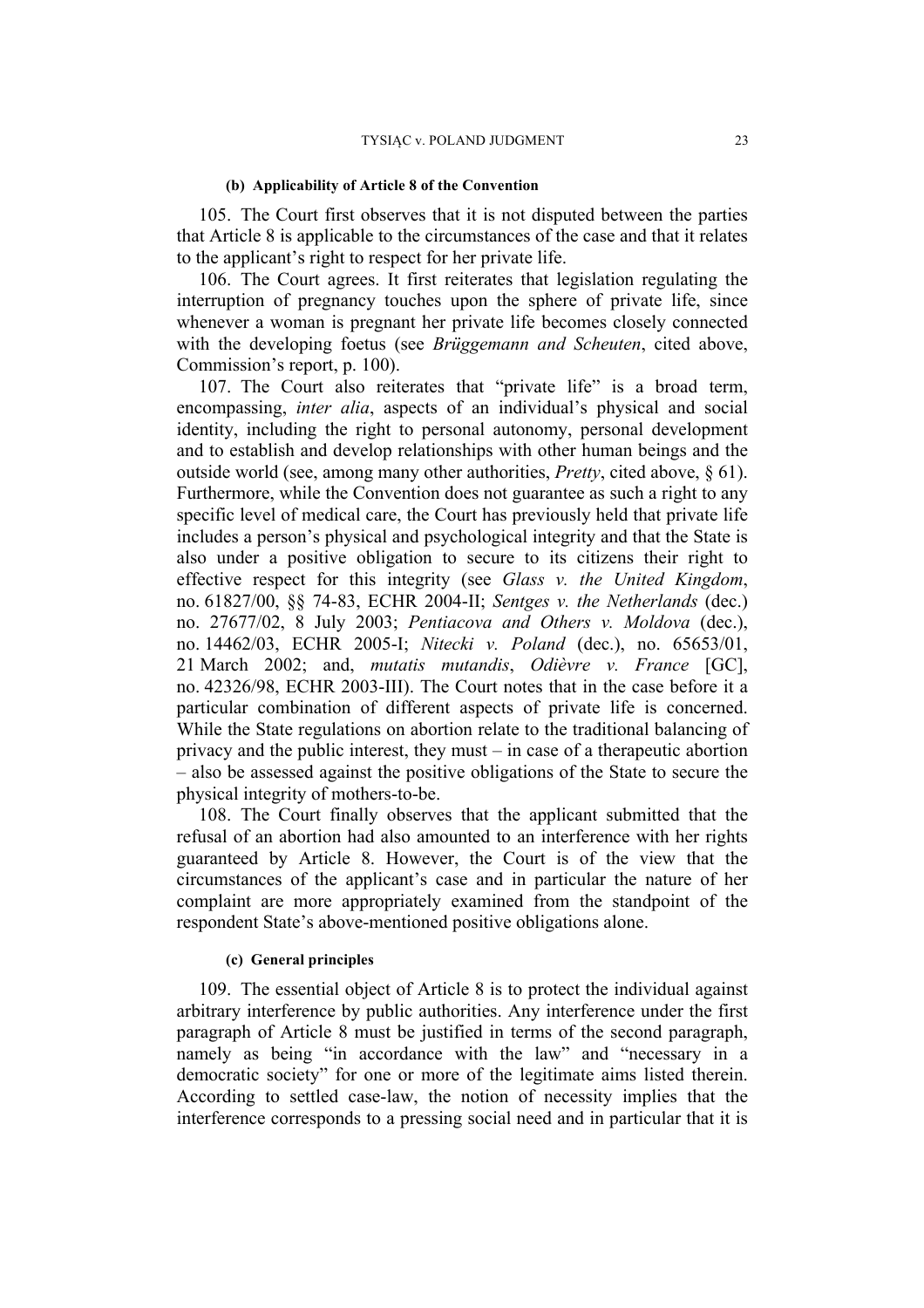proportionate to one of the legitimate aims pursued by the authorities (see, for example, *Olsson v. Sweden (no. 1)*, 24 March 1988, § 67, Series A no. 130).

110. In addition, there may also be positive obligations inherent in an effective "respect" for private life. These obligations may involve the adoption of measures designed to secure respect for private life even in the sphere of relations between individuals, including both the provision of a regulatory framework of adjudicatory and enforcement machinery protecting individuals' rights and the implementation, where appropriate, of specific measures (see, among other authorities, *X and Y v. the Netherlands*, cited above, § 23).

111. However, the boundaries between the State's positive and negative obligations under this provision do not lend themselves to precise definition. The applicable principles are nonetheless similar. In both the negative and positive contexts, regard must be had to the fair balance that has to be struck between the competing interests of the individual and of the community as a whole; and in both contexts, the State enjoys a certain margin of appreciation (see, among other authorities, *Keegan v. Ireland*, 26 May 1994, § 49, Series A no. 290, and *Różański v. Poland*, no. 55339/00, § 61, 18 May 2006).

112. The Court observes that the notion of "respect" is not clear cut, especially as far as those positive obligations are concerned: having regard to the diversity of the practices followed and the situations obtaining in the Contracting States, the notion's requirements will vary considerably from case to case. Nonetheless, for the assessment of positive obligations of the State it must be borne in mind that the rule of law, one of the fundamental principles of a democratic society, is inherent in all the Articles of the Convention (see *Iatridis v. Greece* [GC], no. 31107/96, § 58, ECHR 1999-II; *Carbonara and Ventura v. Italy*, no. 24638/94, § 63, ECHR 2000-VI; and *Capital Bank AD v. Bulgaria*, no. 49429/99, § 133, 24 November 2005). Compliance with requirements imposed by the rule of law presupposes that the rules of domestic law must provide a measure of legal protection against arbitrary interferences by public authorities with the rights safeguarded by the Convention (see *Malone v. the United Kingdom*, 2 August 1984, § 67, Series A no. 82, and, more recently, *Hasan and Chaush v. Bulgaria* [GC], no. 30985/96, § 84, ECHR 2000-XI).

113. Finally, the Court reiterates that in the assessment of the present case it should be borne in mind that the Convention is intended to guarantee not rights that are theoretical or illusory but rights that are practical and effective (see *Airey v. Ireland*, 9 October 1979, § 24, Series A no. 32). While Article 8 contains no explicit procedural requirements, it is important for the effective enjoyment of the rights guaranteed by this provision that the relevant decision-making process is fair and such as to afford due respect to the interests safeguarded by it. What has to be determined is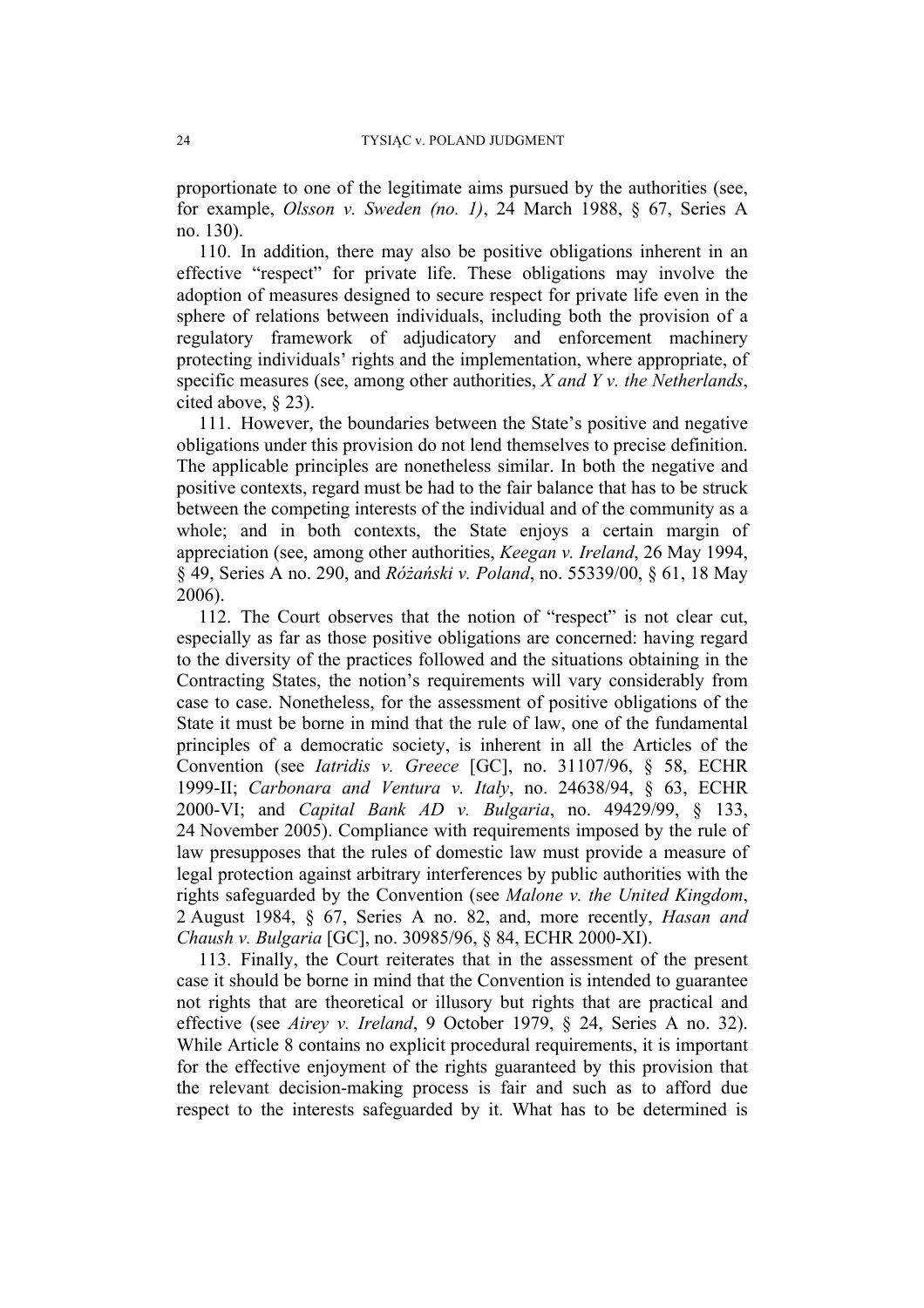whether, having regard to the particular circumstances of the case and notably the nature of the decisions to be taken, an individual has been involved in the decision-making process, seen as a whole, to a degree sufficient to provide her or him with the requisite protection of their interests (see, *mutatis mutandis*, *Hatton and Others v. the United Kingdom* [GC], no. 36022/97, § 99, ECHR 2003-VIII).

## **(d) Compliance with Article 8 of the Convention**

114. When examining the circumstances of the present case, the Court must have regard to its general context. It notes that the 1993 Act prohibits abortion in Poland, providing only for certain exceptions. A doctor who terminates a pregnancy in breach of the conditions specified in that Act is guilty of a criminal offence punishable by up to three years' imprisonment (see paragraph 41 above).

According to the Polish Federation for Women and Family Planning, the fact that abortion was essentially a criminal offence deterred physicians from authorising an abortion, in particular in the absence of transparent and clearly defined procedures determining whether the legal conditions for a therapeutic abortion were met in an individual case.

115. The Court also notes that in its fifth periodic report to the ICCPR Committee, the Polish government acknowledged, *inter alia*, that there had been deficiencies in the manner in which the 1993 Act had been applied in practice (see paragraph 49 above). This further highlights, in the Court's view, the importance of procedural safeguards regarding access to a therapeutic abortion as guaranteed by the 1993 Act.

116. A need for such safeguards becomes all the more relevant in a situation where a disagreement arises as to whether the preconditions for a legal abortion are satisfied in a given case, either between the pregnant woman and her doctors, or between the doctors themselves. In the Court's view, in such situations the applicable legal provisions must, first and foremost, ensure clarity of the pregnant woman's legal position.

The Court further notes that the legal prohibition on abortion, taken together with the risk of their incurring criminal responsibility under Article 156 § 1 of the Criminal Code, can well have a chilling effect on doctors when deciding whether the requirements of legal abortion are met in an individual case. The provisions regulating the availability of lawful abortion should be formulated in such a way as to alleviate this effect. Once the legislature decides to allow abortion, it must not structure its legal framework in a way which would limit real possibilities to obtain it.

117. In this connection, the Court reiterates that the concepts of lawfulness and the rule of law in a democratic society command that measures affecting fundamental human rights be, in certain cases, subject to some form of procedure before an independent body competent to review the reasons for the measures and the relevant evidence (see, among other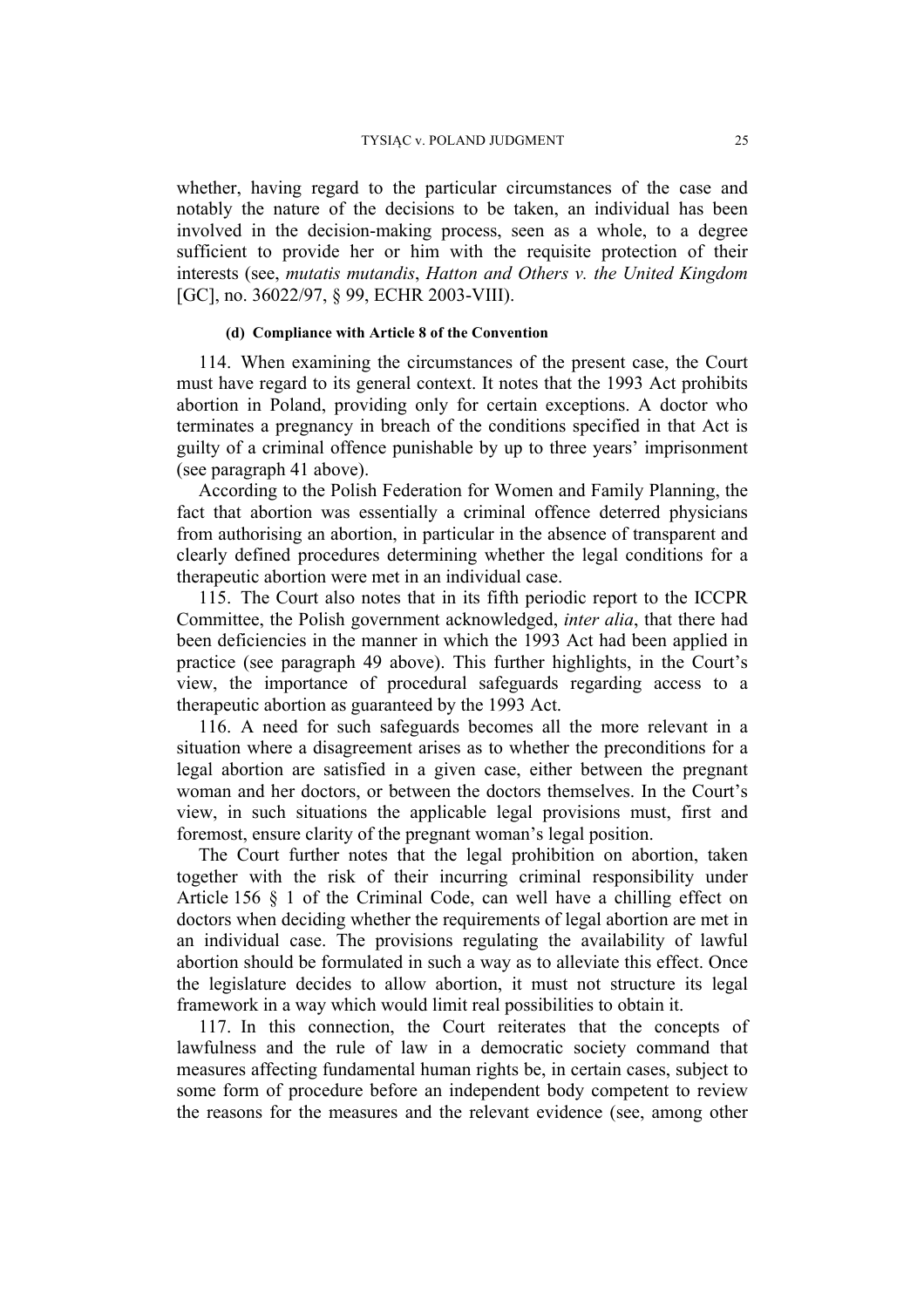authorities, *Rotaru v. Romania* [GC], no. 28341/95, §§ 55-63, ECHR 2000-V). In ascertaining whether this condition has been satisfied, a comprehensive view must be taken of the applicable procedures (see *AGOSI v. the United Kingdom*, 24 October 1986, § 55, Series A no. 108, and, *mutatis mutandis*, *Jokela v. Finland*, no. 28856/95, § 45, ECHR 2002-IV). In circumstances such as those in issue in the instant case, such a procedure should guarantee to a pregnant woman at least the possibility to be heard in person and to have her views considered. The competent body should also issue written grounds for its decision.

118. In this connection the Court observes that the very nature of the issues involved in decisions to terminate a pregnancy is such that the time factor is of critical importance. The procedures in place should therefore ensure that such decisions are timely so as to limit or prevent damage to a woman's health which might be occasioned by a late abortion. Procedures in which decisions concerning the availability of lawful abortion are reviewed *post factum* cannot fulfil such a function. In the Court's view, the absence of such preventive procedures in the domestic law can be said to amount to the failure of the State to comply with its positive obligations under Article 8 of the Convention.

119. Against this general background, the Court observes that it is not in dispute that the applicant suffered from severe myopia from 1977. Even before her pregnancy she had been officially certified as suffering from a disability of medium severity (see paragraph 8 above).

Having regard to her condition, during her third pregnancy the applicant sought medical advice. The Court observes that a disagreement arose between her doctors as to how the pregnancy and delivery might affect her already fragile vision. The advice given by the two ophthalmologists was inconclusive as to the possible impact of the pregnancy on the applicant's condition. The Court also notes that the GP issued a certificate stating that her pregnancy constituted a threat to her health, while a gynaecologist was of a contrary view.

The Court stresses that it is not its function to question the doctors' clinical judgment as regards the seriousness of the applicant's condition (see, *mutatis mutandis*, *Glass*, cited above, § 87). Nor would it be appropriate to speculate, on the basis of the medical information submitted to it, on whether their conclusions as to whether her pregnancy would or would not lead to a deterioration of her eyesight in the future were correct. It is sufficient to note that the applicant feared that the pregnancy and delivery might further endanger her eyesight. In the light of the medical advice she obtained during the pregnancy and, significantly, the applicant's condition at that time, taken together with her medical history, the Court is of the view that her fears cannot be said to have been irrational.

120. The Court has examined how the legal framework regulating the availability of a therapeutic abortion in Polish law was applied to the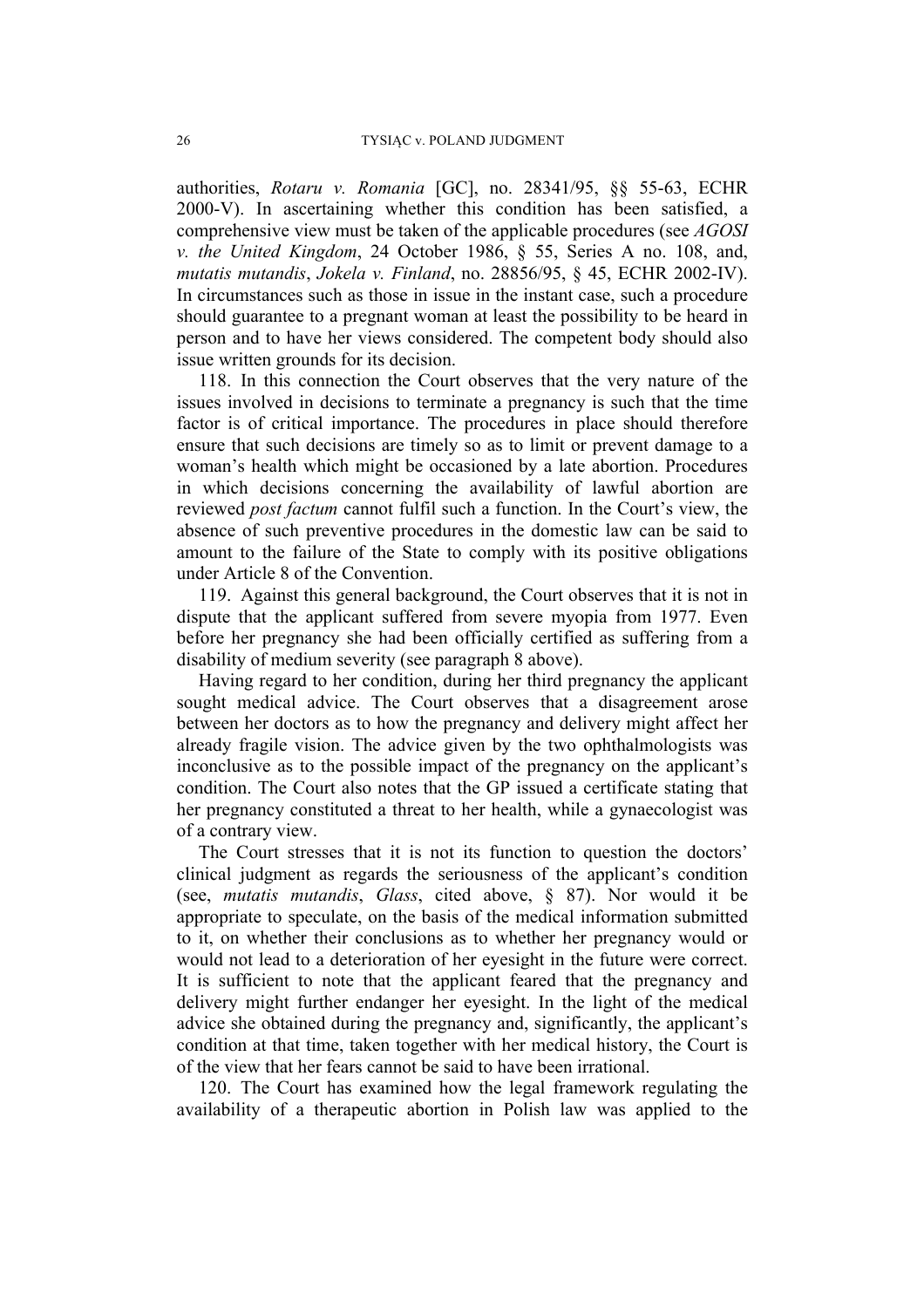applicant's case and how it addressed her concerns about the possible negative impact of pregnancy and delivery on her health.

121. The Court notes that the Government referred to the Ordinance of the Minister of Health of 22 January 1997 (see paragraph 71 above). However, the Court observes that this Ordinance only stipulated the professional qualifications of doctors who could perform a legal abortion. It also made it necessary for a woman seeking an abortion on health grounds to obtain a certificate from a physician "specialising in the field of medicine relevant to [her] condition".

The Court notes that the 1997 Ordinance provides for a relatively simple procedure for obtaining a lawful abortion based on medical considerations: two concurring opinions of specialists other than the doctor who would perform an abortion are sufficient. Such a procedure allows for taking relevant measures promptly and does not differ substantially from solutions adopted in certain other member States.

However, the Ordinance does not distinguish between situations in which there is full agreement between the pregnant woman and the doctors – where such a procedure is clearly practicable – and cases where disagreement arises between the pregnant woman and her doctors, or between the doctors themselves. The Ordinance does not provide for any particular procedural framework to address and resolve such controversies. It only obliges a woman to obtain a certificate from a specialist, without specifying any steps that she could take if her opinion and that of the specialist diverged.

122. It is further noted that the Government referred also to section 37 of the 1996 Medical Profession Act (see paragraph 72 above). This provision makes it possible for a doctor, in the event of any diagnostic or therapeutic doubts, or upon a patient's request, to obtain a second opinion of a colleague. However, the Court notes that this provision is addressed to members of the medical profession. It only specifies the conditions in which they could obtain a second opinion of a colleague on a diagnosis or on the treatment to be followed in an individual case. The Court emphasises that this provision does not create any procedural guarantee for a patient to obtain such an opinion or to contest it in the event of disagreement. Nor does it specifically address the situation of a pregnant woman seeking a lawful abortion.

123. In this connection, the Court notes that in certain State Parties various procedural and institutional mechanisms have been put in place in connection with the implementation of legislation specifying the conditions governing access to a lawful abortion (see paragraphs 86-87 above).

124. The Court concludes that it has not been demonstrated that Polish law as applied to the applicant's case contained any effective mechanisms capable of determining whether the conditions for obtaining a lawful abortion had been met in her case. It created for the applicant a situation of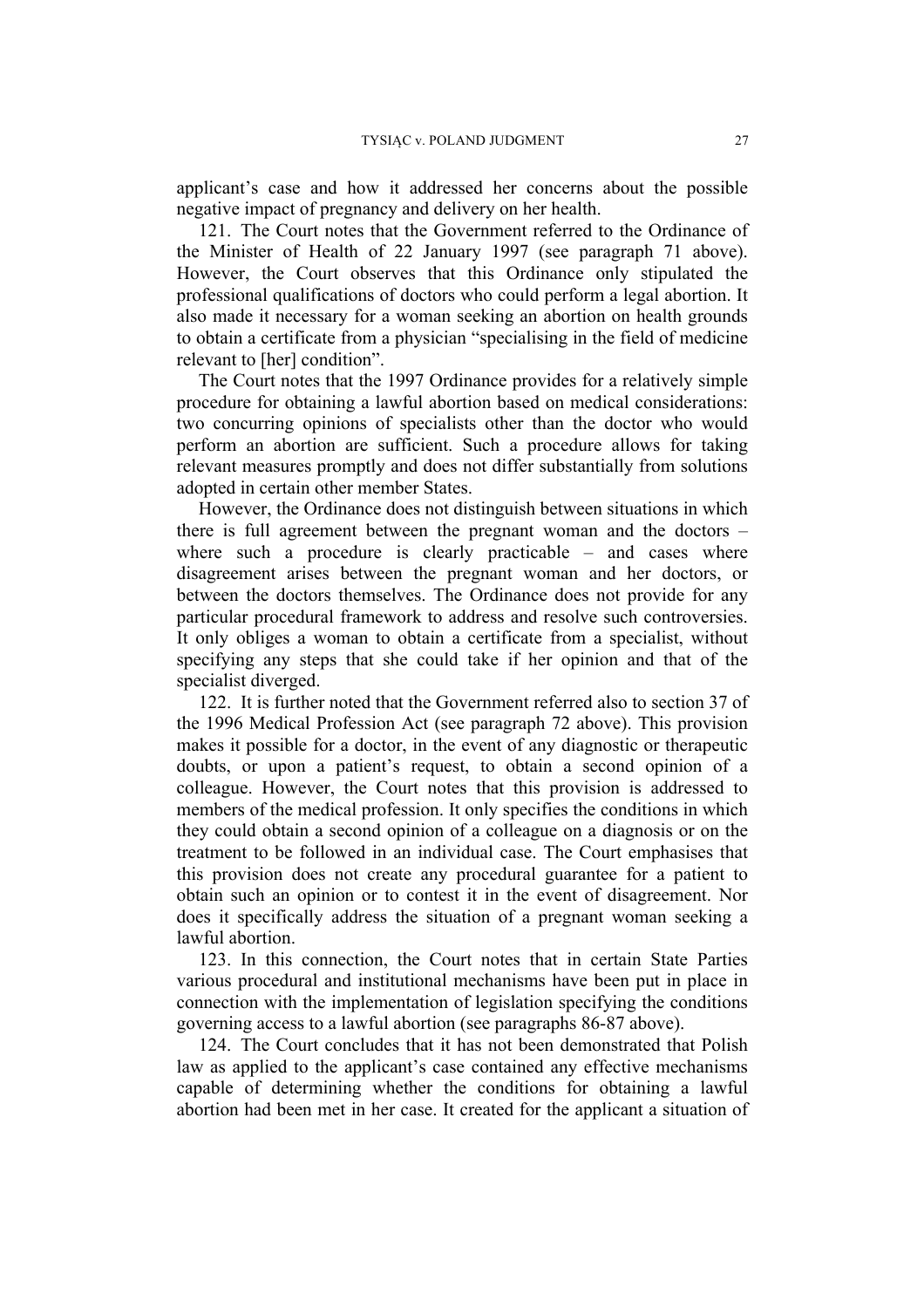prolonged uncertainty. As a result, the applicant suffered severe distress and anguish when contemplating the possible negative consequences of her pregnancy and upcoming delivery for her health.

125. The Court is further of the opinion that the provisions of the civil law on tort as applied by the Polish courts did not afford the applicant a procedural instrument by which she could have vindicated her right to respect for her private life. The civil-law remedy was solely of a retroactive and compensatory character. It could only, if the applicant had been successful, have resulted in the courts granting damages to cover the irreparable damage to her health which had come to light after the delivery.

126. The Court further notes that the applicant requested that criminal proceedings against Dr R.D. be instituted, alleging that he had exposed her to grievous bodily harm by his refusal to terminate her pregnancy. The Court first observes that for the purposes of criminal responsibility it was necessary to establish a direct causal link between the acts complained of – in the present case, the refusal of an abortion – and the serious deterioration of the applicant's health. Consequently, the examination of whether there was a causal link between the refusal of leave to have an abortion and the subsequent deterioration of the applicant's eyesight did not concern the question whether the pregnancy had constituted a "threat" to her health within the meaning of section 4a of the 1993 Act.

Crucially, the examination of the circumstances of the case in the context of criminal investigations could not have prevented the damage to the applicant's health from arising. The same applies to disciplinary proceedings before the organs of the Chamber of Physicians.

127. The Court finds that such retrospective measures alone are not sufficient to provide appropriate protection for the physical integrity of individuals in such a vulnerable position as the applicant (see *Storck v. Germany*, no. 61603/00, § 150, ECHR 2005-V).

128. Having regard to the circumstances of the case as a whole, it cannot therefore be said that, by putting in place legal remedies which make it possible to establish liability on the part of medical staff, the Polish State complied with the positive obligations to safeguard the applicant's right to respect for her private life in the context of a controversy as to whether she was entitled to a therapeutic abortion.

129. The Court therefore dismisses the Government's preliminary objection and concludes that the authorities failed to comply with their positive obligations to secure to the applicant the effective respect for her private life.

130. The Court concludes that there has been a breach of Article 8 of the Convention.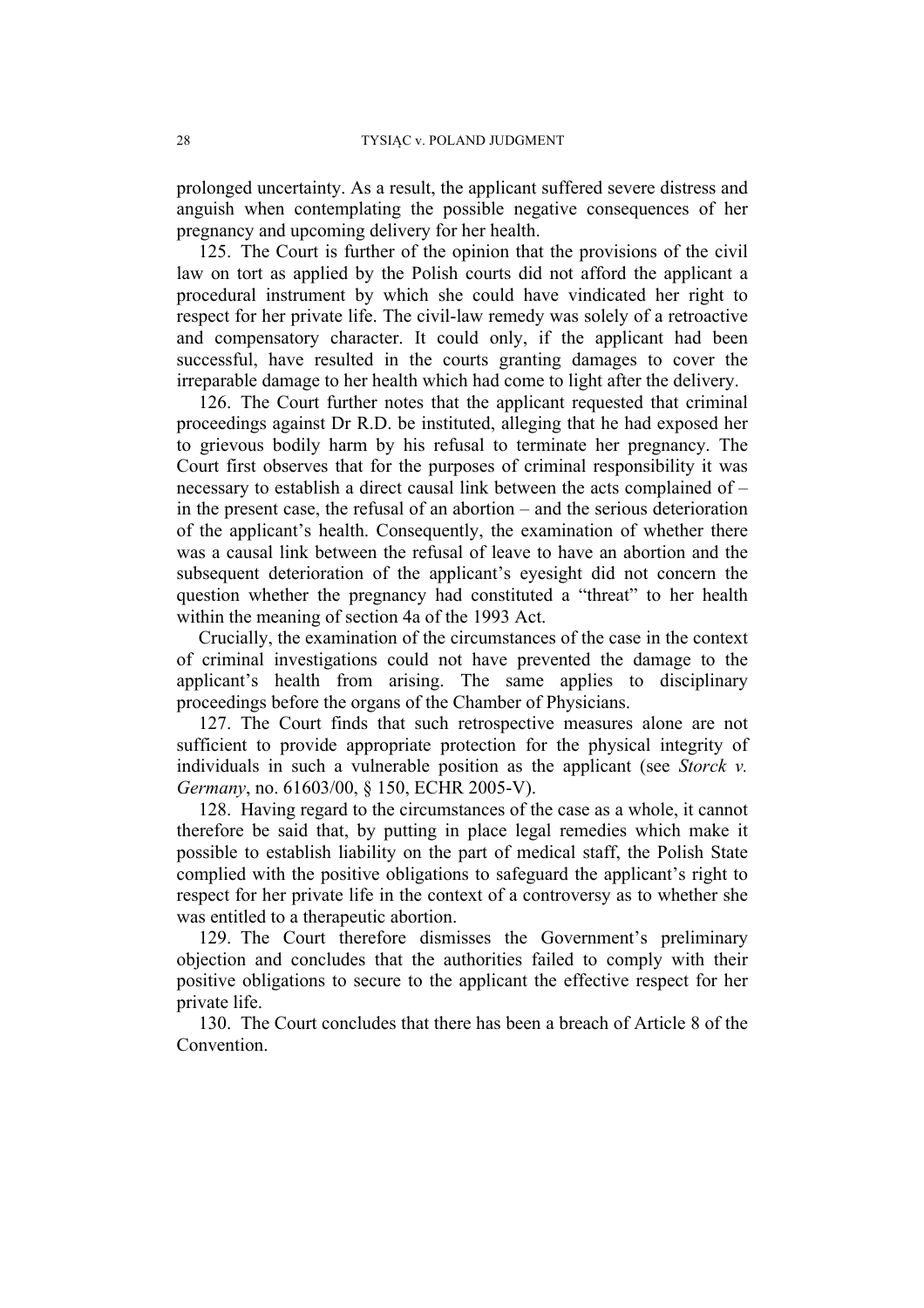#### **C. Alleged violation of Article 13 of the Convention**

131. The applicant complained that the facts of the case gave rise to a breach of Article 13 of the Convention.

Article 13 reads as follows:

"Everyone whose rights and freedoms as set forth in [the] Convention are violated shall have an effective remedy before a national authority notwithstanding that the violation has been committed by persons acting in an official capacity."

132. The Government submitted that Polish law provided for a procedure governing medical decisions concerning abortion on medical grounds. They referred to the 1993 Act and to the Ordinance of the Minister of Health of 22 January 1997. They further referred to section 37 of the 1996 Medical Profession Act. They argued that it provided for the possibility of reviewing a therapeutic decision taken by a specialist.

133. The applicant submitted that the Polish legal framework governing the termination of pregnancy had proved to be inadequate. It had failed to provide her with reasonable procedural protection to safeguard her rights guaranteed by Article 8 of the Convention.

134. Article 13 has been consistently interpreted by the Court as requiring a remedy in domestic law in respect of grievances which can be regarded as "arguable" in terms of the Convention (see, for example, *Boyle and Rice v. the United Kingdom*, 27 April 1988, § 54, Series A no. 131). In the present case, there has been a finding of a violation of Article 8, and the complaint under Article 13 must therefore be considered.

135. However, the Court observes that the applicant's complaint about the State's failure to put in place an adequate legal framework allowing for the determination of disputes arising in the context of the application of the 1993 Act in so far as it allowed for legal abortion essentially overlaps with the issues which have been examined under Article 8. The Court has found a violation of this provision on account of the State's failure to meet its positive obligations. It holds that no separate issue arises under Article 13 of the Convention.

## **D. Alleged violation of Article 14 of the Convention taken in conjunction with Article 8**

136. The applicant complained that the facts of the case gave rise to a breach of Article 14 of the Convention taken in conjunction with Article 8. In her case, Article 8 was applicable and therefore Article 14 could be relied on.

Article 14 of the Convention reads as follows:

"The enjoyment of the rights and freedoms set forth in [the] Convention shall be secured without discrimination on any ground such as sex, race, colour, language,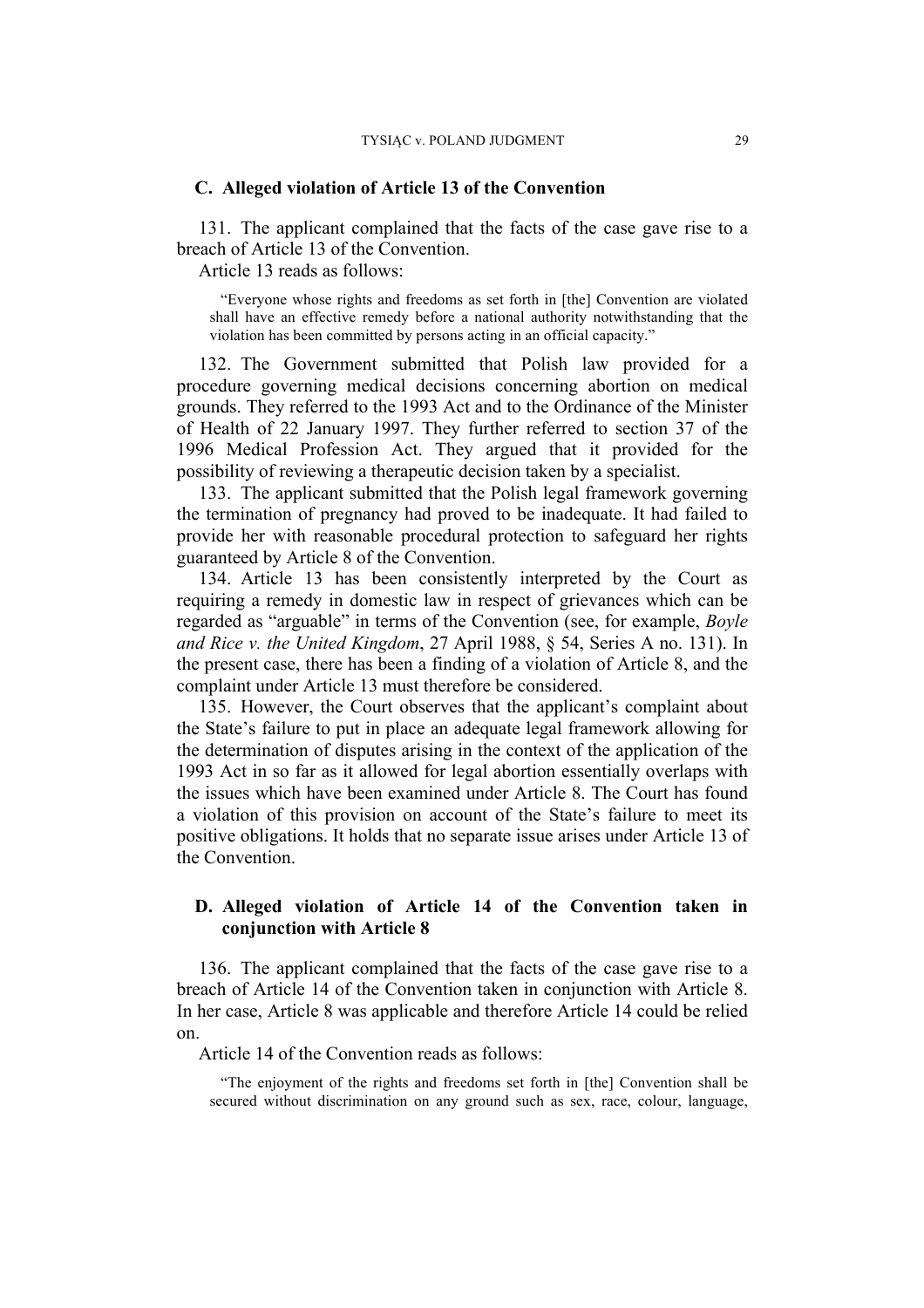religion, political or other opinion, national or social origin, association with a national minority, property, birth or other status."

#### *1. The parties' submissions*

#### **(a) The applicant**

137. The applicant pointed out that the Court had repeatedly held that the accessory nature of Article 14 of the Convention meant that a complaint about discrimination had to fall within the scope of a Convention right.

138. The applicant further argued that she had not been given a meaningful opportunity to participate in the investigations, despite the fact that the prosecuting authorities had been fully aware of the problems with her eyesight. It was her near-blindness which had formed the very basis of her complaint that a criminal offence had been committed. In such a situation, she argued, the failure to provide her with effective access to the documents of the criminal investigation or another form of assistance had prevented her from participating effectively in the proceedings.

The applicant was of the view that the investigation carried out by the authorities had been characterised by a number of important failings. Firstly, the first-instance prosecutor had not heard evidence from a crucial witness in the case, namely Dr R.D. Secondly, the prosecutor's decision to discontinue the investigation had relied heavily on the report submitted by three experts from the Białystok Medical Academy. However, this report could not be viewed as reliable as it had been prepared on the basis of a short examination of the applicant by only one of the experts (an ophthalmologist). The other two experts had limited themselves to an examination of the applicant's medical records. Thirdly, the applicant had effectively been precluded from exercising her procedural rights, such as submitting requests to obtain evidence in support of her complaint. This had been caused by the authorities' failure to accommodate in any way the applicant's disability which had prevented her from reading the case file of the investigation. Fourthly, the district prosecutor had not given any consideration to the certificate issued by the GP, Dr O.R.G., and had failed to consider the fact that the doctors had recommended sterilisation to the applicant before the second and third delivery.

The applicant submitted that the reasoning of the second-instance prosecutor had failed to address essential arguments which she had raised in her appeal. The authorities had attached little weight to her particular vulnerability as a disabled person suffering from a very severe eyesight impairment bordering on blindness. She maintained that, as a result, she had not been involved in the investigation to a degree sufficient to provide her with the requisite protection of her interests.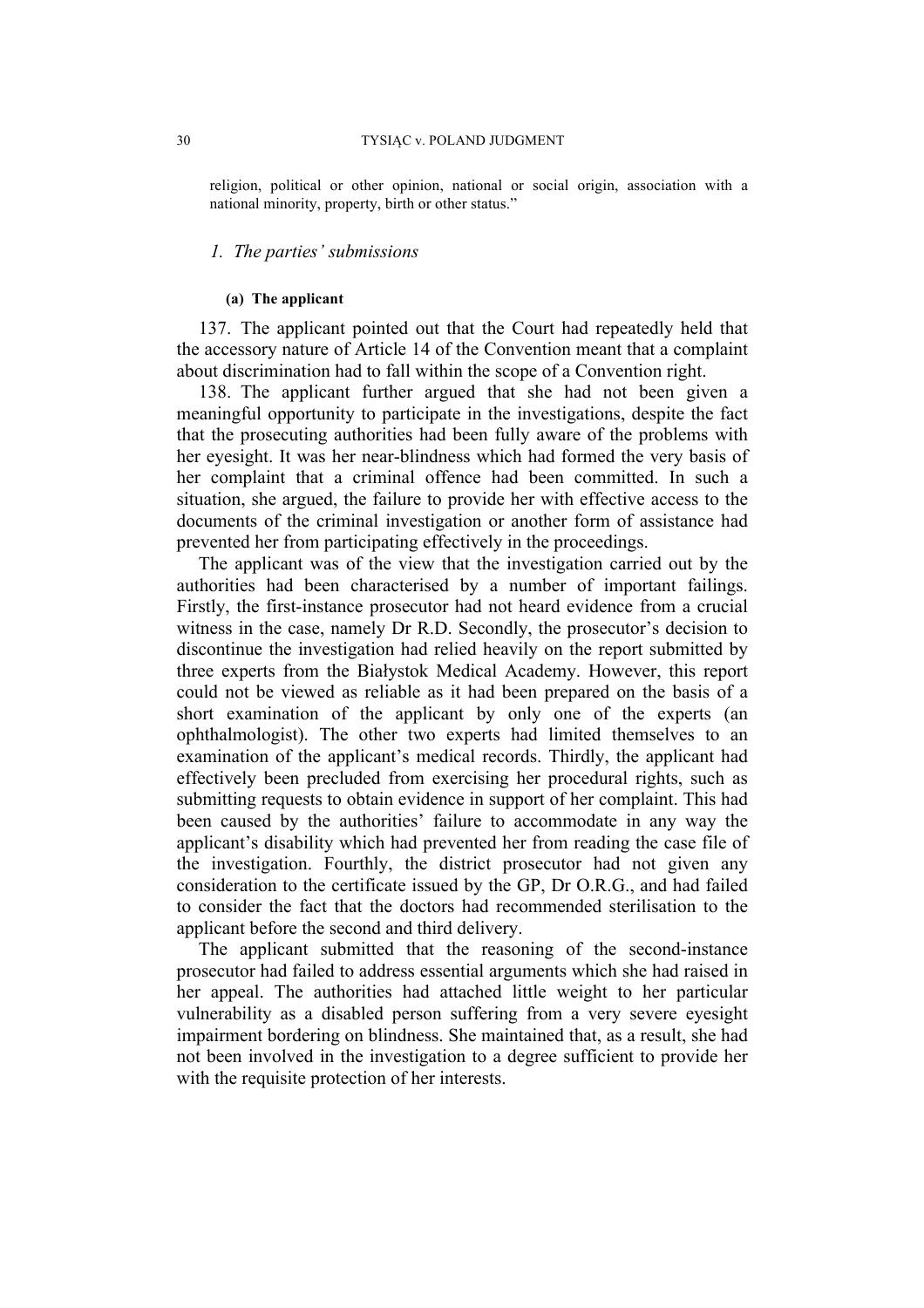139. The applicant concluded that the failure of the authorities to accommodate reasonably her disability during the investigations had amounted to discrimination on the ground of her disability.

#### **(b) The Government**

140. The Government argued firstly that a violation of substantive rights and freedoms protected by the Convention would first have to be established before a complaint of a violation of Article 14 taken in conjunction with a substantive provision of the Convention could be examined.

141. The Government were further of the view that the investigations of the applicant's complaint that a criminal offence had been committed in connection with the refusal to perform an abortion were conducted with diligence. The prosecutor had questioned all witnesses who could submit evidence relevant to the case. The prosecutor had not interviewed Dr R.D. because he had not considered it necessary in view of the fact that three experts had stated in their opinion that there had been no causal link between the refusal to terminate the pregnancy and the subsequent deterioration of the applicant's eyesight.

142. The Government argued that the decision to discontinue the investigations had been justified since it had been based on that expert opinion. They stressed in this connection that the experts had been acquainted with the applicant's medical records.

143. The Government further submitted that on 6 June 2001 the applicant had been informed by the prosecutor of her rights and obligations as a party to criminal proceedings. Thus, she had known that if she had had any problem examining the case file because of her bad eyesight, she could at any stage of the proceedings have applied for a legal aid lawyer to be assigned to the case.

## *2. The Court's assessment*

144.The Court, having regard to its reasons for finding a violation of Article 8 above and for rejecting the Government's preliminary objection, does not consider it necessary to examine the applicant's complaints separately under Article 14 of the Convention.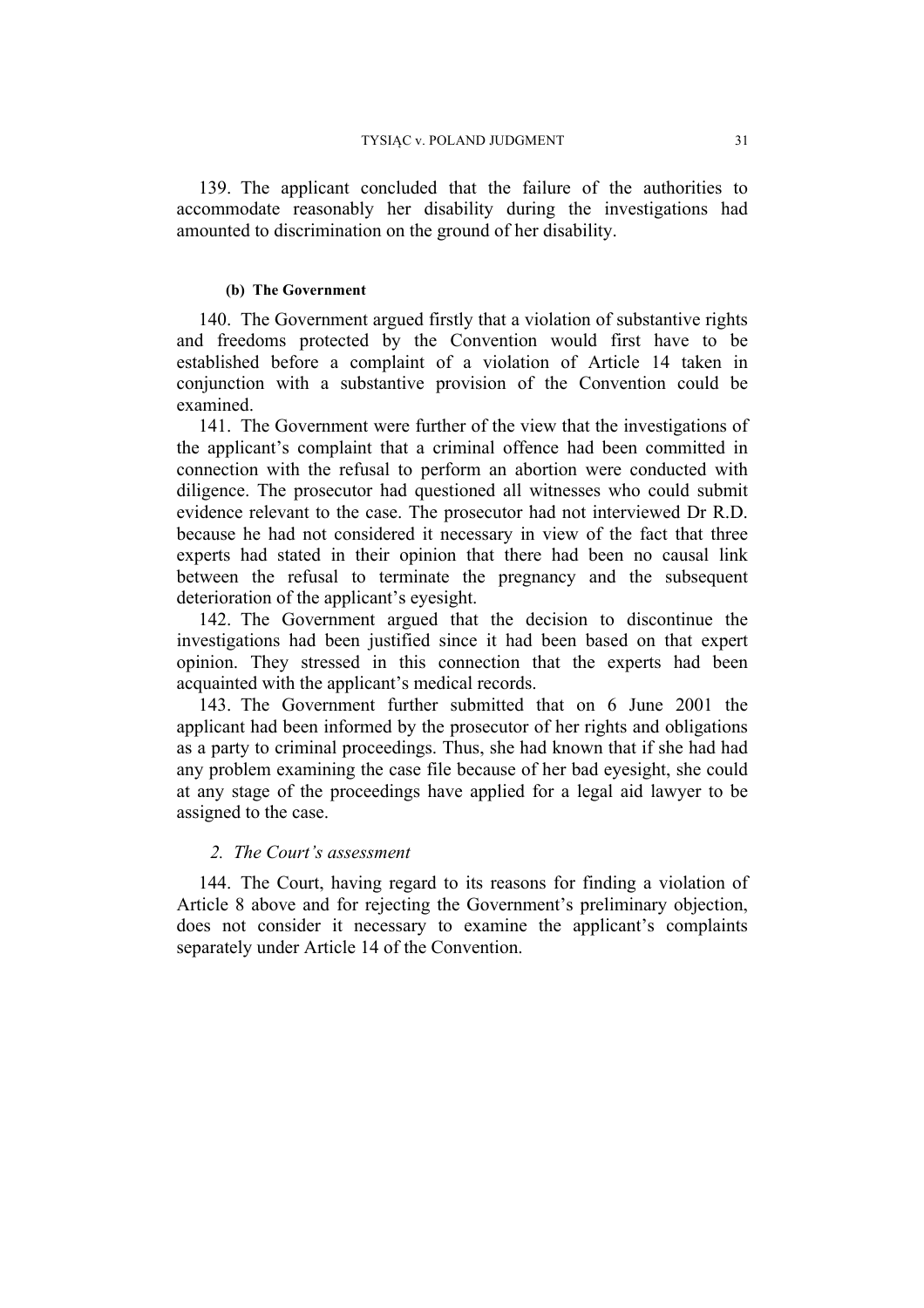#### 32 TYSIĄC v. POLAND JUDGMENT

## III. APPLICATION OF ARTICLE 41 OF THE CONVENTION

#### 145. Article 41 of the Convention provides:

"If the Court finds that there has been a violation of the Convention or the Protocols thereto, and if the internal law of the High Contracting Party concerned allows only partial reparation to be made, the Court shall, if necessary, afford just satisfaction to the injured party."

## **A. Damage**

146. The applicant argued that the outcome of the events complained of had been extremely severe. She had become almost blind and had been officially declared to be significantly disabled. She needed constant care and assistance in her everyday life. She had also been told that her condition was irreversible. The loss of her eyesight had had a devastating effect on her ability to take care of her children and to work.

147. The applicant claimed compensation for pecuniary damage in the amount of 36,000 euros (EUR) (144,000 Polish zlotys (PLN)). This sum consisted of the estimated future medical expenses she would be obliged to bear in connection with her condition. She estimated her expenditure on adequate medical treatment to be approximately PLN 300 per month. This amount covered regular medical visits, at a cost of approximately PLN 140 per visit, and also medication (including antidepressants) which the applicant was required to take in order to prevent a further deterioration of her condition. The total expenditure has been estimated on the basis of the assumption of a life expectancy of 79 years in Poland as adopted by the World Health Organisation.

148. The applicant further requested the Court to award her compensation in the amount of EUR 40,000 for the non-pecuniary damage she had suffered, which consisted of pain, suffering, distress and anguish she had experienced and continued to experience in connection with the circumstances complained of.

149. The Government were of the view that the applicant had not sustained pecuniary damage in the amount claimed, which was purely speculative and exorbitant. It was impossible to assess the medical expenses, if any, that would be incurred by the applicant in the future.

150. As to the applicant's claim for non-pecuniary damage, the Government submitted that it was excessive and should therefore be rejected.

151. The Court observes that the applicant's claim for pecuniary damage was based on the alleged negative impact on her health suffered as a result of the refusal to terminate the pregnancy. In this connection, it notes that it has found that it cannot speculate on whether the doctors' conclusions as to whether the applicant's pregnancy would or would not lead to a future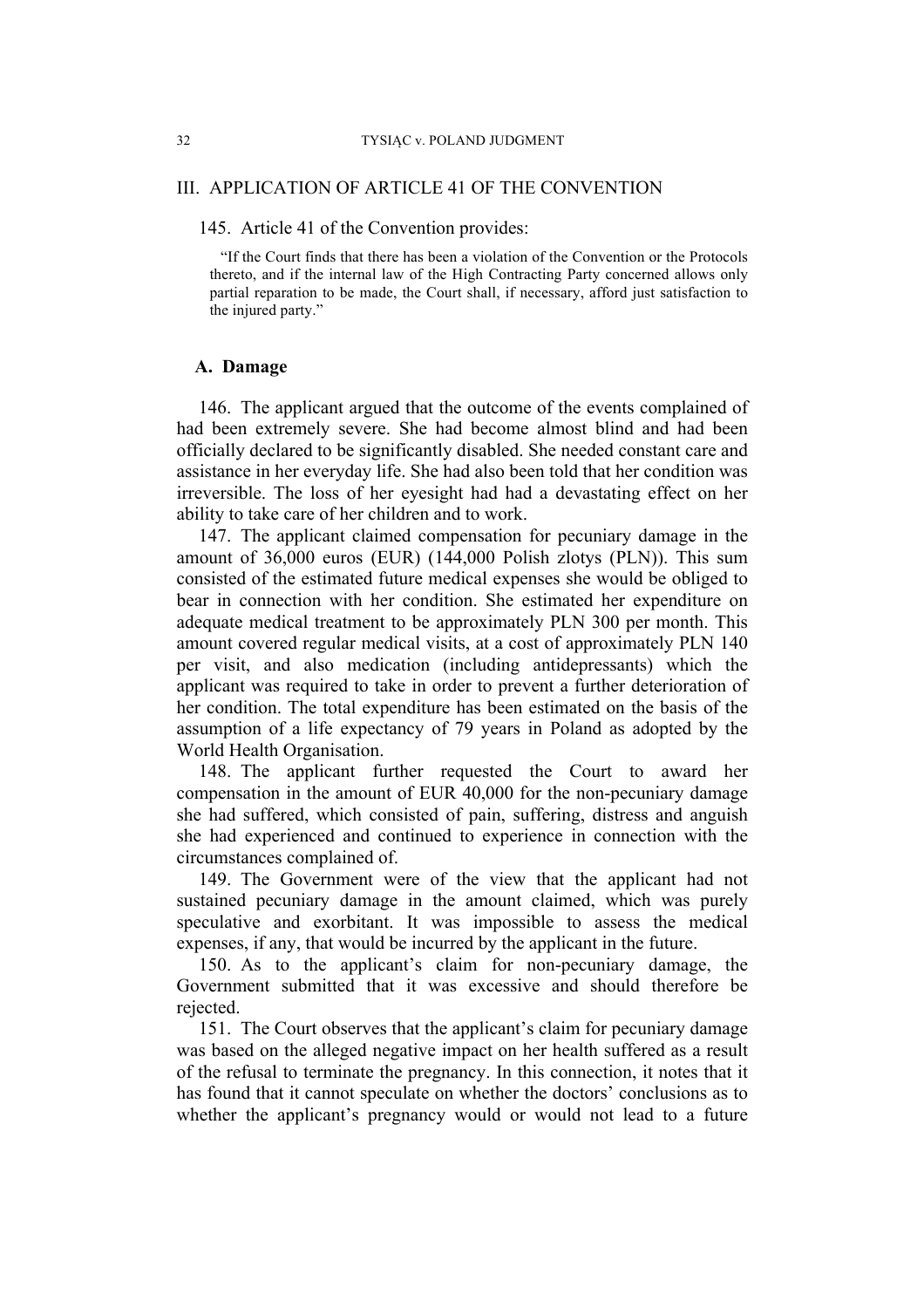deterioration of her eyesight were correct (see paragraph 119 above). Consequently, the Court rejects the applicant's claim for just satisfaction for pecuniary damage.

152. On the other hand, the Court, having regard to the applicant's submissions, is of the view that she must have experienced considerable anguish and suffering, including fear about her physical capacity to take care of another child and to ensure its welfare and happiness, which would not be satisfied by a mere finding of a violation of the Convention. Having regard to the circumstances of the case seen as a whole and deciding on an equitable basis, the Court awards the applicant EUR 25,000 for non-pecuniary damage.

## **B. Costs and expenses**

153. The applicant claimed reimbursement of the costs and expenses incurred in the proceedings before the Court. The applicant had instructed two Polish lawyers and two lawyers from Interights, the International Centre for the Legal Protection of Human Rights in London, to represent her before the Court.

154. She argued that it had been well-established in the Court's case-law that costs could reasonably be incurred by more than one lawyer and that an applicant's lawyers could be situated in different jurisdictions (see *Kurt v. Turkey*, 25 May 1998, *Reports* 1998-III, and *Yaşa v. Turkey*, 2 September 1998, *Reports* 1998-VI). Certain consequences flow from the involvement of foreign lawyers. The fee levels in their own jurisdiction may be different from those in the respondent State. In *Tolstoy Miloslavsky v. the United Kingdom*, the Court stated that "given the great differences at present in rates of fees from one Contracting State to another, a uniform approach to the assessment of fees  $\dots$  does not seem appropriate" (13 July 1995,  $\S$  77, Series A no. 316-B).

155. The applicant claimed, with reference to invoices her lawyers had submitted, EUR 10,304 in respect of fees and costs incurred in connection with work carried out by Ms Gąsiorowska and Ms Wilkowska-Landowska. The legal fees, in the amount of EUR 10,050, corresponded to 201 hours spent in preparation of the applicant's submissions in the case, at an hourly rate of EUR 50. The applicant further submitted that the costs incurred in connection with the case, in the amount of EUR 254, consisted of travel expenses and accommodation for Ms Wilkowska-Landowska in connection with the hearing held in the case. The applicant further claimed reimbursement, again with reference to an invoice, of legal fees and costs incurred in connection with work carried out by Ms Coomber and Ms Vandova, in the total amount of EUR 11,136. The legal fees corresponded to 98 hours spent in preparation of the applicant's submissions, at an hourly rate of EUR 103.60. The total amount of legal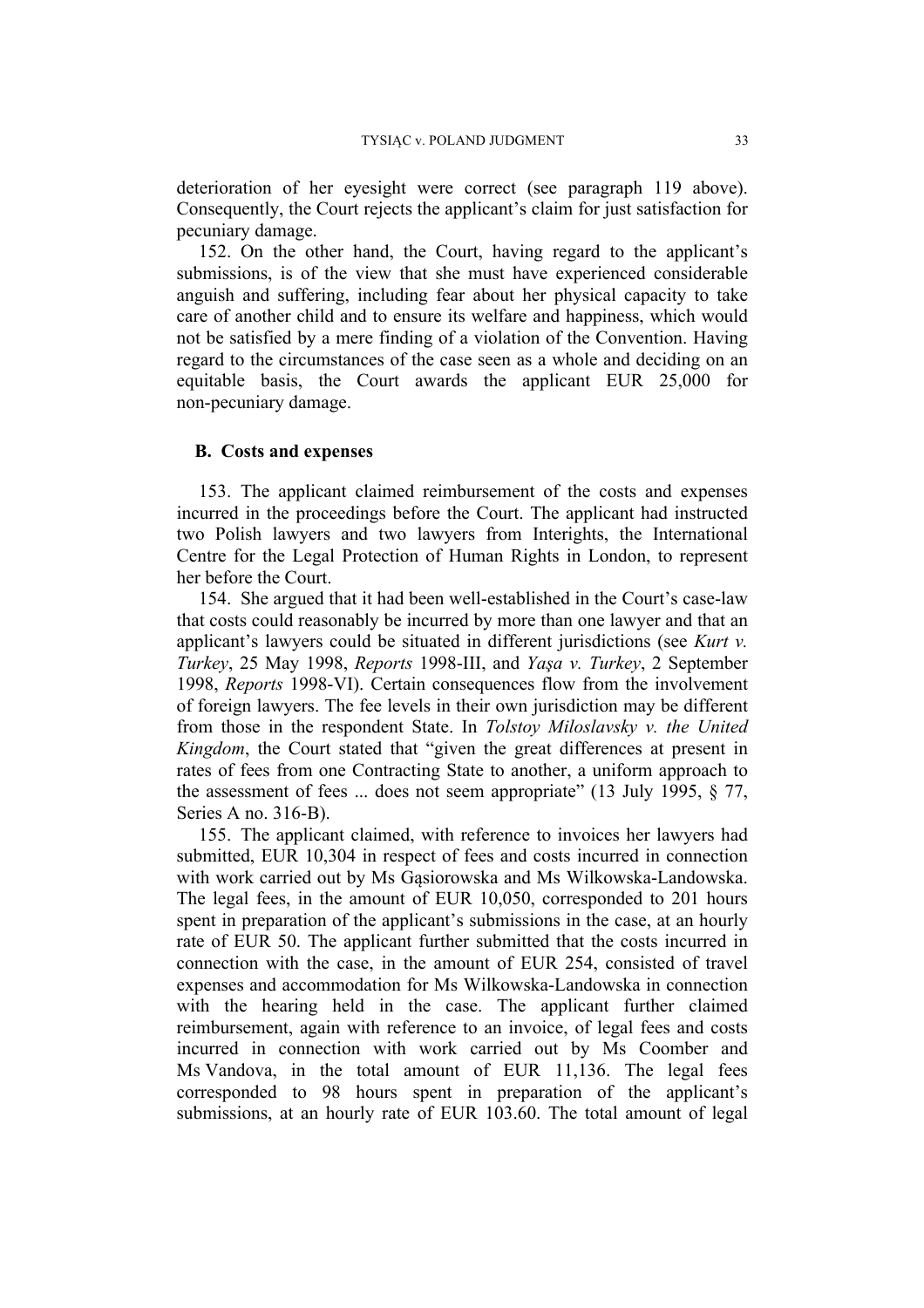fees claimed by the applicant was therefore EUR 21,186. The applicant relied on invoices of legal fees submitted to the Court. Further costs, in the amount of EUR 959, consisted of travel expenses and accommodation incurred in connection with the hearing held in the case before the Strasbourg Court.

156. The Government requested the Court to decide on the reimbursement of legal costs and expenses only in so far as these costs and expenses were actually and necessarily incurred and were reasonable as to quantum. The Government further submitted that the applicant had not submitted invoices in respect of accommodation costs or travel expenses claimed by her representatives. In any event, the Government were of the view that the amounts claimed by the applicant were exorbitant, bearing in mind the costs awarded by the Court in similar cases.

157. The Government also requested the Court to assess whether it was reasonable for the applicant to receive reimbursement of legal costs and expenses borne by four lawyers.

158. The Court reiterates that only legal costs and expenses found to have been actually and necessarily incurred and which are reasonable as to quantum are recoverable under Article 41 of the Convention (see, among other authorities, *Nikolova v. Bulgaria* [GC], no. 31195/96, § 79, ECHR 1999-II, and *Smith and Grady v. the United Kingdom* (just satisfaction), nos. 33985/96 and 33986/96, § 28, ECHR 2000-IX). In the light of the documents submitted, the Court is satisfied that the legal costs concerned in the present case have actually been incurred.

159. As to the amounts concerned, the Court first points out that it has already held that the use of more than one lawyer may sometimes be justified by the importance of the issues raised in a case (see, among many other authorities, The Sunday Times *v. the United Kingdom* (Article 50), 6 November 1980, § 30, Series A no. 38). The Court notes, in this connection, that the issues involved in the present case have given rise to a heated and ongoing legal debate in Poland. It further refers to its finding in its admissibility decision that the issues linked to the exhaustion of domestic remedies were complex enough to be examined together with the merits of the case (see paragraph 61 above). It is also relevant to note in this connection the scarcity of relevant case-law of the Polish courts. The Court is further of the view that the Convention issues involved in the case were also of considerable novelty and complexity.

160. On the whole, having regard both to the national and the Convention law aspects of the case, the Court is of the opinion that they justified recourse to four lawyers.

161. On the other hand, while acknowledging the complexity of the case, the Court is however not persuaded that the number of hours' work claimed by the applicant can be said to be a fair reflection of the time actually required to address the issues raised by the case. As to the hourly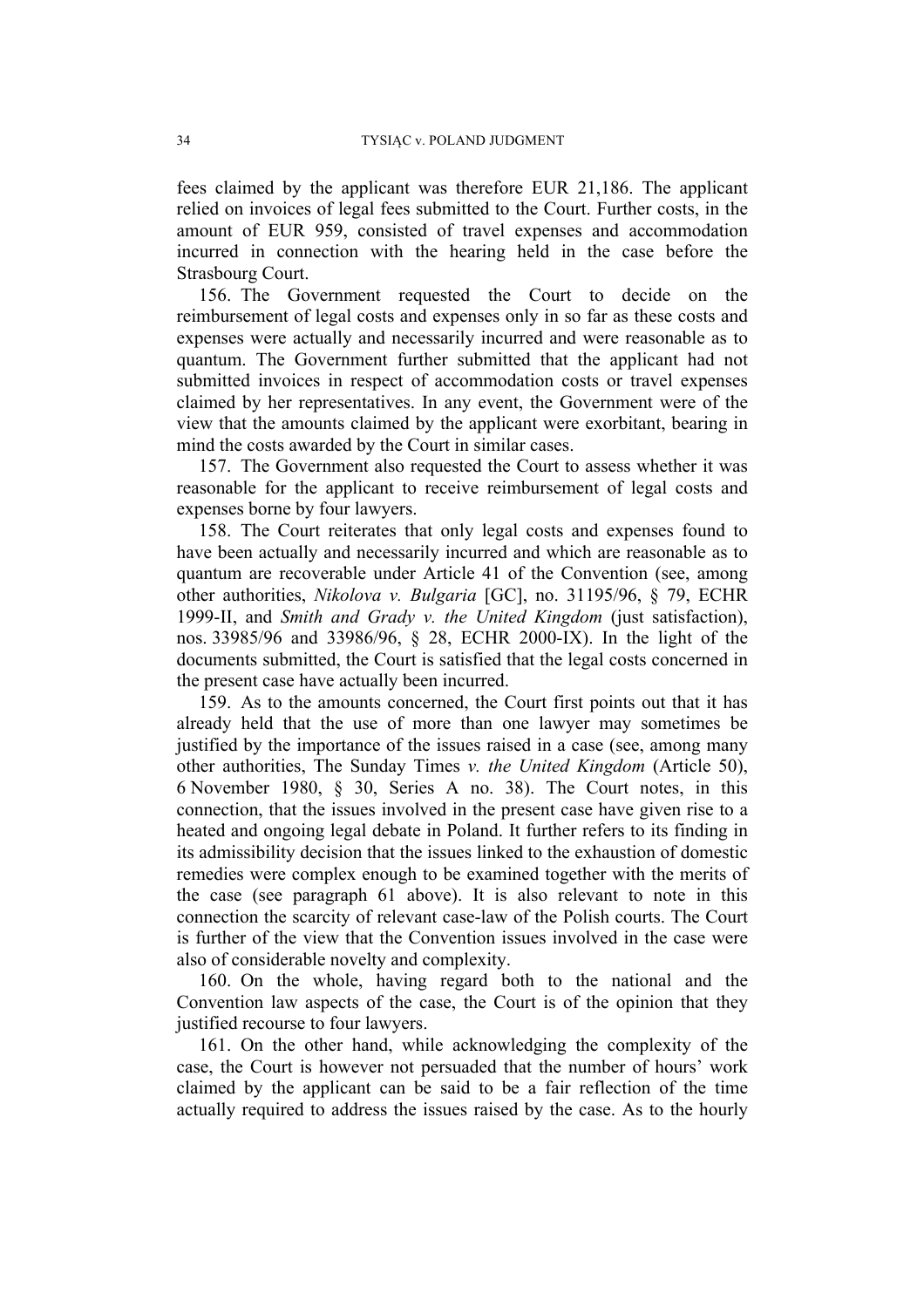rates claimed, the Court is of the view that they are consistent with domestic practice in both jurisdictions where the lawyers representing the applicant practise and cannot be considered excessive.

162. However, the Court notes that all four lawyers attended the hearing before the Court. It does not consider that this part of the expenses can be said to have been "necessarily" incurred, given that the applicant had been granted legal aid for the purpose of the proceedings before the Court.

163. The Court, deciding on an equitable basis and having regard to the details of the claims submitted, awards the applicant a global sum of EUR 14,000 in respect of fees and expenses. This amount is inclusive of any value-added tax which may be chargeable, less the amount of EUR 2,442.91 paid to the applicant by the Council of Europe in legal aid.

## **C. Default interest**

164. The Court considers it appropriate that the default interest should be based on the marginal lending rate of the European Central Bank, to which should be added three percentage points.

# FOR THESE REASONS, THE COURT

- 1. *Dismisses* unanimously the Government's preliminary objection;
- 2. *Holds* unanimously that there has been no violation of Article 3 of the Convention;
- 3. *Holds* by six votes to one that there has been a violation of Article 8 of the Convention in that the State failed to comply with its positive obligations to secure to the applicant the effective respect for her private life;
- 4. *Holds* unanimously that it is not necessary to examine separately whether there has been a violation of Article 13 of the Convention;
- 5. *Holds* unanimously that it is not necessary to examine separately the applicant's complaint under Article 14 of the Convention taken in conjunction with Article 8;
- 6. *Holds* unanimously

(a) that the respondent State is to pay the applicant, within three months from the date on which the judgment becomes final in accordance with Article 44 § 2 of the Convention, the following amounts, to be converted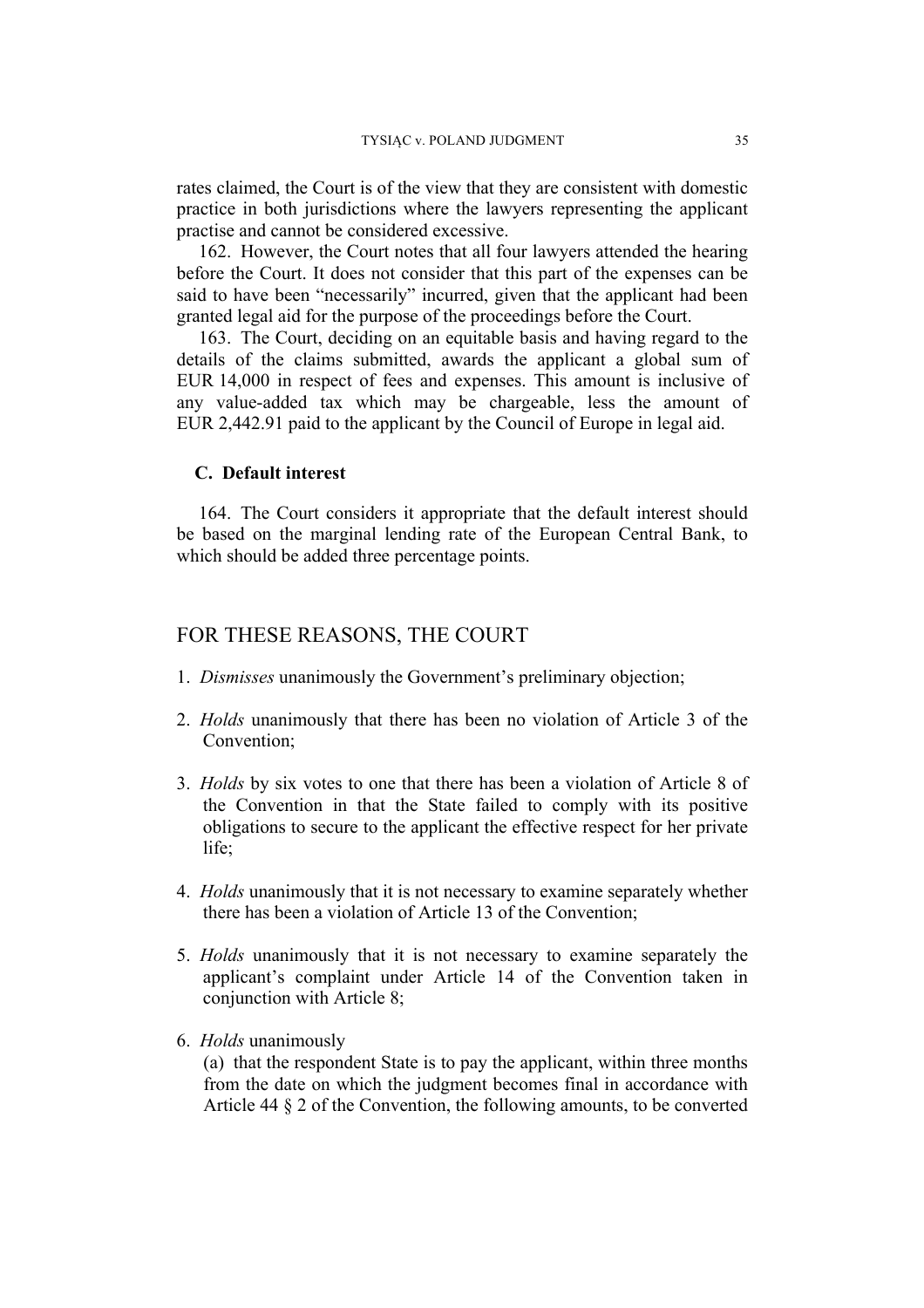into the national currency of the respondent State at the rate applicable at the date of settlement, plus any tax that may be chargeable:

(i) EUR 25,000 (twenty-five thousand euros) in respect of non-pecuniary damage;

(ii) EUR 14,000 (fourteen thousand euros) in respect of costs and expenses, less EUR 2,442.91 (two thousand four hundred and fortytwo euros and ninety-one cents) paid to the applicant by the Council of Europe in legal aid;

(b) that from the expiry of the above-mentioned three months until settlement simple interest shall be payable on the above amounts at a rate equal to the marginal lending rate of the European Central Bank during the default period plus three percentage points;

7. *Dismisses* unanimously the remainder of the applicant's claim for just satisfaction.

Done in English, and notified in writing on 20 March 2007, pursuant to Rule 77 §§ 2 and 3 of the Rules of Court.

| Lawrence Early | Nicolas Bratza |
|----------------|----------------|
| Registrar      | President      |

In accordance with Article 45  $\S$  2 of the Convention and Rule 74  $\S$  2 of the Rules of Court, the following separate opinions are annexed to this judgment:

(a) separate opinion of Judge Bonello;

(b) dissenting opinion of Judge Borrego Borrego.

N.B. T.L.E.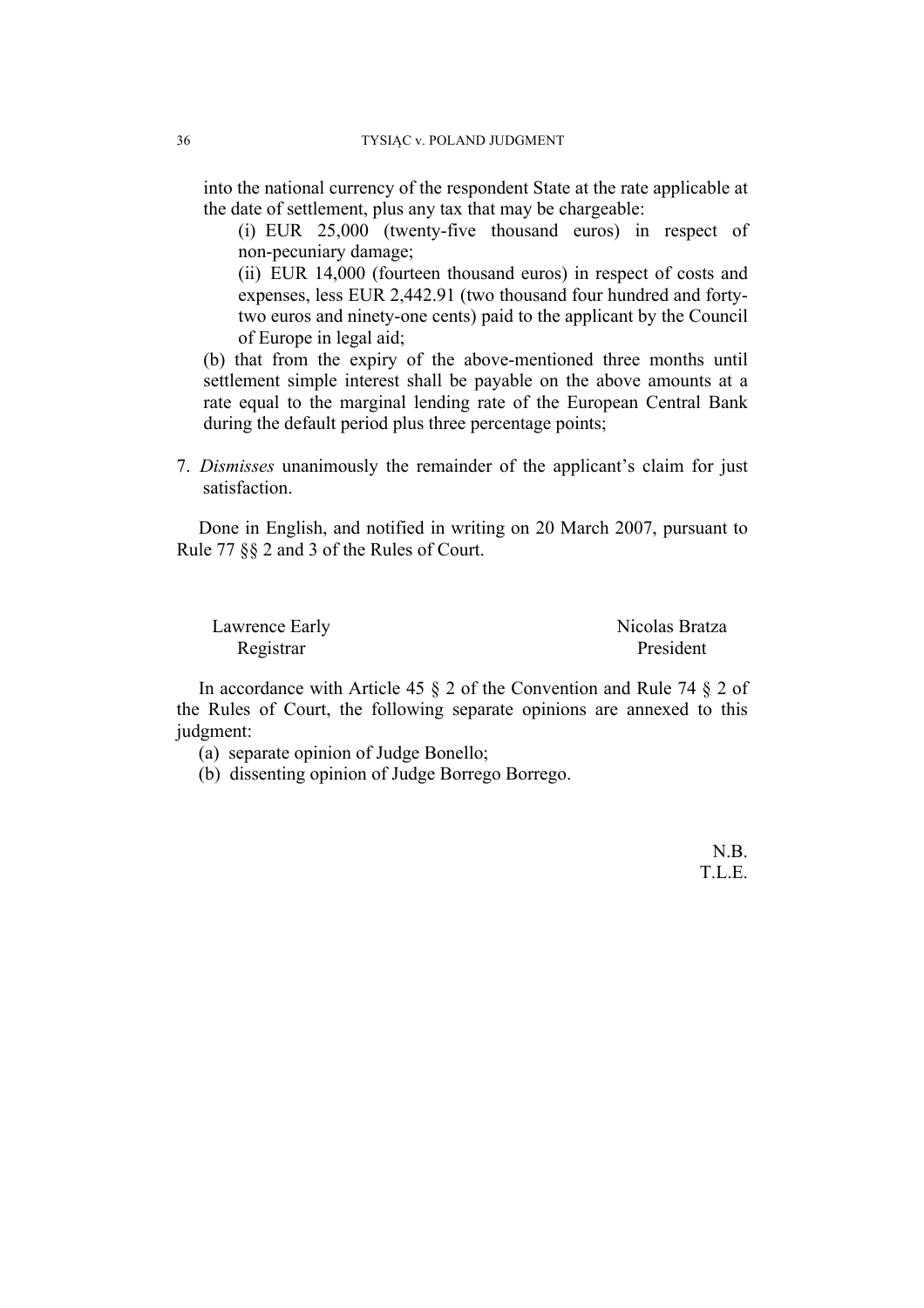# SEPARATE OPINION OF JUDGE BONELLO

1. In this case the Court was neither concerned with any abstract right to abortion, nor, equally so, with any fundamental human right to abortion lying low somewhere in the penumbral fringes of the Convention.

2. The decision in this case related to a country which had already made medical abortion legally available in certain specific situations of fact. The Court was only called upon to decide whether, in cases of conflicting views (between a pregnant woman and doctors, or between the doctors themselves) as to whether the conditions to obtain a legal abortion were satisfied or not, effective mechanisms capable of determining the issue were in place.

3. My vote for finding a violation goes no further than that.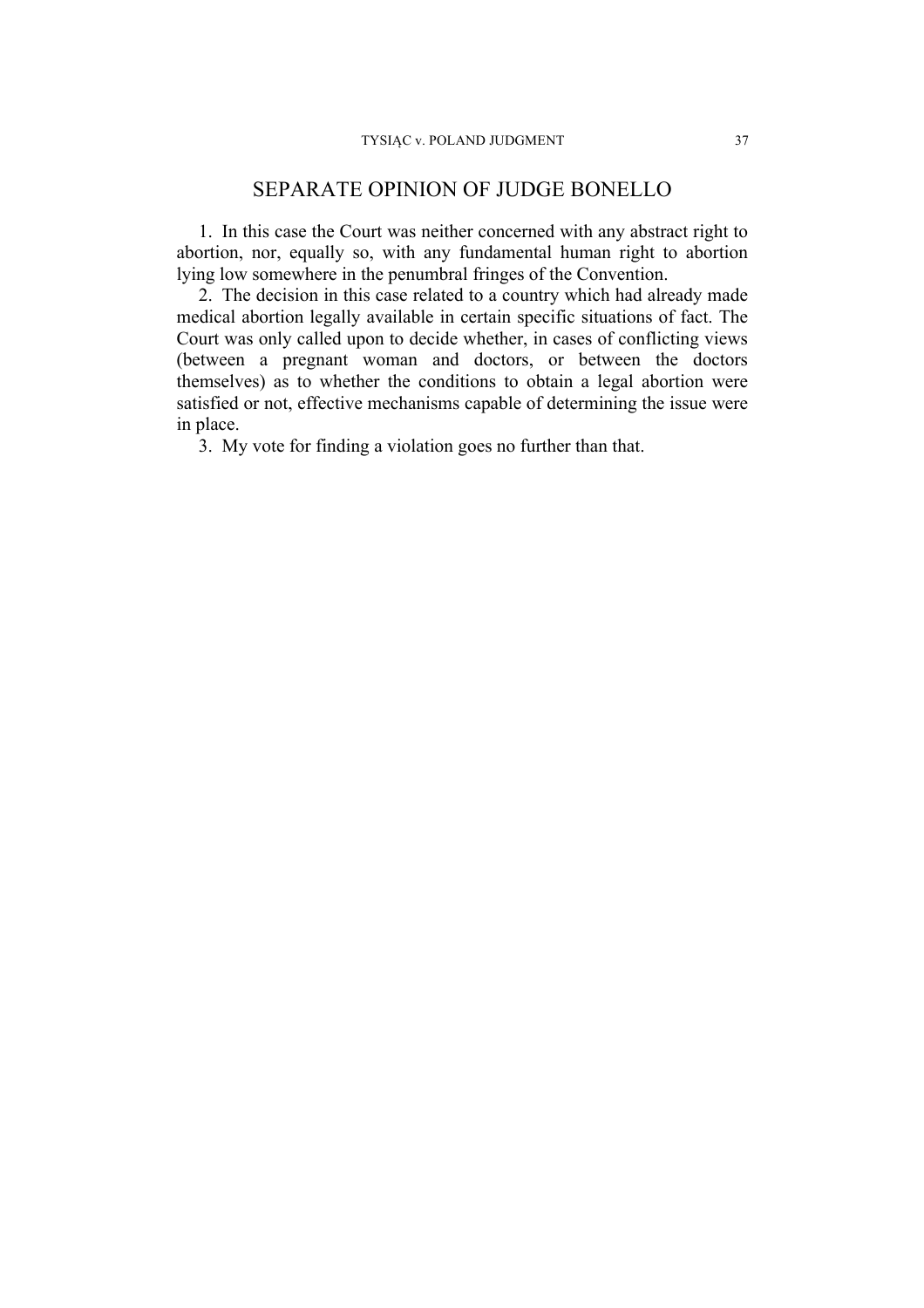# DISSENTING OPINION OF JUDGE BORREGO BORREGO

1. To my regret, I cannot agree with the opinion of the majority in this case.

2. The facts are very simple: a woman who suffered from severe myopia became pregnant for the third time and, as she was "... worried about the possible impact of the delivery on her health, she decided to consult her doctors" (see paragraph 9 of the judgment). Polish law allows abortion on condition that there is "a threat to the woman's life or health ... attested by a consultant specialising in the field of medicine relevant to the woman's condition" (see paragraph 39). Not only one, but three ophthalmologists examined the applicant and all of them concluded that, owing to pathological changes in her retina, it might become detached as a result of pregnancy, but that this was not certain (see paragraph 9). The applicant obtained medical advice in favour of abortion from a general practitioner. However, a general practitioner is not a specialist and the gynaecologist refused to perform the abortion because only a specialist in ophthalmology could decide whether an abortion was medically advisable (see paragraph 69).

Some months after the delivery, the applicant's eyesight suffered deterioration and she lodged a criminal complaint against the gynaecologist. After consideration of the statements of the three ophthalmologists who had examined the applicant during her pregnancy and a report by a panel of three medical experts, it was concluded that "there was no causal link between [the gynaecologist's] actions and the deterioration of the applicant's vision".

3. It is true that the applicant's eyesight has deteriorated. And it is also true that Poland is not an island country in Europe. But the Court is neither a charity institution nor the substitute for a national parliament. I consider that this judgment runs counter to the Court's case-law, in its approach and in its conclusions. I also think it goes too far.

4. Eight months ago, the same Section of the Court gave a decision concerning the application *D. v. Ireland* ((dec.), no. 26499/02, 28 June 2006). I do not understand why the Court's decision is so different today in the present case.

5. There is no unanimous position among the member States of the Council of Europe with regard to abortion. Some of them are quite restrictive, others are very permissive, but nevertheless the majority adopt an intermediate position.

Ireland is one of the most restrictive countries. As stated in Article 40 § 3 (3) of its Constitution, "the State acknowledges the right to life of the unborn ...". Only in the case of a "real and substantial risk" to the mother's life is there a possibility of a constitutional action, involving proceedings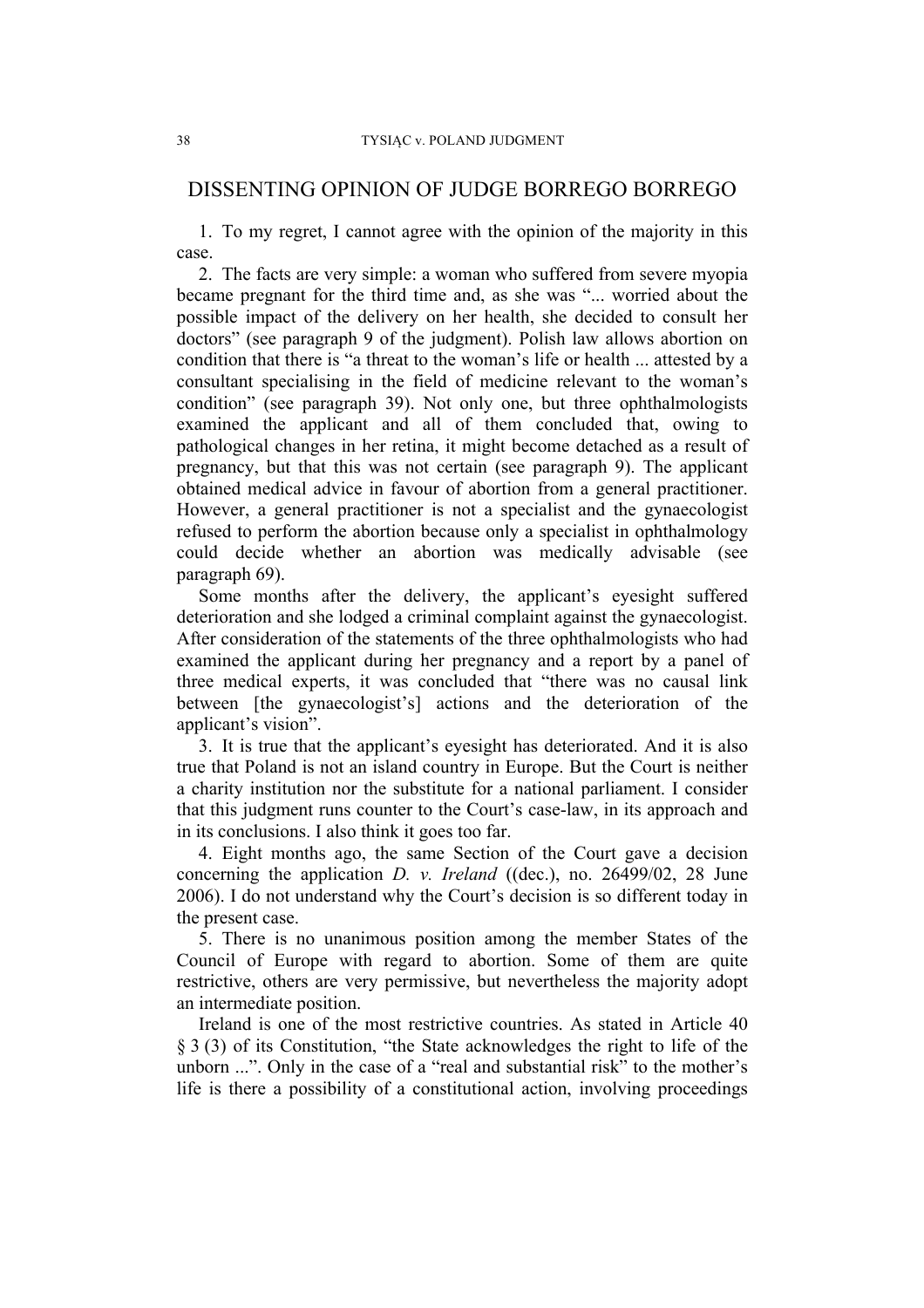which are in principle non-confidential and of an unknown length, to obtain authorisation for a legal abortion.

Poland adopts an intermediate position: the Contracting Party's legislation provides for a "relatively simple procedure for obtaining a lawful abortion based on medical considerations ... Such a procedure allows for taking relevant measures promptly and does not differ substantially from solutions adopted in certain other member States" (see paragraphs 34 and 121 of the judgment).

6. As to the debate on abortion, in *D. v. Ireland* (cited above, § 97) the Court also noted "the sensitive, heated and often polarised nature of the debate in Ireland".

In the present case, the Court neglects the debate concerning abortion in Poland.

7. Concerning the applicant in *D. v. Ireland*, there was a real risk to the life of the mother. The applicant was a woman who was eighteen weeks pregnant with twin sons when she was informed that one foetus had "stopped developing" by that stage and the second had a severe chromosomal abnormality ("a lethal genetic condition"). Some days later, she had an abortion in the United Kingdom. As a result of the strain, she and her partner ended their relationship, she stopped working, and so on.

8. The Court's approach with regard to abortion is different in both cases. I should say it is quite respectful in *D. v. Ireland*: "This is particularly the case when the central issue is a novel one, requiring a complex and sensitive balancing of equal rights to life and demanding a delicate analysis of country-specific values and morals. Moreover, it is precisely the interplay of the equal right to life of the mother and the 'unborn' ..." (ibid., § 90).

On the contrary, in the Polish case all the debate is focused on the State's positive obligation of "effective respect" for private life in protecting the individual against arbitrary interference by the public authorities (see paragraphs 109 and 110 of the judgment). No reference is made to "the complex and sensitive balancing of equal rights to life ... of the mother and the unborn" mentioned in *D. v. Ireland*. In the present case, the balance is one of a very different nature: "the fair balance that has to be struck between the competing interests of the individual and of the community as a whole" (see paragraph 111).

9. In *D. v. Ireland*, everything must be objective. In the present case, everything is subjective.

Concerning the Irish woman, the Court's decision states: "It is undoubtedly the case that the applicant was deeply distressed by, *inter alia*, the diagnosis and its consequences. However, such distress cannot, of itself, exempt an applicant from the obligation to exhaust domestic remedies" (see *D. v. Ireland*, cited above, § 101).

In the eighteenth week of pregnancy, with a real risk to her life and facing a non-confidential procedure of unknown length, the Irish woman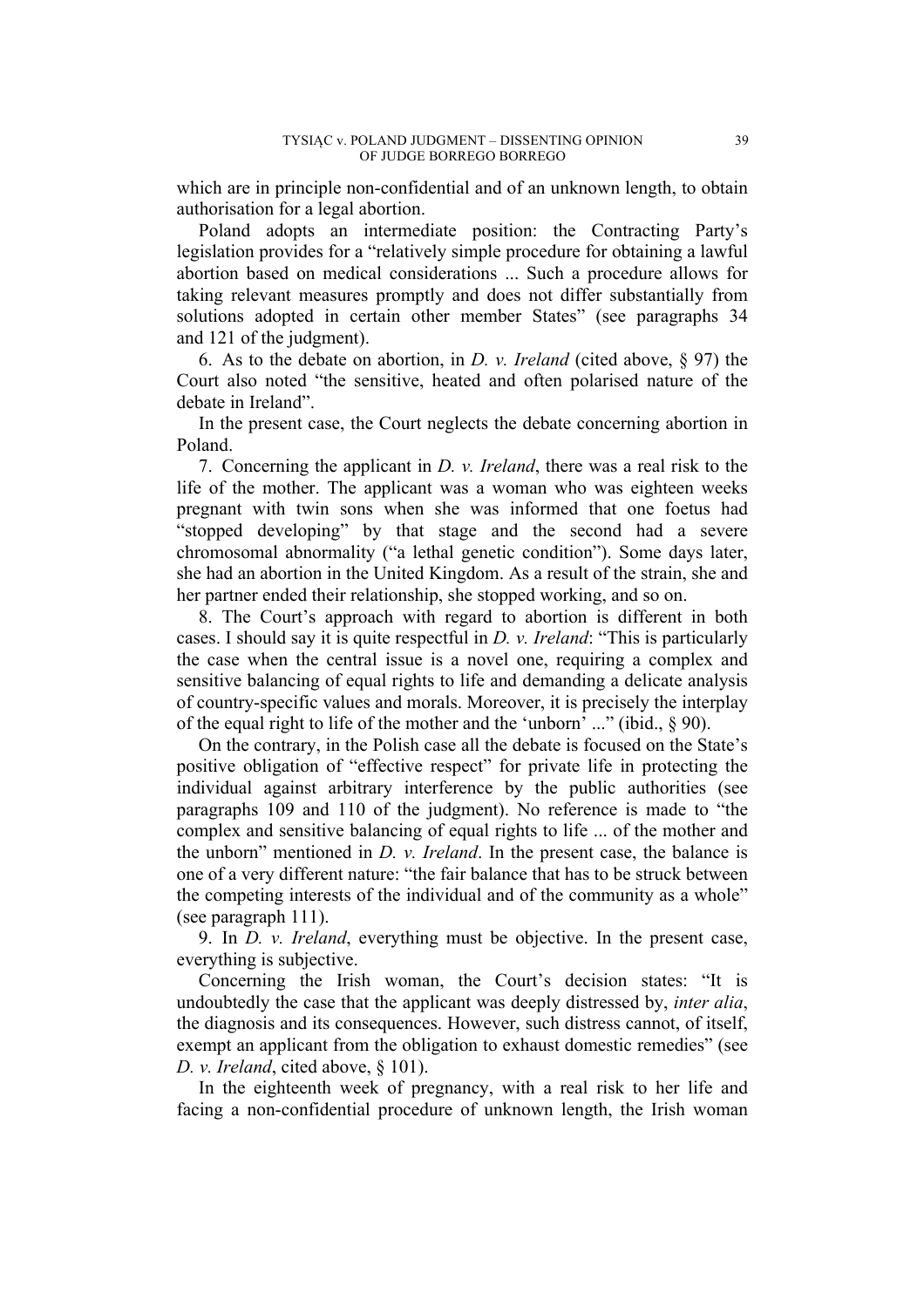was obliged to exhaust domestic remedies. She "sought advice, informally, from a friend who was a lawyer who had told her that if she wrote to the authorities to protest, the State might try and prevent her travelling abroad for a termination and ... she was not prepared to take this risk". But, in her case, the Court did not consider "that informally consulting a friend amount[ed] to instructing a solicitor or barrister and obtaining a formal opinion" (ibid., § 102).

It is very interesting to compare this statement with the one in the Polish case, in which the applicant "feared that the pregnancy and delivery might further endanger her eyesight". In this case the Court considers this fear "sufficient" and "is of the view that her fears cannot be said to have been irrational" (see paragraph 119 of the judgment).

10. The majority have based their decision that there has been a violation of Article 8 on the fact that the Contracting Party has not fulfilled its positive obligation to respect the applicant's private life.

I disagree: before the delivery, five experts (three ophthalmologists, one gynaecologist and one endocrinologist) did not think that the woman's health would be threatened by the pregnancy and the delivery.

After the delivery, the three ophthalmologists and a panel of three medical experts (ophthalmologist, gynaecologist and forensic pathologist) concluded that "the applicant's pregnancies and deliveries had not affected the deterioration of her eyesight" (see paragraph 21).

That being said, the Court "observes that a disagreement arose between her doctors" (see paragraph 119). Good. On the one hand, eight specialists unanimously declared that they had not found any threat or any link between the pregnancy and delivery and the deterioration of the applicant's eyesight. On the other hand, a general practitioner issued a certificate as if she were an expert in three medical specialities: gynaecology, ophthalmology and psychiatry, and in a *totum revolutum* (muddled opinion), advised abortion (see paragraph 10).

I have difficulty understanding the reasons that led the Court to consider in the Irish case that the opinion of a lawyer – a friend of the applicant's – was not "a formal opinion" and consequently should not be taken into account, whereas such status was granted to the opinion of a general practitioner in the present case.

11. If the experts' opinion was unanimous and strong, why was it not taken into consideration?

I am afraid the answer is very simple: in paragraph 116 the Court "further notes that the legal prohibition on abortion, taken together with the risk of their incurring criminal responsibility under Article 156 § 1 of the Criminal Code, can well have a chilling effect on doctors when deciding whether the requirements of legal abortion are met in an individual case" ("legal prohibition on abortion"/"legal abortion": no comment).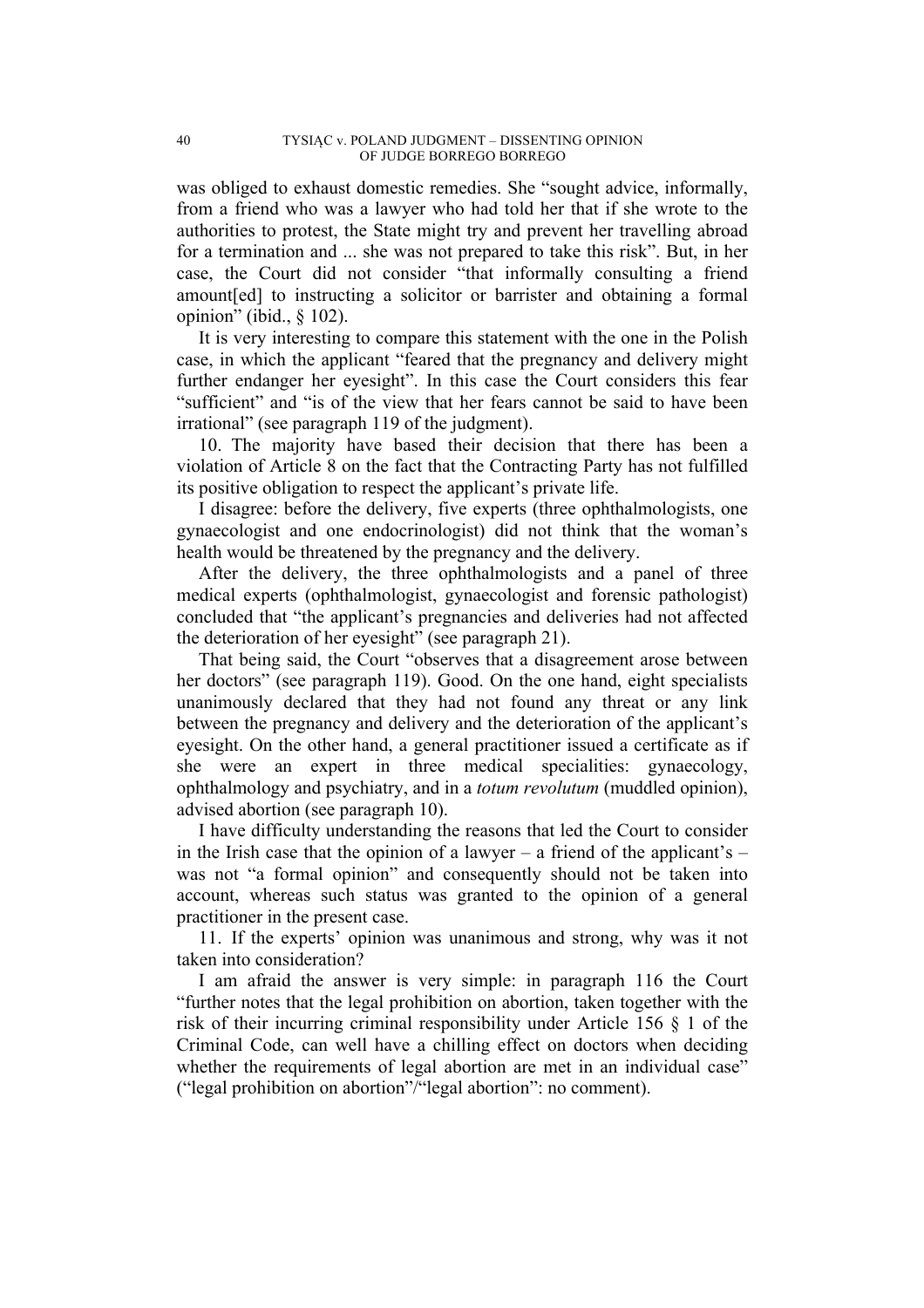I find it very difficult to accept that such a discreditable assessment with regard to the medical profession in Poland comes not from one of the Parties, but from the Court.

12. Abortion is legal under Polish law, but the circumstances in this case do not correspond to those in which Polish law allows an abortion.

The reasoning behind the Court's conclusion that there has been a violation of the Convention is as follows.

Firstly, the Court attaches great relevance to the applicant's fears, although these fears were not verified and, what is more, they turned out to be unfounded.

Secondly, the Court tries to compare the unanimous opinion of eight specialists to the isolated and muddled opinion of a general practitioner.

Thirdly, it discredits the Polish medical specialists.

And finally, the judgment goes too far as it contains indications to the Polish authorities concerning "the implementation of legislation specifying the conditions governing access to a lawful abortion" (see paragraph 123).

13. The Court appears to be proposing that the High Contracting Party, Poland, join those States that have adopted a more permissive approach with regard to abortion. It must be stressed that "certain State Parties" referred to in paragraph 123 allow "abortion on demand" until eighteen weeks of pregnancy. Is this the law that the Court is laying down to Poland? I consider that the Court contradicts itself in the last sentence of paragraph 104: "[I]t is not the Court's task in the present case to examine whether the Convention guarantees a right to have an abortion."

In conclusion, this judgment, despite the relevant Polish law, is focused on the applicant's opinion: "It [the Ordinance of 22 January 1997] only obliges a woman to obtain a certificate from a specialist, without specifying any steps that she could take if her opinion and that of the specialist diverged" (see paragraph 121).

I consider that the Court's decision in the instant case favours "abortion on demand", as is clearly stated in paragraph 128: "Having regard to the circumstances of the case as a whole, it cannot therefore be said that ... the Polish State complied with the positive obligations to safeguard the applicant's right to respect for her private life in the context of a controversy as to whether she was entitled to a therapeutic abortion."

14. I respectfully consider that it is not the task of the Court to make such statements. I regret to have to say this.

It is true that there was a controversy in this case. On the one hand, we have Polish law, the unanimous opinion of the medical experts, and the confirmed lack of a causal link between the delivery and the deterioration of the applicant's eyesight. On the other hand, we have the applicant's fears.

How did the Contracting Party solve this controversy? In accordance with domestic law. But the Court decided that this was not a proper solution, and that the State had not fulfilled its positive obligation to protect